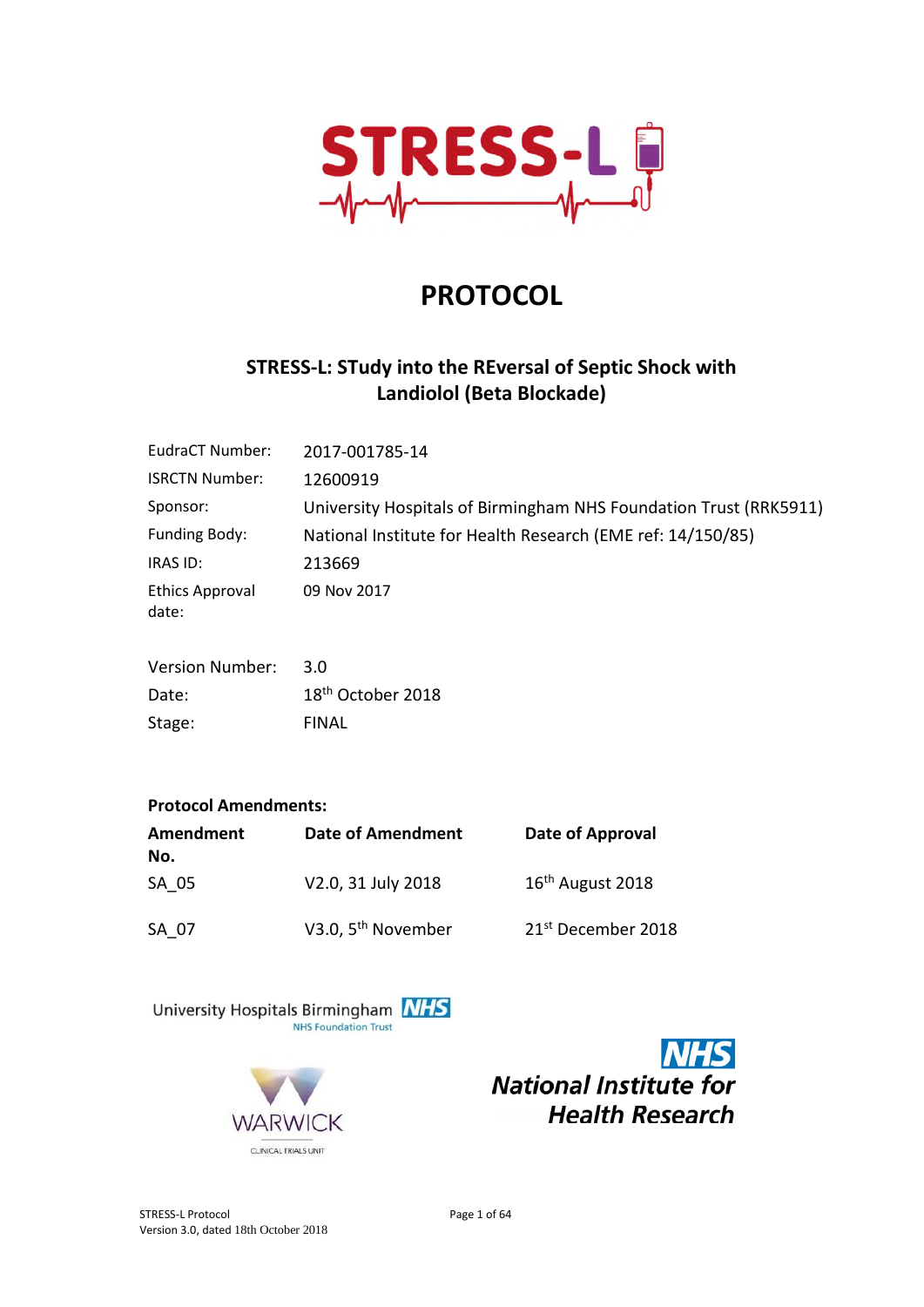#### **SIGNATURE PAGE**

The undersigned confirm that the following protocol has been agreed and accepted and that the Chief Investigator agrees to conduct the trial in compliance with the approved protocol and will adhere to the principles outlined in the Medicines for Human Use (Clinical Trials Regulations 2004 (SI 2004/1031), amended regulations (SI 2006/199828) and any subsequent amendments of the clinical trial regulations, GCP guidelines, the Sponsor's SOPs and other regulatory requirements as amended.

I agree to ensure that the confidential information contained in this document will not be used for any other purpose other than the evaluation or conduct of the clinical investigation without the prior written consent of the Sponsor.

I also confirm that I will make the findings of the study publicly available through publication or other dissemination tools without any unnecessary delay and that an honest accurate and transparent account of the study will be given; and that any discrepancies from the study as planned in this protocol will be explained.

#### **For and on behalf of the study Sponsor:**

Name (please print): DR CHRIS COUNSELL Position: HEAD OF R&D GOVERNANCE **Chief Investigator:**  Signature: Date: 18 October 2018 Nony With Name (please print):

DR TONY WHITEHOUSE **Statistician:** 

Name (please print): PROFESSOR RANJIT LALL

Signature: Date: 18 October 2018

Signature: Date: 18 October 2018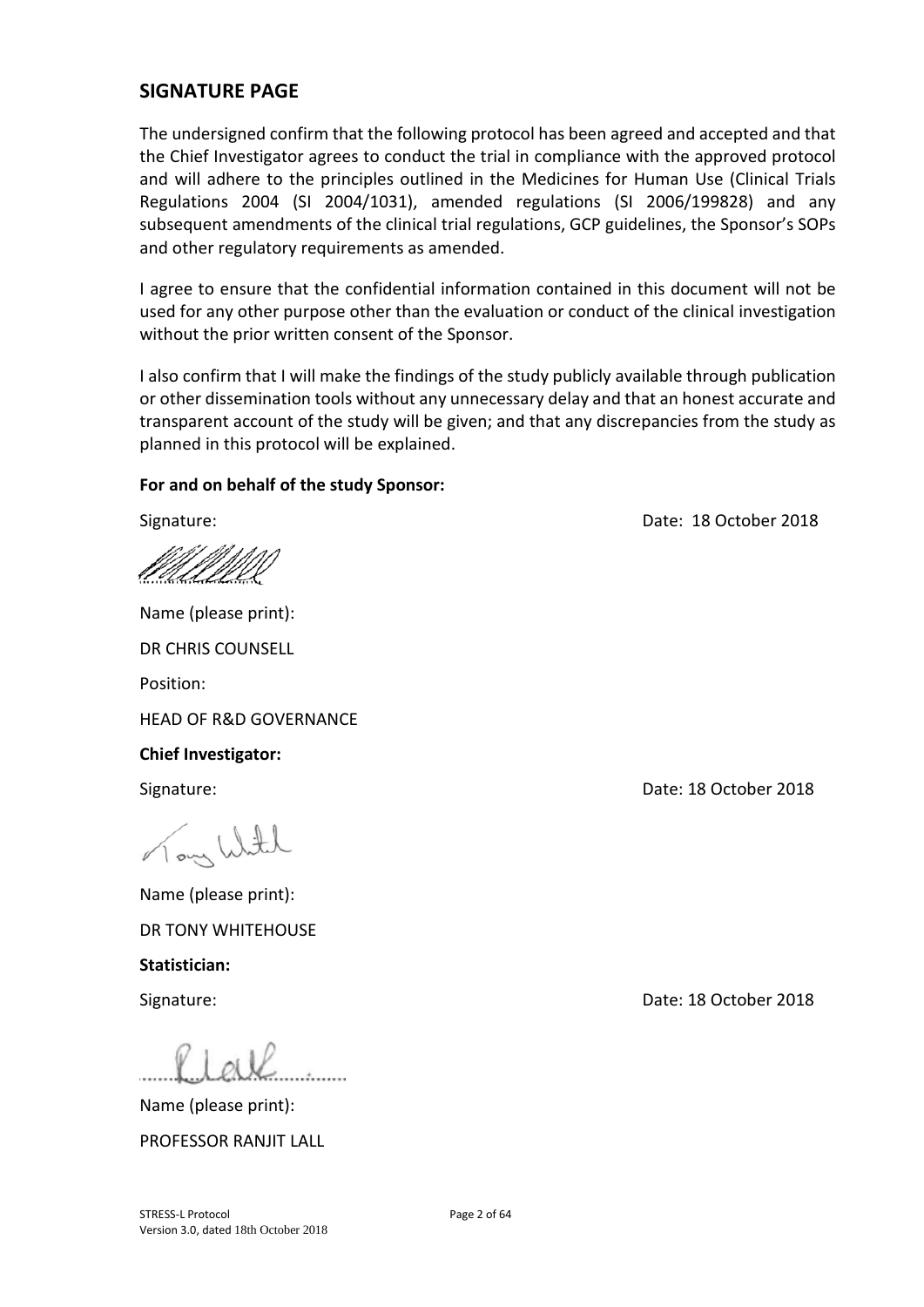## **CONTACT NAMES AND NUMBERS**

| Role                           | Name, address, telephone                                                                                                                                                                                                                                                                                                                                                          |
|--------------------------------|-----------------------------------------------------------------------------------------------------------------------------------------------------------------------------------------------------------------------------------------------------------------------------------------------------------------------------------------------------------------------------------|
| Sponsor:                       | Dr Chris Counsell<br>Head of Research and Development<br>University Hospitals Birmingham NHS Foundation Trust<br>1st Floor, Institute of Translational Medicine (ITM), Queen<br>Elizabeth Hospital (old), Research and Development Directorate,<br>Heritage Building, Mindelsohn Way, Edgbaston, Birmingham, B15<br>2GW<br>Tel: 0121 371 4185<br>Email: chris.counsell@uhb.nhs.uk |
| <b>Chief Investigator:</b>     | Dr Tony Whitehouse<br><b>Consultant Critical Care and Anaesthesia</b><br>University Hospitals of Birmingham NHS Foundation Trust,<br>Queen Elizabeth Hospital, Mindelsohn Way, Birmingham, B15 2TH<br>Tel: 07932 687308<br>Fax: 0121 371 4204<br>Email: Tony. Whitehouse@uhb.nhs.uk                                                                                               |
| <b>Trial Manager:</b>          | Emma Skilton<br><b>Warwick Clinical Trials Unit</b><br>Tel: 02476 572905<br>Email: STRESS-L@warwick.ac.uk                                                                                                                                                                                                                                                                         |
| <b>Senior Project Manager:</b> | Scott Regan<br><b>Warwick Clinical Trials Unit</b><br>Email: STRESS-L@warwick.ac.uk                                                                                                                                                                                                                                                                                               |
| <b>Pharmacy advisor:</b>       | Amisha Desai<br>University Hospitals of Birmingham NHS Foundation Trust                                                                                                                                                                                                                                                                                                           |
| Statistician:                  | Dr Dipesh Mistry<br><b>Warwick Clinical Trials Unit</b><br>Tel: 02476 150987<br>Email: D.Mistry@warwick.ac.uk                                                                                                                                                                                                                                                                     |
| <b>Senior Statistician</b>     | Dr Ranjit Lall<br><b>Warwick Clinical Trials Unit</b><br>Email: R.Lall@warwick.ac.uk                                                                                                                                                                                                                                                                                              |
| Co-investigators:              | Prof Julian Bion<br><b>Prof Simon Gates</b><br>Prof Anthony Gordon<br>Prof Janet Lord<br>Prof Danny McAuley<br><b>Prof Gavin Perkins</b><br>Prof Mervyn Singer<br>Prof Duncan Young                                                                                                                                                                                               |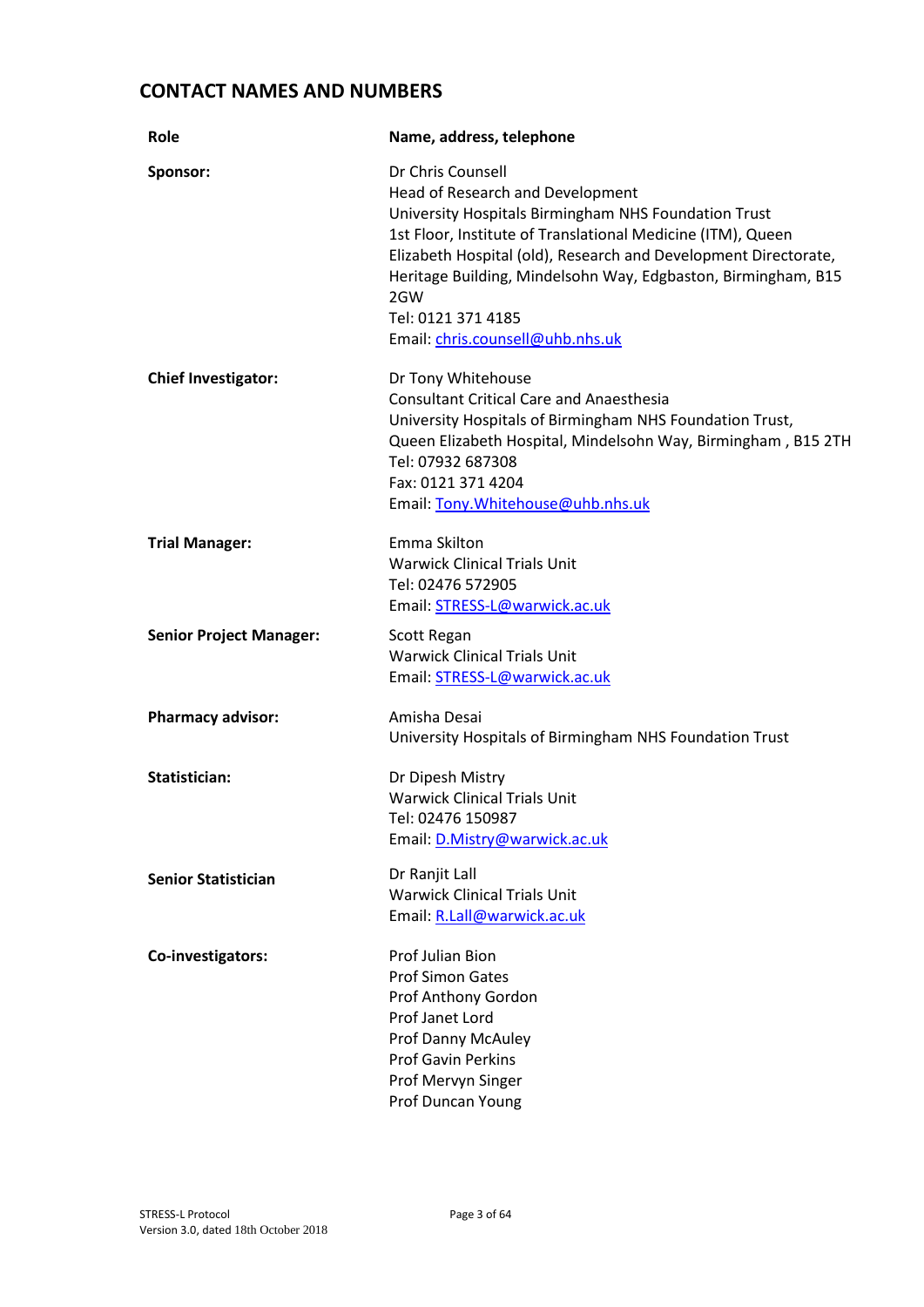| Role                              | Name, address, telephone         |                           |
|-----------------------------------|----------------------------------|---------------------------|
| <b>Trial Steering Committee:</b>  | <b>Chair: Prof Tim Walsh</b>     |                           |
|                                   | Tel: +44 (0) 131 242 6395        |                           |
|                                   | Email: timothy.walsh@ed.ac.uk    |                           |
|                                   | <b>Prof Charles Hinds</b>        | Independent member        |
|                                   | Prof Claire Hulme                | Independent member        |
|                                   | Karen Keates                     | Lay independent member    |
|                                   | Keith Young                      | Lay independent member    |
|                                   | Dr Tony Whitehouse               | Chief Investigator        |
|                                   | Observing:                       |                           |
|                                   | Dipesh Mistry                    | <b>Trial Statistician</b> |
|                                   | Emma Skilton                     | <b>Trial Manager</b>      |
|                                   | <b>Chris Counsell</b>            | Sponsor Representative    |
| <b>Data Monitoring Committee:</b> | <b>Chair: David Harrison</b>     |                           |
|                                   | Tel: +44 (0) 2078316878          |                           |
|                                   | Email: david.harrison@icnarc.org |                           |
|                                   | <b>Prof Paul Dark</b>            | Independent member        |
|                                   | <b>Prof Runert Pearce</b>        | Independent member        |

For general queries and supply of trial materials please contact the coordinating centre:

Prof Rupert Pearce

Warwick Clinical Trials Unit (WCTU) The University of Warwick Gibbet Hill Road Coventry CV4 7AL Tel: 02476 572905 Fax: 02476 151136 Email: STRESS-L@warwick.ac.uk

Clinical queries should be directed to the Trial Manager as above who will direct the query to the appropriate person.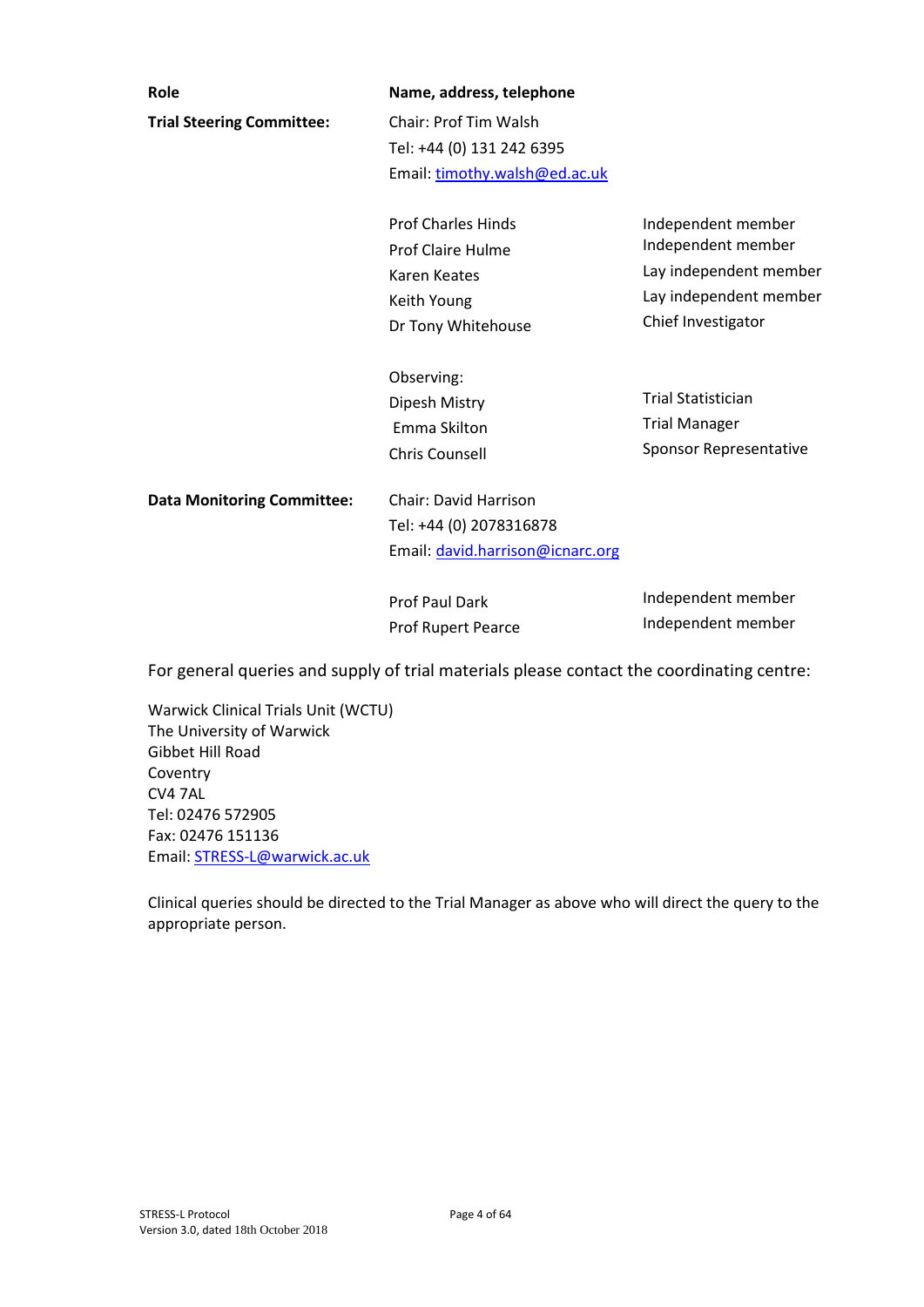# **TABLE OF CONTENTS**

# **PAGE**

| 1.    |    |  |
|-------|----|--|
|       |    |  |
| 2.    |    |  |
| 2.1   |    |  |
| 2.2   |    |  |
| 2.3   |    |  |
| 2.4   |    |  |
| 2.5   |    |  |
| 2.6   |    |  |
| 2.7   |    |  |
| 2.8   |    |  |
| 2.9   |    |  |
| 3.    |    |  |
| 3.1   |    |  |
| 3.2   |    |  |
| 3.2.1 |    |  |
| 3.2.2 |    |  |
| 3.3   |    |  |
| 3.3.1 |    |  |
| 3.3.2 | 24 |  |
| 3.4   |    |  |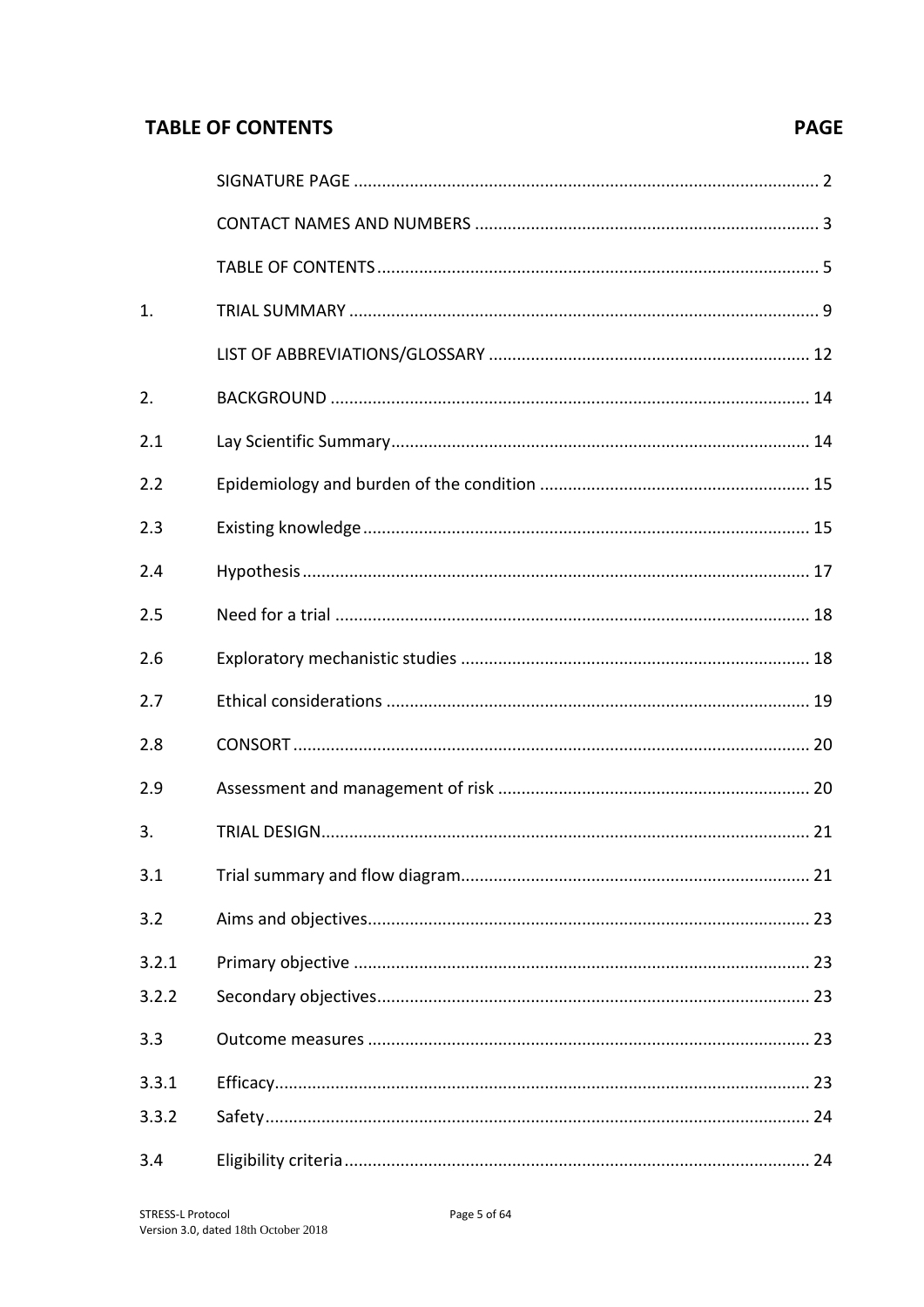| 3.4.1  |                                                                       |  |
|--------|-----------------------------------------------------------------------|--|
| 3.4.2  |                                                                       |  |
| 3.5    |                                                                       |  |
| 3.6    |                                                                       |  |
| 3.7    |                                                                       |  |
| 3.7.1  |                                                                       |  |
| 3.7.2  | Post-randomisation withdrawals, exclusions and moves out of region 28 |  |
| 3.8    |                                                                       |  |
| 3.8.1  |                                                                       |  |
| 3.8.2  |                                                                       |  |
| 3.8.3  |                                                                       |  |
| 3.8.4  |                                                                       |  |
| 3.8.5  |                                                                       |  |
| 3.9    |                                                                       |  |
| 3.9.1  |                                                                       |  |
| 3.9.2  |                                                                       |  |
| 3.9.3  |                                                                       |  |
| 3.9.4  |                                                                       |  |
| 3.9.5  |                                                                       |  |
| 3.9.6  | Contraindications, special warnings and precautions in the context of |  |
|        |                                                                       |  |
| 3.9.7  |                                                                       |  |
| 3.10   |                                                                       |  |
| 3.10.1 |                                                                       |  |
| 3.10.2 |                                                                       |  |
| 3.11   |                                                                       |  |
| 4.     |                                                                       |  |
| 4.1    |                                                                       |  |
| 4.2    |                                                                       |  |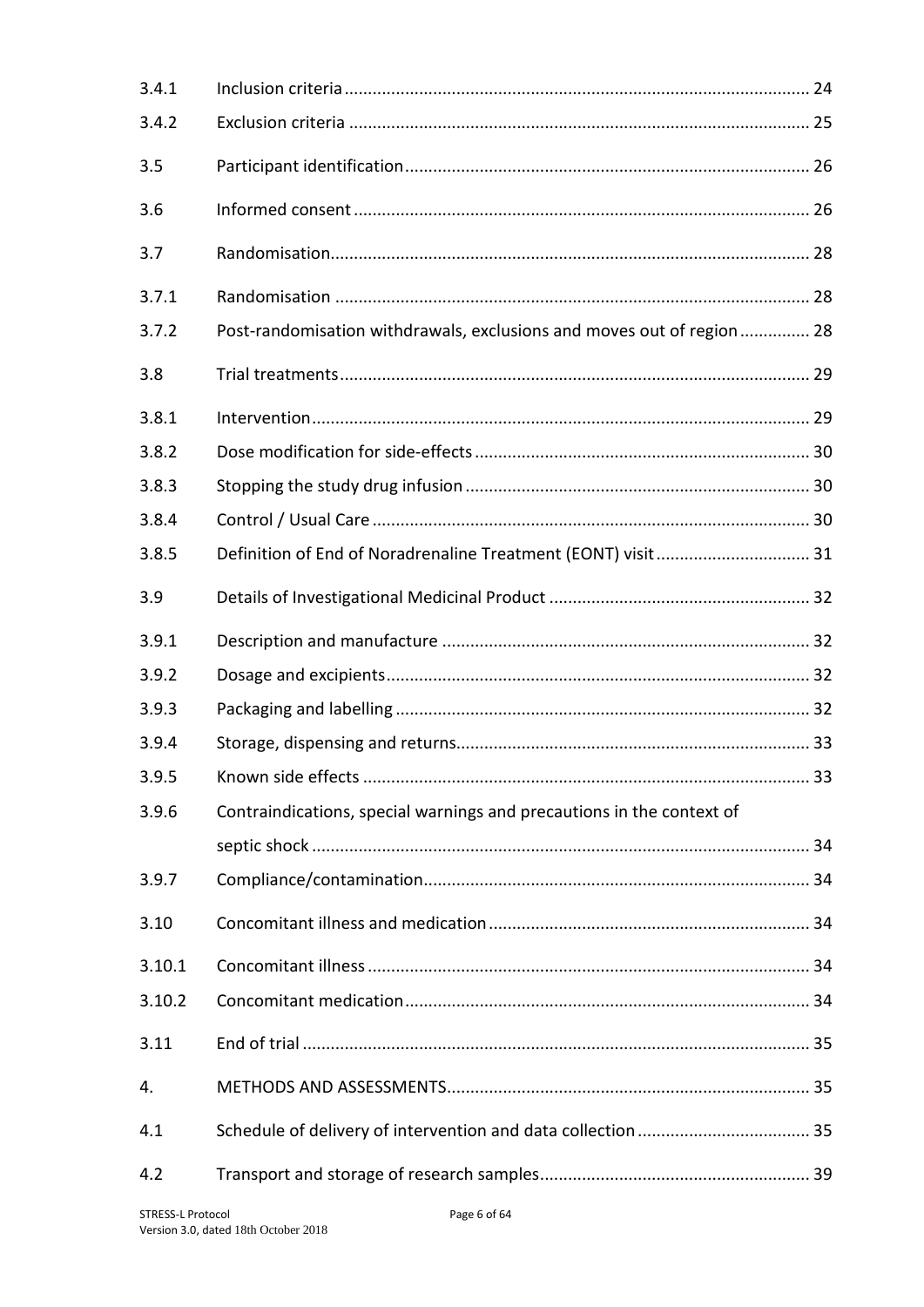| 4.3   |                                                                |  |
|-------|----------------------------------------------------------------|--|
| 5.    | ADVERSE EVENT MANAGEMENT / PHARMACOVIGILANCE  40               |  |
| 5.1   |                                                                |  |
| 5.1.1 |                                                                |  |
| 5.1.2 |                                                                |  |
| 5.1.3 | Serious Adverse Events (SAEs) and Suspected Unexpected Serious |  |
|       |                                                                |  |
| 5.2   |                                                                |  |
| 5.3   |                                                                |  |
| 5.4   |                                                                |  |
| 5.5   |                                                                |  |
| 5.6   |                                                                |  |
| 5.7   |                                                                |  |
| 6.    |                                                                |  |
| 6.1   |                                                                |  |
| 6.2   |                                                                |  |
| 6.3   |                                                                |  |
| 6.4   |                                                                |  |
| 6.5   |                                                                |  |
| 6.6   |                                                                |  |
| 7.    |                                                                |  |
| 7.1   |                                                                |  |
| 7.2   |                                                                |  |
| 7.3   |                                                                |  |
| 7.4   |                                                                |  |
| 7.5   |                                                                |  |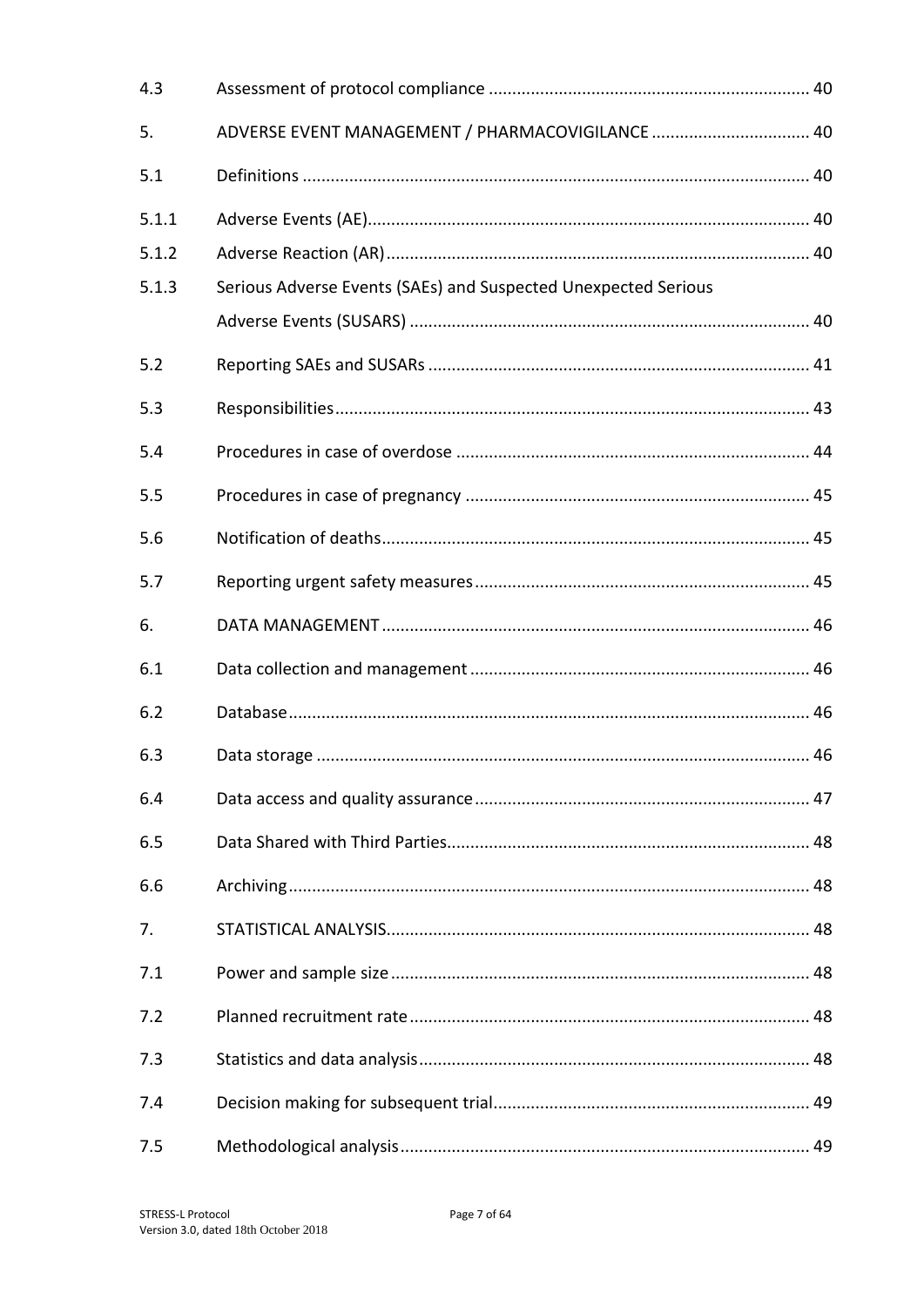| 8.   |                                                          |  |
|------|----------------------------------------------------------|--|
| 8.1  |                                                          |  |
| 8.2  |                                                          |  |
| 8.3  |                                                          |  |
| 8.4  |                                                          |  |
| 8.5  |                                                          |  |
| 8.6  |                                                          |  |
| 8.7  |                                                          |  |
| 8.8  |                                                          |  |
| 8.9  |                                                          |  |
| 8.10 |                                                          |  |
| 8.11 |                                                          |  |
| 9.   | MONITORING AND QUALITY ASSURANCE OF TRIAL PROCEDURES  52 |  |
| 10.  |                                                          |  |
| 11.  |                                                          |  |
| 12.  |                                                          |  |
| 13.  |                                                          |  |

| <b>LIST OF TABLES</b>  | <b>PAGE</b> |
|------------------------|-------------|
|                        |             |
| <b>LIST OF FIGURES</b> | <b>PAGE</b> |
|                        |             |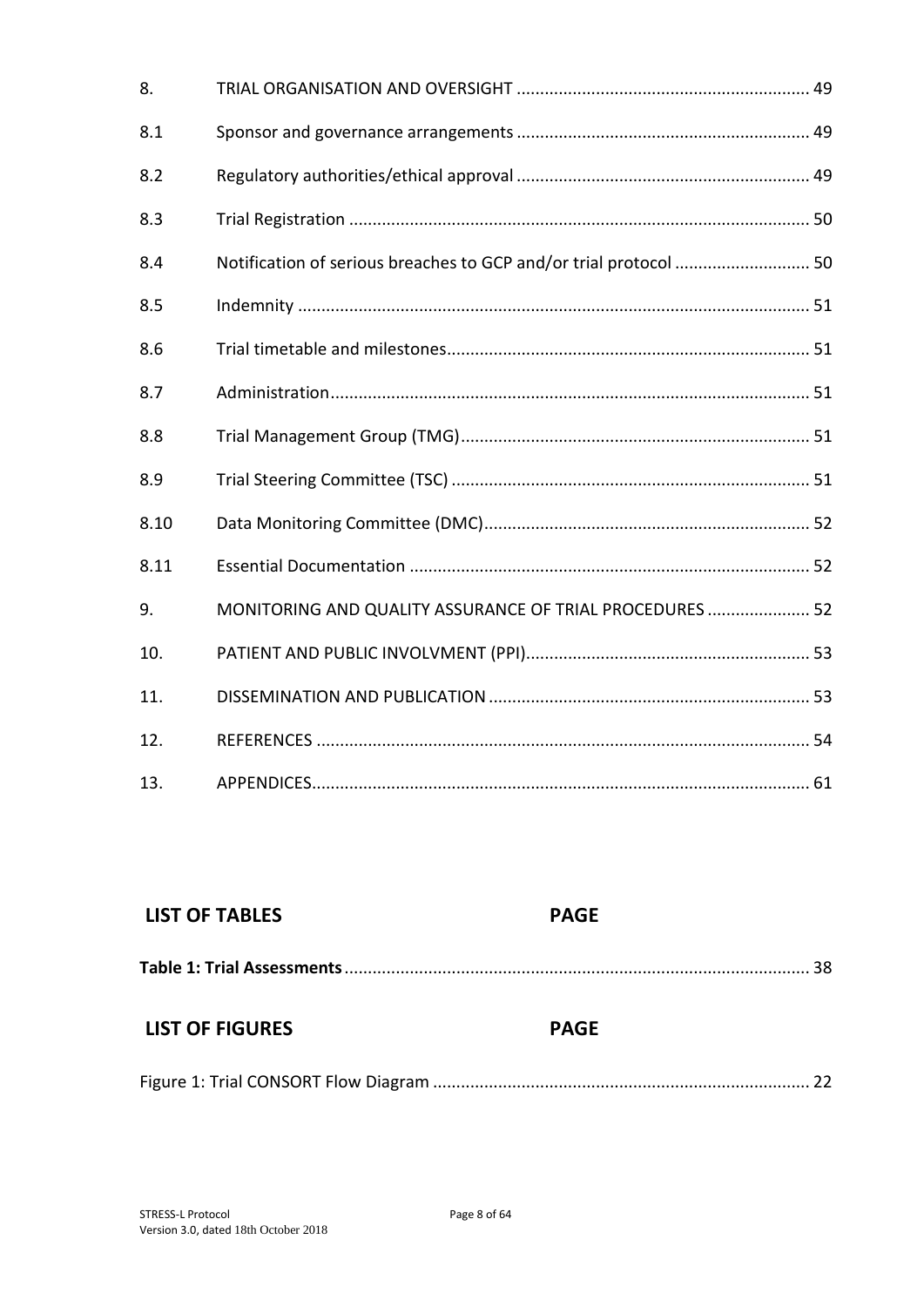# **1. TRIAL SUMMARY**

| <b>Trial title</b>          | STudy into the REversal of Septic Shock with Beta Blockade Landiolol (Beta<br>Blockade)                                                                                                                                                                                                                                                                                                                                                                                                             |
|-----------------------------|-----------------------------------------------------------------------------------------------------------------------------------------------------------------------------------------------------------------------------------------------------------------------------------------------------------------------------------------------------------------------------------------------------------------------------------------------------------------------------------------------------|
| Acronym                     | STRESS-L                                                                                                                                                                                                                                                                                                                                                                                                                                                                                            |
| Chief Investigator          | Dr Tony Whitehouse                                                                                                                                                                                                                                                                                                                                                                                                                                                                                  |
| <b>Clinical Phase</b>       | Phase IIb                                                                                                                                                                                                                                                                                                                                                                                                                                                                                           |
| <b>Trial Design</b>         | Open-label randomised controlled trial. No placebo                                                                                                                                                                                                                                                                                                                                                                                                                                                  |
| Sample size                 | 340 participants                                                                                                                                                                                                                                                                                                                                                                                                                                                                                    |
| Primary objective           | To assess the efficacy, tolerability, safety and mechanisms of beta-blockade<br>in patients with septic shock requiring prolonged (>24 hours) support with<br>high-dose vasopressor agents.                                                                                                                                                                                                                                                                                                         |
| Population                  | Adult patients in an intensive care unit (ICU) diagnosed with septic shock as<br>defined by consensus criteria (Sepsis-3) who, having received adequate fluid<br>resuscitation, are receiving noradrenaline treatment at >=0.1mcg/kg/min<br>continuously for longer than 24 hours (but less than 72 hours) to maintain<br>a predefined mean arterial pressure (usually of 65 mmHg) and continue to<br>have a heart rate (HR) more than 94 bpm (>=95bpm).                                            |
| <b>IMP</b>                  | Landiolol infusion $(1 - 40 \mu g/kg/min)$ to maintain heart rate of 80-94 beats<br>per minute                                                                                                                                                                                                                                                                                                                                                                                                      |
| <b>Treatment Duration</b>   | Landiolol infusion should continue until the HR is consistently below 95 bpm.<br>Landiolol infusion should continue whilst in ICU only and even if vasopressor<br>support has finished. Landiolol should be weaned and, if necessary, stopped<br>whilst the HR is below 80 bpm. It may be restarted at any point if<br>noradrenaline continues. Once the end of noradrenaline treatment visit has<br>passed and the landiolol has been stopped for 12 hours or more, it should<br>not be restarted. |
| Follow up Duration          | Participants will be followed up on the study for up to 90 days                                                                                                                                                                                                                                                                                                                                                                                                                                     |
| <b>Planned Trial Period</b> | 51 months                                                                                                                                                                                                                                                                                                                                                                                                                                                                                           |
| Eligibility criteria        | <b>Inclusion criteria</b>                                                                                                                                                                                                                                                                                                                                                                                                                                                                           |
|                             | Male or female aged 18 years or above                                                                                                                                                                                                                                                                                                                                                                                                                                                               |
|                             | Being treated on an ICU                                                                                                                                                                                                                                                                                                                                                                                                                                                                             |
|                             | Septic shock according to internationally accepted definitions*                                                                                                                                                                                                                                                                                                                                                                                                                                     |
|                             | Heart rate ≥95 bpm (24 hours after start of vasopressor therapy)                                                                                                                                                                                                                                                                                                                                                                                                                                    |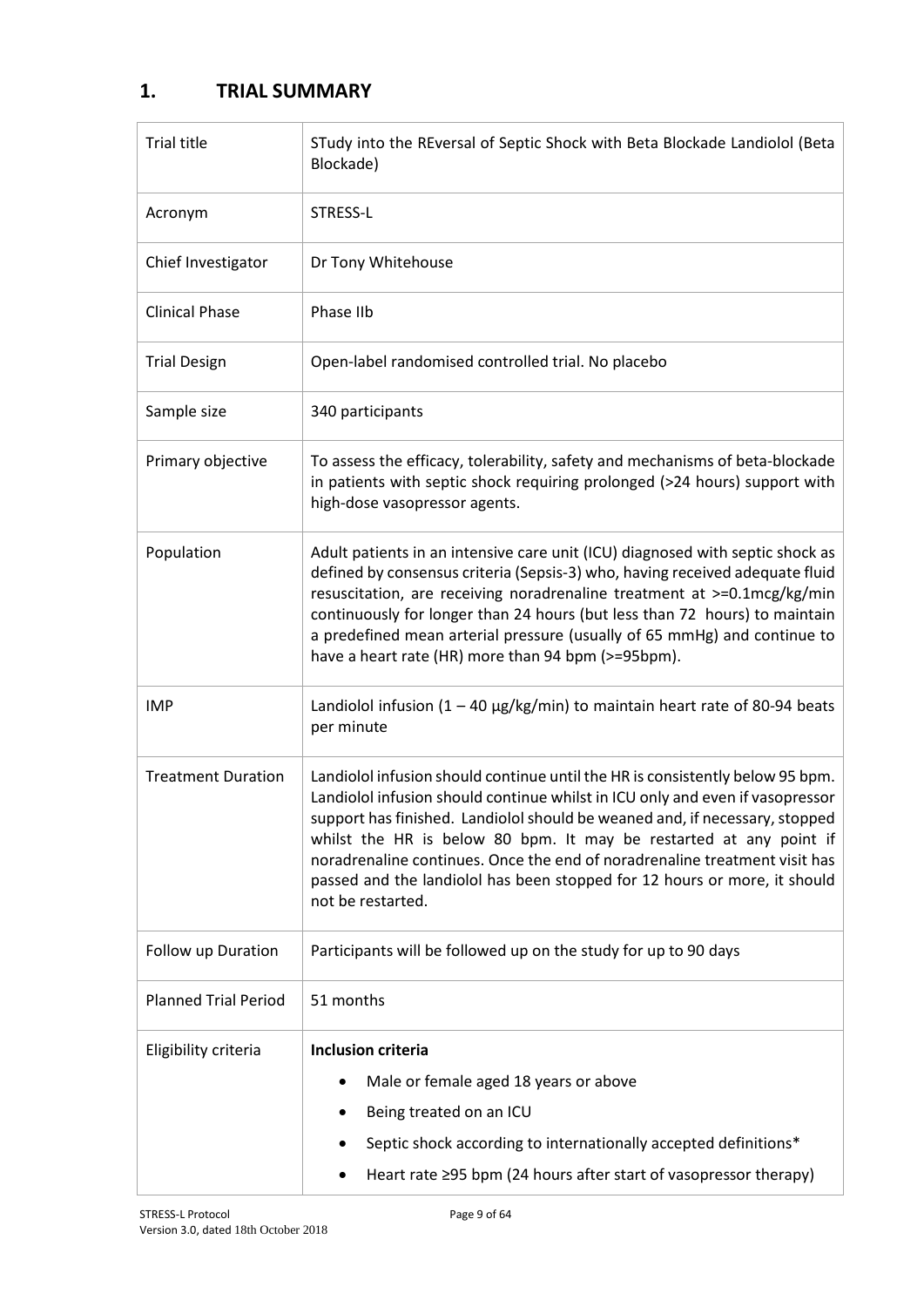| Receiving vasopressor support to maintain a target blood pressure<br>$\bullet$<br>for $\geq$ 24 hours                                                                       |
|-----------------------------------------------------------------------------------------------------------------------------------------------------------------------------|
| Are being treated with noradrenaline at a rate $\geq 0.1$ mcg/kg/min                                                                                                        |
| *Sepsis -3 definitions:                                                                                                                                                     |
| confirmed or suspected infection requiring antibiotic therapy<br>$\bullet$                                                                                                  |
| new organ dysfunction, as evidenced by an increase in Sequential<br>٠<br>Organ Failure Assessment (SOFA) score ≥2                                                           |
| a blood lactate >2 mmol/l at any point during shock resuscitation<br>$\bullet$                                                                                              |
| vasopressor therapy to maintain mean arterial pressure (MAP) $\geq 65$<br>mmHg                                                                                              |
| In particular the presence of a blood lactate $> 2$ mmol/l is only necessary for<br>the diagnosis of septic shock and is NOT necessary for randomisation 24<br>hours later. |
| <b>Exclusion criteria</b>                                                                                                                                                   |
| Noradrenaline dose < 0.1 mcg/kg/min<br>٠                                                                                                                                    |
| >72 hours in the current cause of septic shock after start of<br>٠<br>vasopressor therapy                                                                                   |
| Having pre-existing severe cardiac dysfunction (NYHA grade 4 or<br>٠<br>more)                                                                                               |
| Having pre-existing severe pulmonary hypertension (mean PA<br>$\bullet$<br>pressures > 55mmHg)                                                                              |
| Acute severe bronchospasm (due to asthma or COPD)<br>٠                                                                                                                      |
| Untreated second or third degree heart block<br>٠                                                                                                                           |
| Untreated phaeochromocytoma                                                                                                                                                 |
| Prinzmetal's angina                                                                                                                                                         |
| A past history of ischaemic stroke or transient ischaemic attack<br>(TIA) or untreated severe carotid stenosis                                                              |
| Advanced liver disease with Child-Pugh Score of ≥B<br>٠                                                                                                                     |
| Have been treated with any beta-blocker drug in the seventy two<br>$\bullet$<br>hours prior to randomisation.                                                               |
| Known sensitivity to beta-blockers                                                                                                                                          |
| Patient / legal representative unwilling to provide written informed<br>٠<br>consent                                                                                        |
| Known to be pregnant                                                                                                                                                        |
| Terminal illness other than septic shock with a life expectancy < 28<br>$\bullet$<br>days                                                                                   |
| Participants who have been administered an investigational medicinal<br>product for another research trial in the past 30 days                                              |
| Patients in whom the clinical team feel are about to finish their<br>noradrenaline therapy                                                                                  |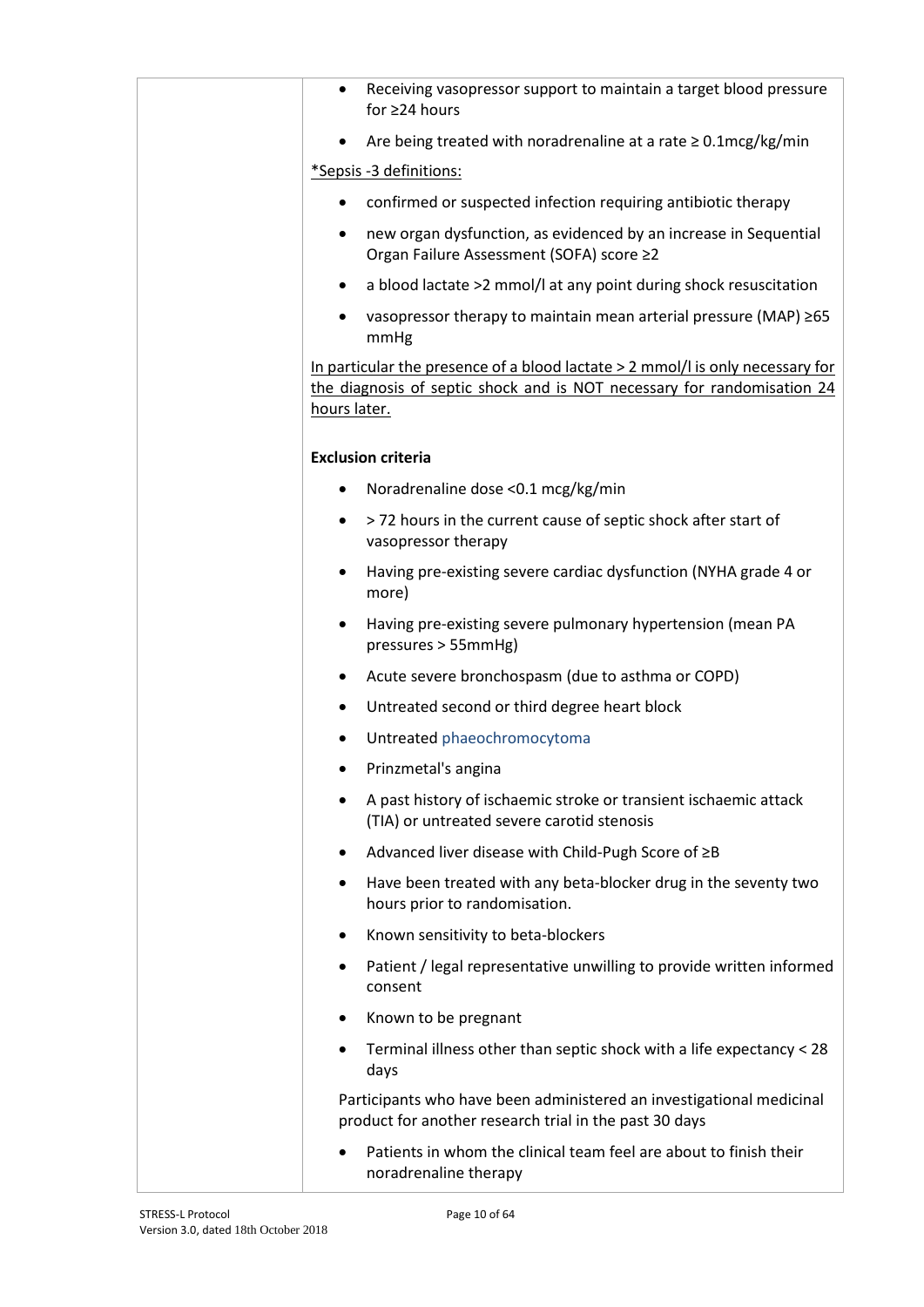| Outcome measures                 | <b>Primary endpoint</b>                                                                                                                                                                                                                                                            |
|----------------------------------|------------------------------------------------------------------------------------------------------------------------------------------------------------------------------------------------------------------------------------------------------------------------------------|
|                                  | Mean SOFA score whilst on ICU after randomisation (up to a maximum of 14<br>days)                                                                                                                                                                                                  |
|                                  | <b>Secondary endpoints</b>                                                                                                                                                                                                                                                         |
|                                  | <b>Patient-centered outcomes:</b>                                                                                                                                                                                                                                                  |
|                                  | 28-day, hospital and 90-day survival<br>٠                                                                                                                                                                                                                                          |
|                                  | Individual organ failure-days in ICU survivors through measures of<br>$\bullet$<br>oxygenation, renal, hepatic and coagulation function; dose and<br>duration of vasopressor treatment (total daily administered doses<br>of adrenaline, dobutamine, phosphodiesterase inhibitors) |
|                                  | ICU and hospital length of stay                                                                                                                                                                                                                                                    |
|                                  | <b>Exploratory mechanistic outcomes:</b>                                                                                                                                                                                                                                           |
|                                  | Myocardial Injury - Troponin-T, Beta Natriuretic Peptide, Creatine<br>Kinase-MB, Arrhythmia, Changes in ECG between Randomisation<br>and End of ICU                                                                                                                                |
|                                  | Metabolic Function - changes in plasma lactate concentration,<br>$\bullet$<br>plasma free fatty acid concentration, control of serum blood<br>glucose, changes in insulin requirements                                                                                             |
|                                  | Immune Function - Plasma concentrations of cytokines, plasma C-<br>$\bullet$<br>reactive concentration protein, neutrophil phagocytic and<br>oxidative burst activity (selected sites)                                                                                             |
|                                  | <b>Safety outcomes:</b>                                                                                                                                                                                                                                                            |
|                                  | Number of episodes of bradycardia (HR <50 bpm)                                                                                                                                                                                                                                     |
|                                  | Bradycardia with haemodynamic compromise requiring<br>٠<br>intervention                                                                                                                                                                                                            |
|                                  | Significant hypotension requiring intervention                                                                                                                                                                                                                                     |
|                                  | Heart block                                                                                                                                                                                                                                                                        |
|                                  | Arrhythmia with haemodynamic compromise requiring<br>intervention.                                                                                                                                                                                                                 |
| Randomisation<br>and<br>blinding | Participants will be randomised strictly sequentially as participants are<br>eligible for randomisation using a 1:1 ratio. Randomisation will be stratified<br>by recruiting site and noradrenaline dose. A web-based system will be used.                                         |
|                                  | It is not possible for this trial to be blinded as the dose of landiolol must be<br>titrated to achieve a target HR.                                                                                                                                                               |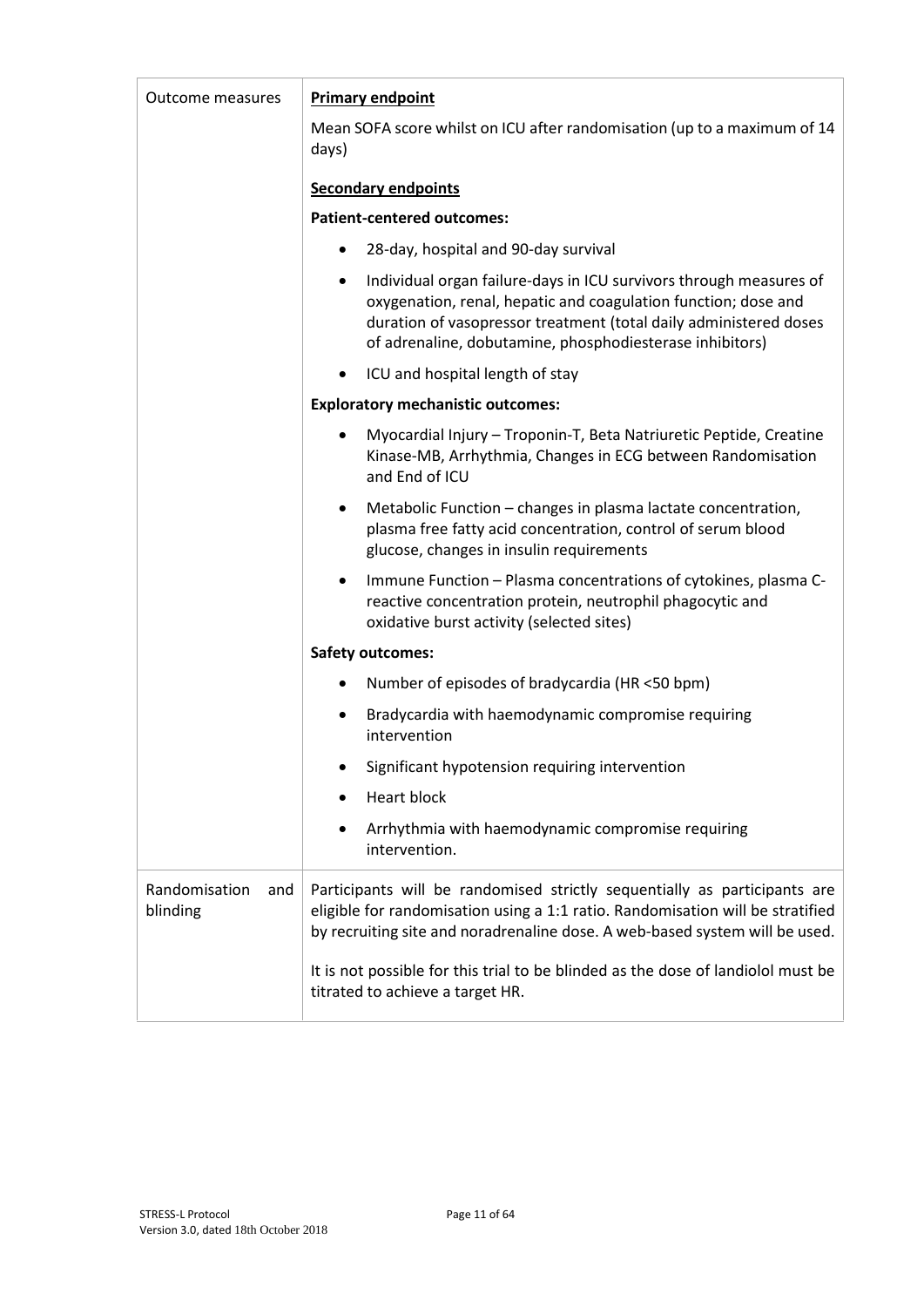# **LIST OF ABBREVIATIONS/GLOSSARY**

| <b>Abbreviation</b> | <b>Explanation</b>                                                             |
|---------------------|--------------------------------------------------------------------------------|
| AE                  | <b>Adverse Event</b>                                                           |
| AR                  | <b>Adverse Reaction</b>                                                        |
| <b>BNP</b>          | <b>Beta Naturetic Protein</b>                                                  |
| <b>BPM</b>          | <b>Beats Per Minute</b>                                                        |
| CK-MB               | Creatine Kinase (MB Fraction)                                                  |
| CI                  | Chief Investigator                                                             |
| CI                  | Confidence Interval                                                            |
| <b>CONSORT</b>      | <b>Consolidated Standards of Reporting Trials</b>                              |
| <b>COPD</b>         | Chronic Obstructive Airways Disease                                            |
| <b>CRF</b>          | Case Report Form                                                               |
| <b>CRP</b>          | <b>C-Reactive Protein</b>                                                      |
| <b>CTA</b>          | <b>Clinical Trials Authorisation</b>                                           |
| <b>CTIMP</b>        | Clinical Trial of an Investigational Medicinal Product                         |
| <b>CTU</b>          | <b>Clinical Trials Unit</b>                                                    |
| <b>CTRG</b>         | <b>Clinical Trials and Research Governance</b>                                 |
| <b>DMC</b>          | Data Monitoring Committee                                                      |
| <b>DSUR</b>         | Development Safety Update Report                                               |
| <b>EONT</b>         | <b>End of Noradrenaline Treatment</b>                                          |
| <b>EOT</b>          | <b>End of Treatment</b>                                                        |
| <b>FBC</b>          | Full Blood Count (Haemoglobin [HB], White Cell Count [WCC], Platelets<br>[Plt] |
| <b>GCP</b>          | <b>Good Clinical Practice</b>                                                  |
| GP                  | <b>General Practitioner (Family Doctor)</b>                                    |
| HMGB-1              | High Mobility Group Box 1                                                      |
| <b>HRA</b>          | <b>Health Research Authority</b>                                               |
| HR                  | <b>Heart Rate</b>                                                              |
| IB                  | <b>Investigator Brochure</b>                                                   |
| <b>ICF</b>          | <b>Informed Consent Form</b>                                                   |
| <b>ICH</b>          | International Conference on Harmonisation                                      |
| ICU                 | <b>Intensive Care Unit</b>                                                     |
| $IL-6$              | Interleukin-6                                                                  |
| <b>IMP</b>          | <b>Investigational Medicinal Product</b>                                       |
| <b>INR</b>          | <b>International Normalised Ratio</b>                                          |
| <b>IRAS</b>         | <b>Integrated Research Application System</b>                                  |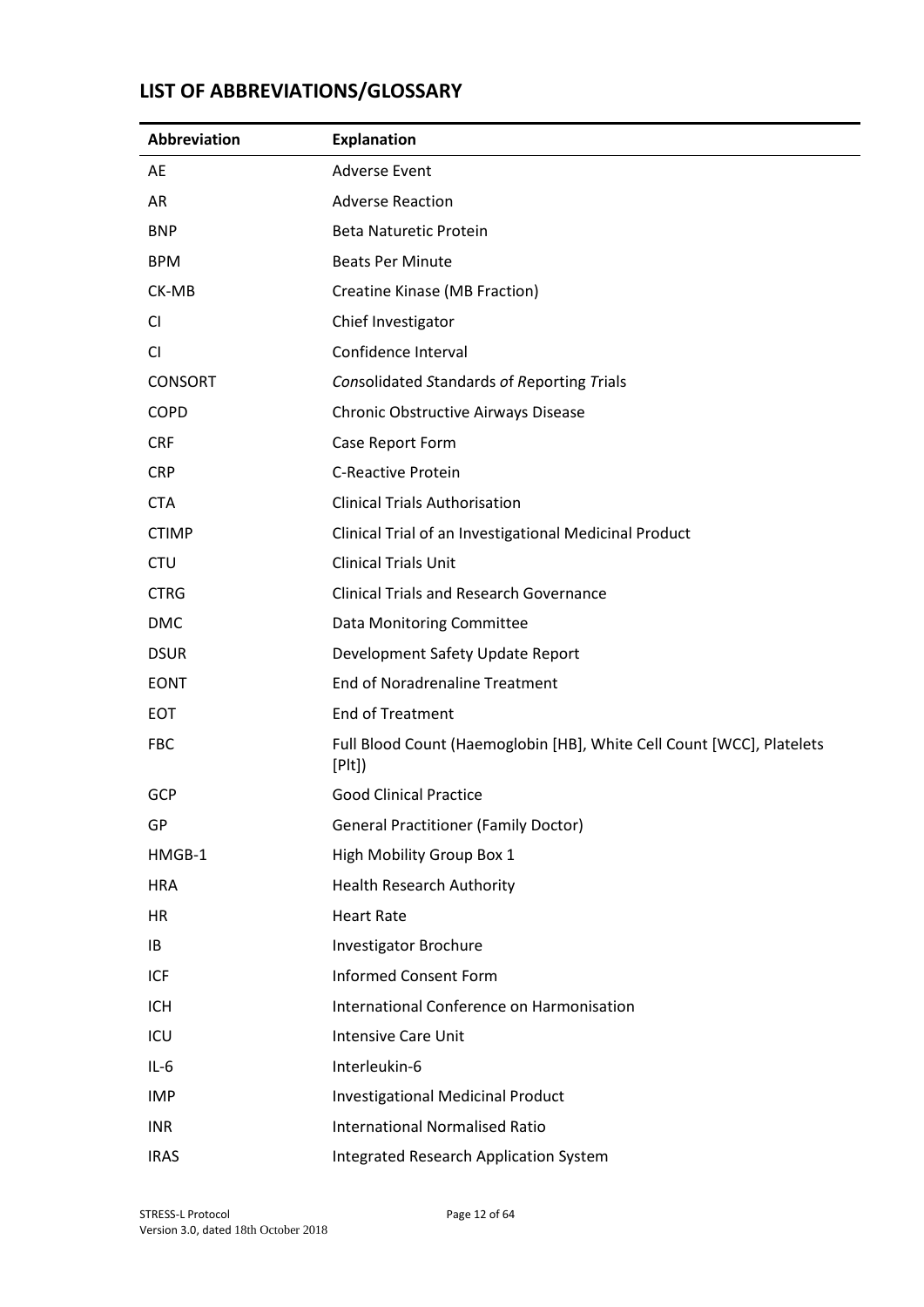| <b>Abbreviation</b> | <b>Explanation</b>                                   |
|---------------------|------------------------------------------------------|
| <b>MAP</b>          | <b>Mean Arterial Pressure</b>                        |
| <b>MHRA</b>         | Medicines and Healthcare products Regulatory Agency  |
| <b>NHS</b>          | <b>National Health Service</b>                       |
| <b>PI</b>           | Principal Investigator                               |
| PIL                 | Participant/Patient Information Leaflet              |
| PPI                 | Patient & Public Involvement                         |
| QoL                 | Quality of Life                                      |
| <b>RCT</b>          | <b>Randomised Controlled Trial</b>                   |
| <b>REC</b>          | <b>Research Ethics Committee</b>                     |
| R&D                 | Research and Development                             |
| <b>RR</b>           | <b>Relative Risk</b>                                 |
| <b>SAE</b>          | Serious Adverse Event                                |
| <b>SAR</b>          | <b>Serious Adverse Reaction</b>                      |
| <b>SPC</b>          | <b>Summary of Product Characteristics</b>            |
| SOP                 | <b>Standard Operating Procedure</b>                  |
| <b>SOFA</b>         | Sequential Organ Failure Assessment                  |
| <b>SUSAR</b>        | <b>Suspected Unexpected Serious Adverse Reaction</b> |
| <b>TSC</b>          | <b>Trial Steering Committee</b>                      |
| <b>WCTU</b>         | <b>Warwick Clinical Trials Unit</b>                  |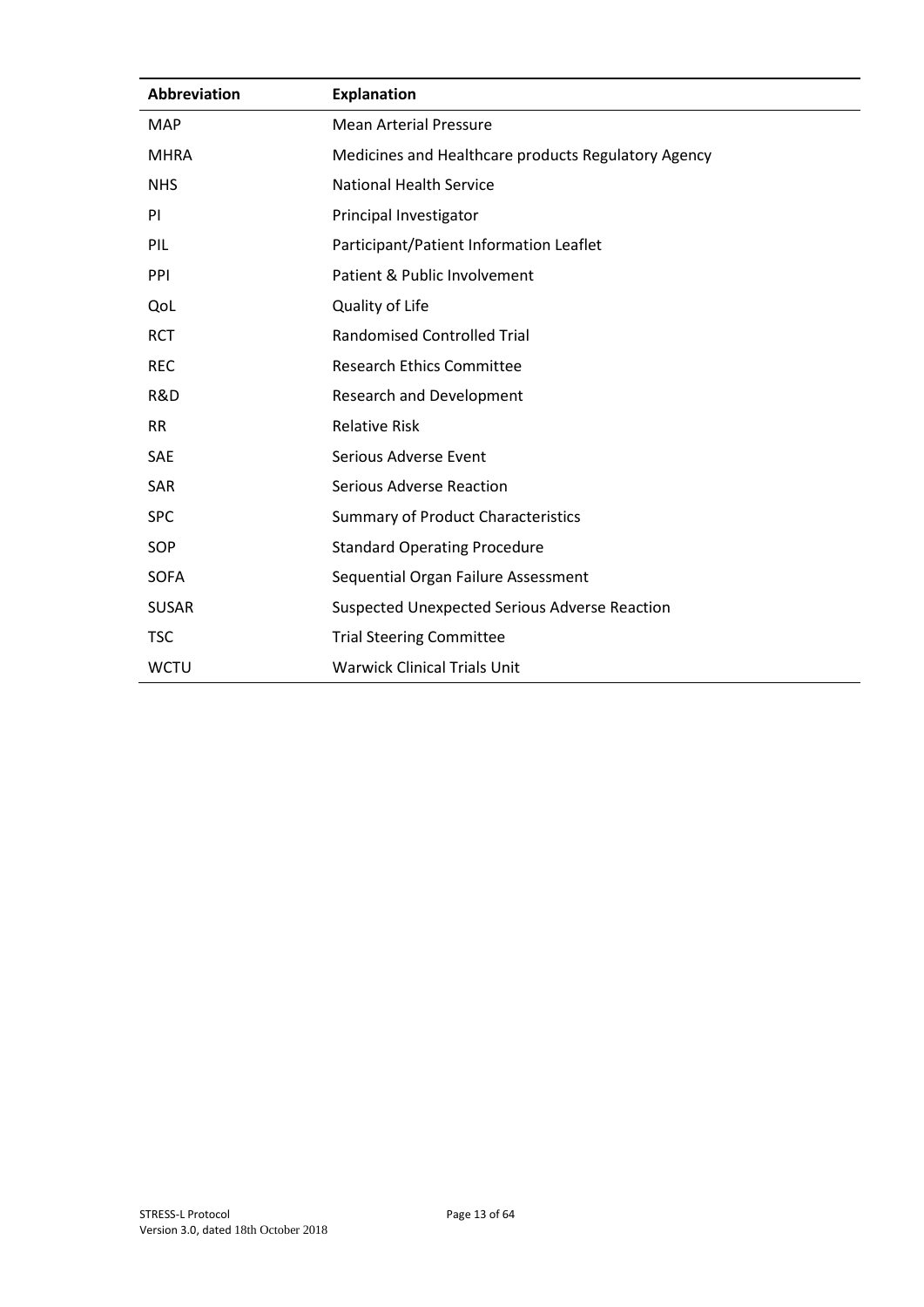# **2. BACKGROUND**

## **2.1 Lay Scientific Summary**

Septic shock (blood poisoning) is a life-threatening condition caused by severe infection. For reasons still poorly understood, in some patients, their inflammation system remains excessively activated. Instead of fighting the infection, an ongoing inflammatory state results in widespread injury and failure of normal functioning of the body's vital organs, such as the lungs, heart, brain and kidneys. A hallmark of septic shock is a very low blood pressure that does not improve with an intravenous fluid drip.

According to the UK Sepsis Trust (www.sepsistrust.org), septic shock kills 37,000 patients per year on wards and ICUs in the UK (more than bowel cancer, breast cancer and prostate cancer put together). Yet despite huge research efforts over the last 20-30 years, the death rate from this most severe manifestation of sepsis has remained unchanged. Outcomes have improved for sepsis in general through earlier recognition and intervention with antibiotics, however once the patient is in established shock, the risk of dying remains very high.

For many years, we have routinely used in clinical practice a group of drugs known as 'catecholamines' to increase the patient's blood pressure back to normal. The objective is that this will help their vital organs to function properly and to recover. The most commonly used catecholamine is noradrenaline, a synthetic form of a hormone produced by the body to deal with stressful situations. Noradrenaline does however carry side-effects when given at high doses and for extended periods of time, including adverse effects on the heart, the immune system and the patient's metabolism. Thus, the drug treatment itself, augmenting the body's own production of these hormones, may achieve the short-term goal of increasing blood pressure though at the possible expense of a worsened outcome. The role of catecholamines is therefore being questioned.

A group in Italy recently performed a study in their hospital in Rome. They selected patients with septic shock and fast heart rates; they were receiving high doses of noradrenaline. This subset of patients carries a particularly high mortality (over 60%). Half their patients were randomly allocated to receive a 'beta-blocking' drug infusion intravenously. These betablockers are already widely used for counteracting the stressful long-term actions of catecholamines, for example high blood pressure, chronic heart failure, abnormally fast heart rates and cardiac rhythms, and tremor. The Italian group gave enough drug to reduce, and then maintain, the patients' heart rate at between 80-94 beats per minute. They found this strategy was not only safe but was associated with big improvements in survival and time in intensive care. However, their study was relatively small and from a single site so did not provide enough information to make the use of beta blockers a mainstream recommendation. They did not study the way in which the beta blocker was acting in their patients.

We propose to repeat their study in multiple (approx. 30-35) intensive care units throughout the UK to see if we can confirm the safety and benefits found in Rome but also to extend it by taking blood samples to measure effects of the drug on the patient's immune system, metabolism and heart function so that we may better understand its mechanisms of action. We also propose to store blood samples for analysis of the genes and proteins that may predispose patients to become so severely septic and to identify those who respond to beta blocker therapy.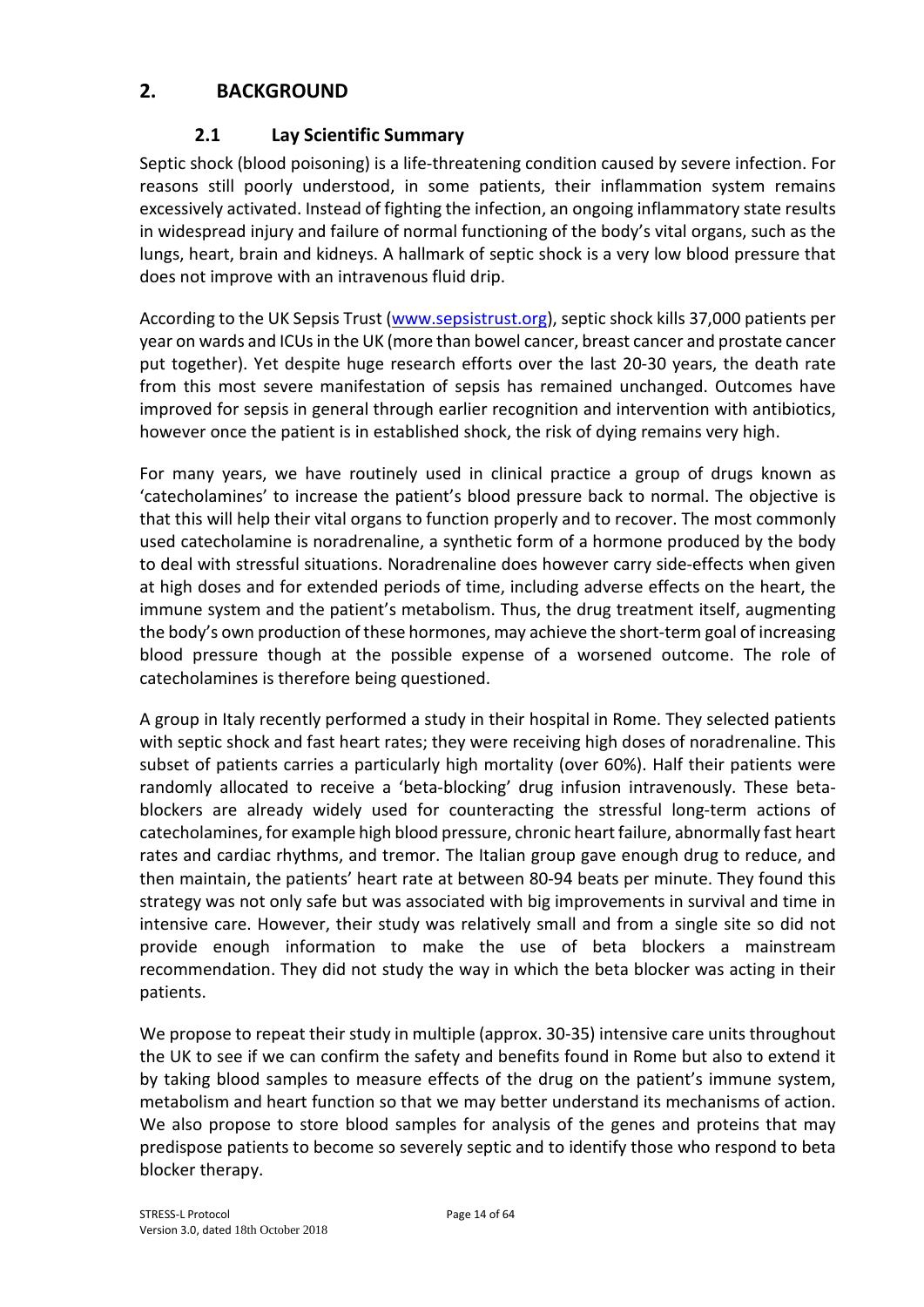## **2.2 Epidemiology and burden of the condition**

The mortality from septic shock remains very high (>40% in 3 randomised trials reported in the New England Journal of Medicine in 2014 (1-3)). To date, therapeutic strategies using immunomodulatory or vasoactive interventions have failed to make any significant impact on this high mortality. Recently, interest has grown in the use of beta-adrenergic blockade following supportive results in animal and preliminary human studies.

Beta blockade represents a paradigm shift in patient management but its use arises from observations in both animal models (4-8) and patients (9;10) of harm induced by excessive sympathetic activation and benefit from beta-adrenergic blockade. Excess beta-adrenergic activation may be both endogenous (related to the severity and duration of the underlying infection) and exogenous due to the catecholamine therapy which has hitherto been the mainstay of management of hypotension caused by septic shock. A combination of beta2 agonism with beta1 blockade improves sepsis-induced immune, cardiovascular and coagulation dysfunction in established sepsis (11). It is unclear whether the benefits of betablockade lie entirely in improved cardiovascular function.

A recent randomised single centre study of 154 patients from Rome (12) reported the use of beta-adrenergic blockade using the short-acting agent esmolol in patients with septic shock and tachycardia who required vasopressor therapy for >24 hours. The dosing endpoint was a reduction in heart rate to 80-94 beats/min (bpm). Though this study was not powered to detect a change in outcome, marked improvements were seen in survival (adjusted hazard ratio, 0.39; 95% CI, 0.26-0.59; p <0.001). Improvements were also seen in the beta-blockertreated group in the duration of vasopressor treatment, and in measures of renal and cardiac function.

## **2.3 Existing knowledge**

Interaction between sympathetic nervous and immune systems in response to invading pathogens is mediated with effector arms consisting of catecholamines and inflammatory cytokines. In the first instance, sympathetic activation is an appropriate **physiological** response but for reasons still poorly understood there comes a point at which such an effector system becomes **pathological**, resulting in injury to the host (13;14). There is a correlation between high levels of plasma catecholamines and critically ill patients (14;15) whilst tachycardia, a clinical surrogate of excessive sympathetic activation, is also an important prognosticator of mortality in septic shock (16). There is a downregulation of the total number and a relative change in the ratio of beta1:beta 2 adrenoceptors with excessive catecholamine exposure which contributes immune and cardiac dysfunction (11).

There may be an important iatrogenic contribution to this. The extent and duration of catecholamine therapy are all independently associated with poor outcomes in critically ill patients, after adjustment for disease severity (14;16-18). Catecholamines are associated with adverse effects including direct myocardial damage, insulin resistance, thrombogenicity, immunosuppression, and enhanced bacterial growth (19). Notwithstanding these data, international sepsis management guidelines currently recommend noradrenaline as the firstline treatment for fluid-unresponsive hypotension (20).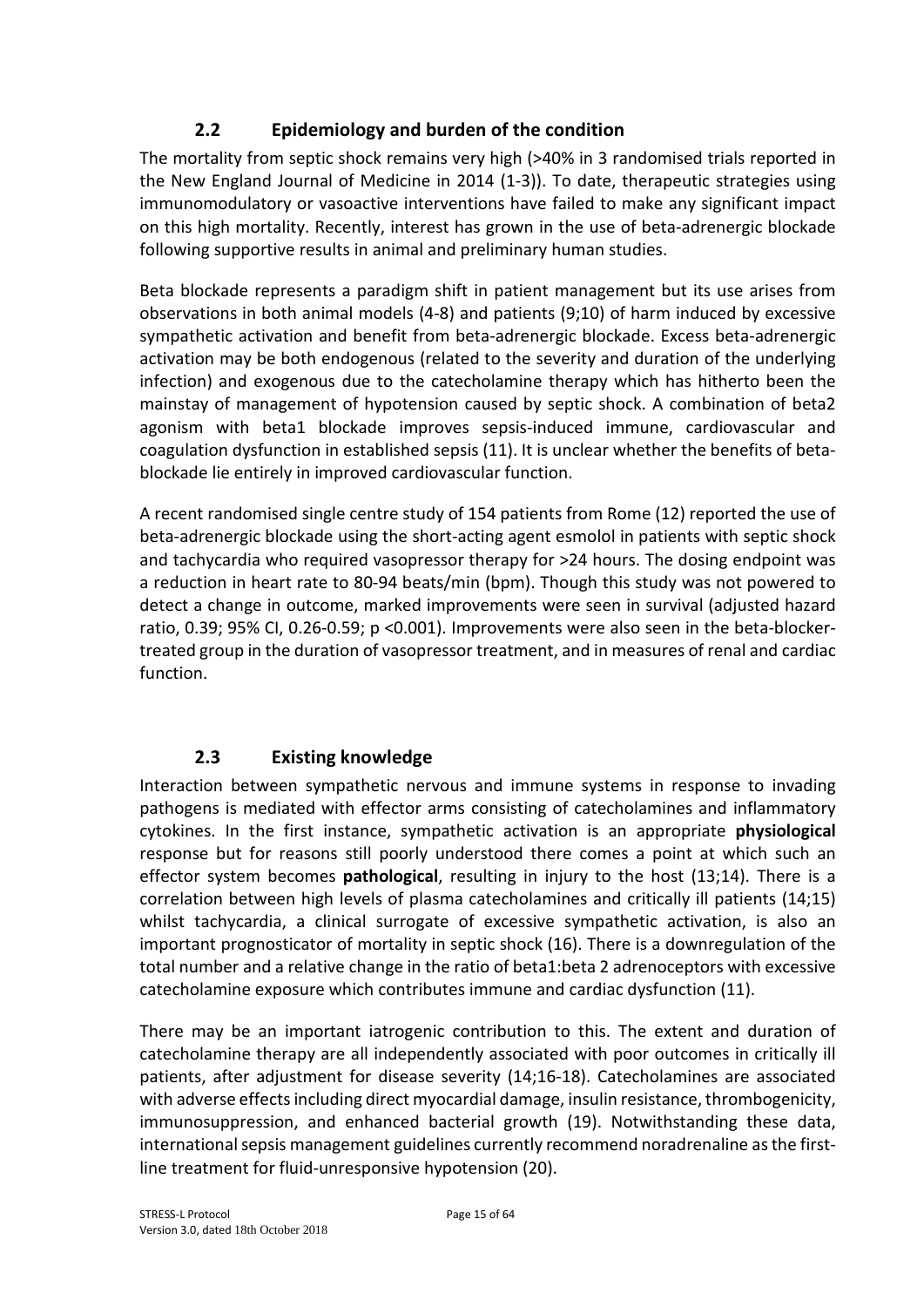**Pre-Clinical studies**: It was noted many years ago that epinephrine enhanced bacterial infections (21) and decreased the number of bacteria necessary for a lethal dose in both Clostridia species and pathogenic aerobic organisms. Catecholamines have been demonstrated to enhance biofilm formation and stimulate bacterial growth (22-24). Certain beta blocking agents have been shown to inhibit bacterial growth in vitro (25). Reduction in bacterial growth has been proposed as one mechanism for a lower incidence of spontaneous bacterial peritonitis seen in patients with liver cirrhosis treated with propanolol (26).

As long ago as 1969, propranolol was used in a canine lipopolysaccharide (LPS) model of Gram-negative sepsis and found that the beta blocker significantly improved survival when it was started 60 minutes after LPS infusion (4). Propranolol prevented hypotension and reduced fluid requirements. In the intervening years, animal models have been disparate, varying in the beta blocker used, way in which sepsis is initiated, outcome studied and length of study and beta blocker treatment. Consequently, pathways defining the mechanism for beta blockade are far from clear.

Continuous infusion of esmolol initiated after septic insult improved survival at 5 days in a murine model (27) associated with an increase in the NFkappa B pathway. Pre-treatment with atenolol or metoprolol did not alter survival in a caecal ligation and puncture (CLP) rat model (7) given 2 hours before CLP but the median time to death was increased by 33 hours in metoprolol-treated rats ( $P = 0.03$ ). Metoprolol pre-treatment reduced hepatic expression of proinflammatory cytokines and lowered plasma IL-6 (both P < 0.05). Myocardial protein expression of IL-18 and monocyte chemoattractant protein-1, key mediators of cardiac dysfunction in sepsis, were also reduced ( $P < 0.05$ ). In another study, atenolol had an antiinflammatory effect by increasing IL-10 but had no effect on TNF-alpha or IL-6 concentrations in an ovine model with E. coli septicaemia (28).

**Clinical studies**: A heart rate >95 bpm is associated with major cardiac events and increased mortality in the critically ill (16). Whether this is directly due to direct cardiac toxicity and/or a reflection of whole body injury resulting from the hyperadrenergic state remains uncertain. Beta-blockade reduces pro-inflammatory cytokines in heart failure (29), in critically ill patients after trauma (30;31) and had a beneficial effect on the T helper 1:2 ratio (32).

Heart rate is the key determinant of myocardial oxygen consumption and tachycardia substantially increases myocardial oxygen demand (33), although cardiac ischaemia is rarely the cause of dysfunction (34), tachycardia is associated with myocardial events (non-fatal myocardial infarction, non-fatal cardiac arrest, and cardiac related death) (16). Clinical evidence suggests a strong association between tachycardia and mortality in a short-term model such as the peri-operative period (35); (36) and over a longer period (hypertensive patients) (37); (38).

Vasoactive and inotropic drugs can induce cardiac arrhythmias in a dose-dependent manner (39) and Gandhi noted increased mortality associated with new onset atrial fibrillation (RR for in-hospital mortality 1.45 95 % CI 1.32-1.60, p < 0.00001) (40). Landiolol has been successfully used to curtail supraventricular tachyarrhythmias in septic patients (41).

A retrospective analysis examining patients either already treated with, or commencing betablockers in hospital for other conditions such as hypertension and tachyarrhythmias reported a significant decrease in fatal outcome and recovery time (42). Beta blocker therapy prior to ICU was also associated with lower ICU mortality (43) whether non-selective beta-blockers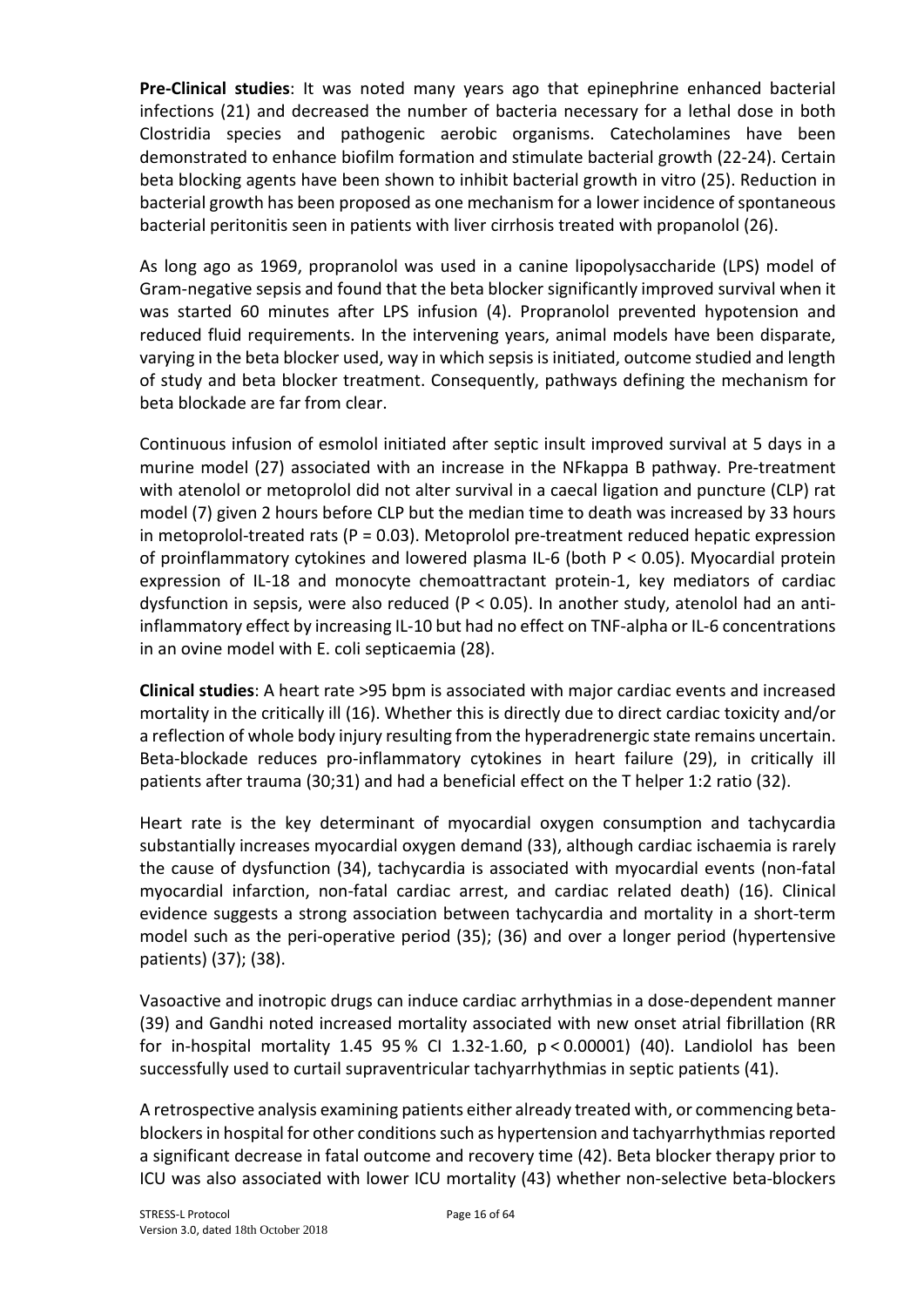(OR 0.99 [95%CI: 0.67 -1.47]) or cardioselective (OR 0.70 [95%CI: 0.58-0.83]). Herndon et al used propranolol to reduce heart rate by 20% in burned septic children and demonstrated attenuated hypermetabolism and reversal of muscle-protein catabolism both in the shortterm (44), and over 12 months (45).

Two studies from Europe (9;10) and two case series in China (46;47) have reported the safe use of esmolol in septic patients. In a follow-on study, Morelli et al (12) randomised patients admitted with vasopressor-dependent septic shock and persisting tachycardia for >24h to receive placebo or an esmolol infusion targeting to reduce HR to 80-94 bpm. This target was safely achieved and, in addition, there were significant reductions in noradrenaline requirements and in metabolic acidaemia. Notably, although not powered to discover a mortality difference, the Morelli study reported a substantial reduction in 28-day mortality rate with esmolol from 80.5% to 49.4% (p<0.05) and significant reductions in serum markers of renal (creatinine) and myocardial (troponin) injury.

**Landiolol** (Rapibloc®, AOP Orphan Pharmaceuticals, Vienna, Austria) is a new ultra-short acting beta blocker that has a half-life of 2.3 to 4 minutes (48) and is about 8 times more selective for the beta 1 receptor than esmolol (49). Landiolol offers advantages over esmolol as it is metabolised by plasma pseudocholinesterase and liver carboxylesterse to inactive metabolites yet its metabolism is unaffected by liver impairment (50). Landiolol does not exacerbate hyperreactive airways, unlike propranolol which significantly increases pulmonary airway resistance and decreases dynamic lung compliance (51).

Several studies have shown that landiolol attenuates the increase in heart rate associated with tracheal intubation (52;53) and bronchoscopy (54), without adversely affecting blood pressure or other haemodynamic parameters. Landiolol has been well tolerated in clinical trials of patients with tachyarrhythmias including following cardiac surgery, with a relatively low risk of hypotension and bradycardia (55). Cardiovascular stability has also been demonstrated during extubation (56).

Landiolol has been used safely and successfully in a septic patient with atrial fibrillation (57). Landiolol has been approved in Japan since 2002 for the treatment of intraoperative and postoperative tachyarrhythmias. To date it has been given to 2.4 million patients (personal communication, AOP Orphan).

A few preclinical studies have examined landiolol in sepsis. It decreased circulating levels of the cytokines, TNF-alpha, IL-6, and high mobility group box (HMGB)-1, and reduced histological lung damage in a rat endotoxin model (8). Landiolol was also cardio-protective in septic rats by normalising the expression of cardiac vasoactive peptide endothelin-1 (58).

## **2.4 Hypothesis**

We hypothesise that a reduction in heart rate using landiolol infusion in patients with septic shock and tachycardia improves organ failure as measured by the Sequential Organ Failure Assessment (SOFA) score (59) during the 14 days after study drug administration through a reduction in cardiac and immune dysfunction.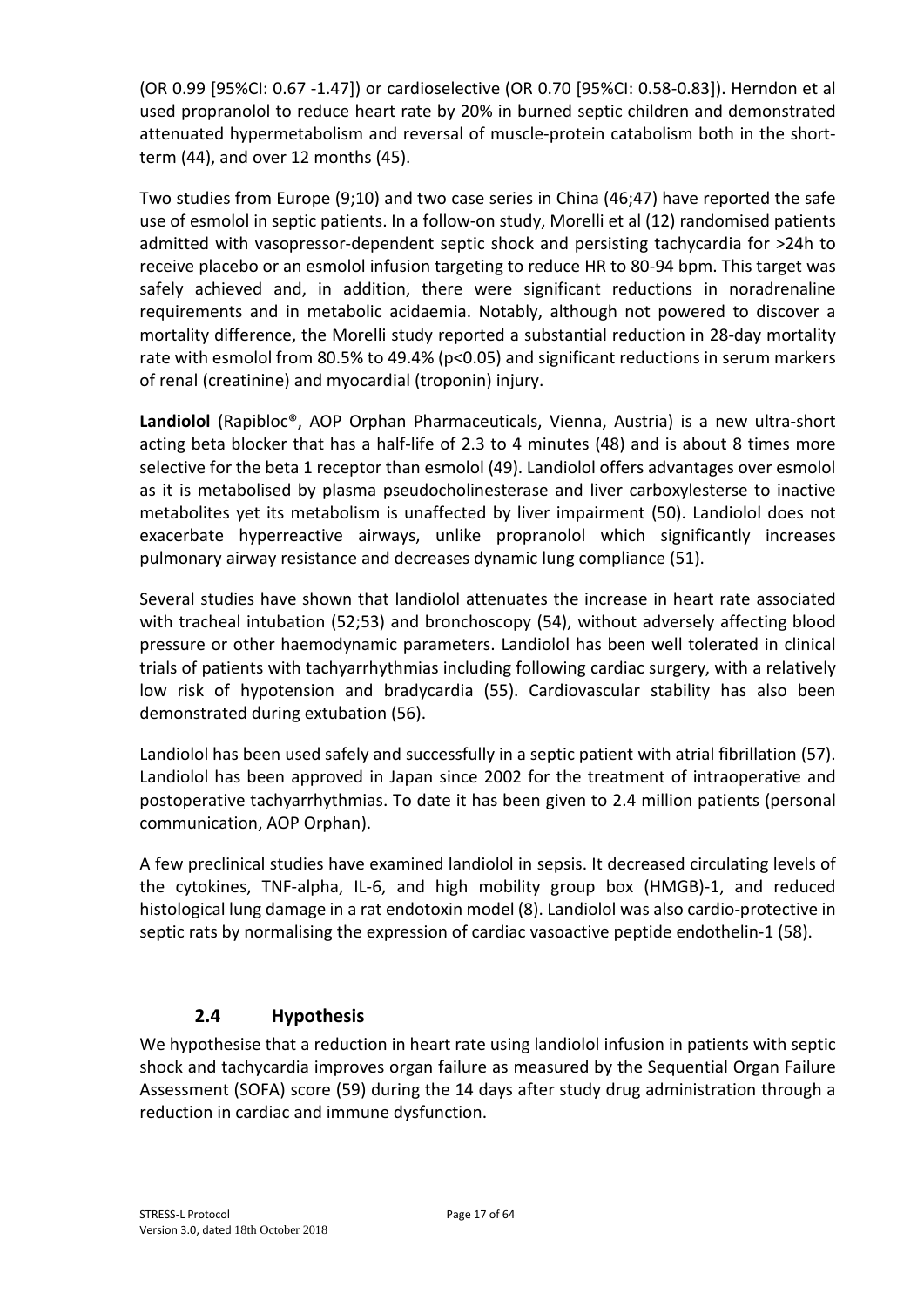# **2.5 Need for a trial**

The deleterious effects of prolonged adrenergic stress on cardiac, immune, inflammatory, metabolic, coagulant and bioenergetic pathways may be attenuated in septic shock patients at high-risk of mortality by beta-blockade.

Morelli's study (12) has been criticised for being single centre and for the high mortality seen in the control group. Early data using esmolol and landiolol have suggested that beta blockade is possible and safe in this sick and physiologically deranged population. The use of an ultra-short-acting agent in our study will enhance the safety profile of the use of this therapeutic strategy in such patients.

By targeting patients with spontaneous persisting tachycardia and vasopressor requirement, the study group is a particular at-risk cohort. It is crucial to discover if the safety and efficacy Morelli described can be reproduced in a prospective randomised multicentre study in which mechanisms of action can also be explored.

## **2.6 Exploratory mechanistic studies**

Conflicting animal data and a paucity of well-controlled clinical studies mean that the mechanisms defining the role of beta blockade in sepsis are far from clear. It is highly unlikely there is a single pathway that underlies the effects and our focus will be changes in cardiac and immune systems. In order to define the extent to which these systems are altered by beta blocker therapy, a variety of markers defining these broad pathways will be measured. Their lack of selectivity reflects the state of understanding of beta blockade in septic shock.

Our hypothesis is that exposure to catecholamines (either endogenously generated or administered as part of recommended blood pressure management) is damaging to the myocardium and / or is immunosuppressive.

#### **Investigation of cardiac protection by beta-blockade**

Prolonged hypotension, defined as a mean arterial pressure (MAP) of less than 60 to 65 mmHg for more than 12 hours, is associated with poor outcome (60) but a greater mortality has been noted in patients where higher mean BP values were generated using progressively higher catecholamine doses (15). The mechanism for this in sepsis is unknown but these findings leave the clinician in an impossible dilemma of when to increase the rate of vasopressor.

Up to 40% of septic patients develop reversible cardiomyopathy (61) to which endogenous and exogenous adrenergic agonism contributes. Beta blockers reduce HR and ventricular workload in severe sepsis (62) and may reduce myocardial damage (63). This proportion may be higher in the tachycardic group of study and so cardiomyocyte damage will be assessed using plasma creatine kinase (CK-MB) and troponin-T (64). B-type natriuretic peptide, identified as a screening tool for left ventricular dysfunction (65) and prognostic of poor outcomes at high levels in sepsis will also be measured (61) (66). We will also record the number of hours that patients are in atrial fibrillation.

The source of beta-blocker cardiac protection will be assessed by recording cardiovascular variables (heart rate, blood pressure, inotrope use) and analysing plasma catecholamine levels with plasma cardiac-derived creatine kinase (CK-MB) and troponin-T and B-type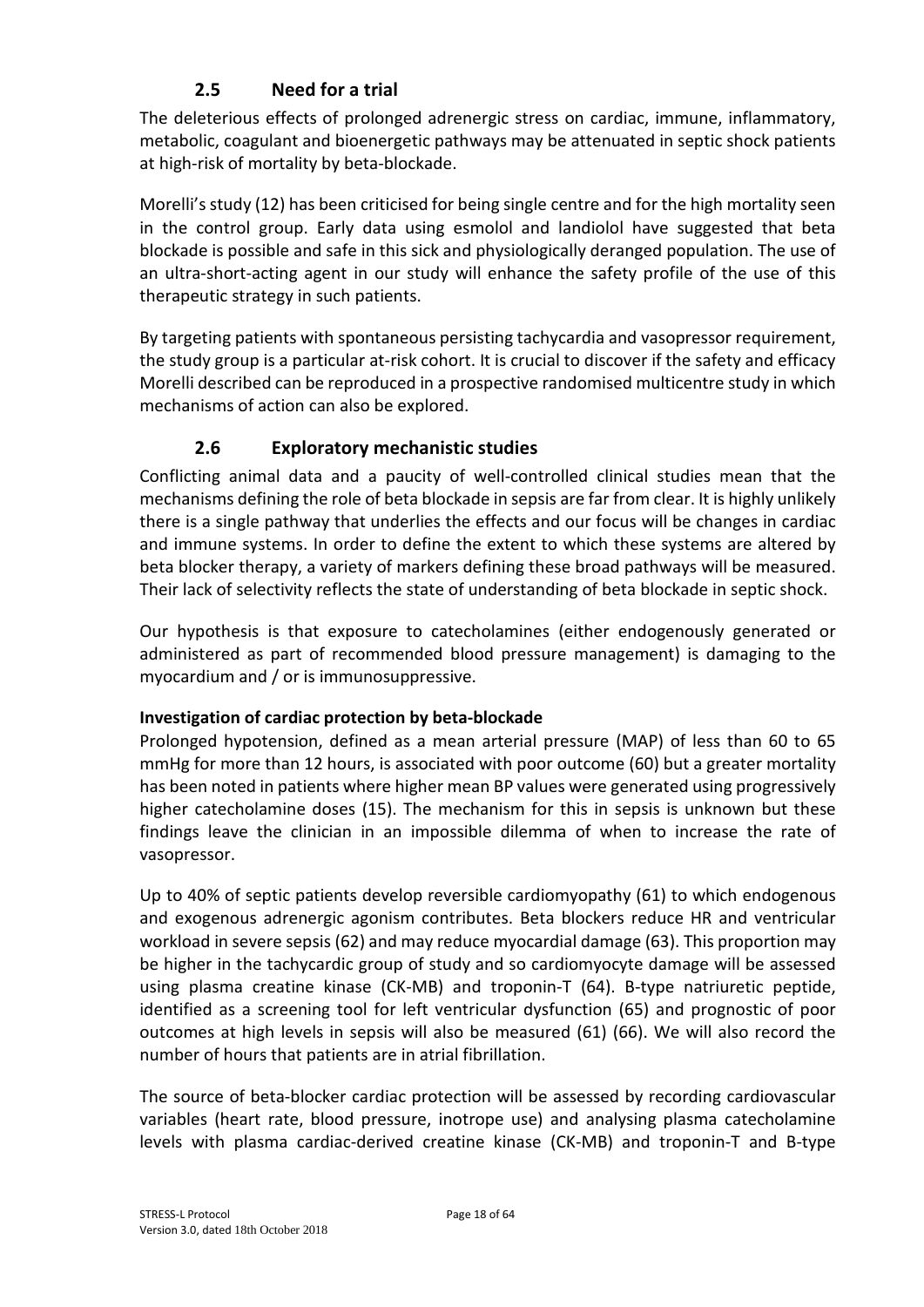natriuretic peptide. The rates, type and duration of arrhythmias will be recorded in each group.

Fatty acid oxidation is a preferred ATP source for the heart during sepsis but is critically dependent on the stage of sepsis. Fatty acid oxidation may be impaired relative to circulating triglyceride levels (67;68), resulting in increased cycling between triglycerides and nonesterified fatty acids. Low levels of HDL cholesterol and hypertriglyceridaemia (69), and elevated plasma levels of fatty acids and ketone bodies (70) are poor prognostic indicators. We will investigate alterations in metabolism using blood glucose, insulin infusion use (often used in ICU to treat stress hyperglycaemia) and free fatty acid profiles in order to further define the changes in bio-energetics.

#### **Investigation of Immune Modulation**

Since almost all immune cells express adrenergic receptors (71), catecholamines (and therefore their antagonists) exert substantial immunomodulating effects. Beta-blockade reduces pro-inflammation and may impact on anti-inflammatory cytokines (72).

High levels of IL-6 and IL-10 are known to be poor prognosticators in sepsis. Metoprolol treatment has been associated with reduced pro-inflammatory cytokine levels (7); landiolol reduced serum levels of high-mobility box group 1 (HMGB-1) and reduced NF-kappaB activity (8) both in LPS septic rats. We will therefore perform serial estimations of IL-6, -8, -10, and Creactive protein to determine whether there are changes in inflammation associated with beta blockade. Changes in neutrophil phagocytic and oxidative burst activity will be measured in hospitals close to suitable analysers as these assays require fresh blood samples.

Aside from their immunomodulating effects, catecholamines increase in vivo growth of several gram positive and negative bacteria (21). Catecholamines have been implicated in increasing growth of intestinal commensal *E coli* and as a possible contributing factor in trauma-induced sepsis (24). Similarly, noradrenaline and dobutamine have been shown to stimulate *Staph epidermidis* growth and biofilm formation and may therefore increase catheter colonization and catheter-related bloodstream infections (22). We will therefore monitor the rates of post randomisation nosocomial (hospital acquired) infections including catheter-related blood stream infections and bacteraemias.

Blood will also be drawn at study entry (D0),Day 1 and end of noradrenaline treatment (EONT) to be retained by the BioBank; it is our intention to apply for a separate grant to perform genetic (Day 0) and transcriptomic (Day 0,1 and EONT) analyses on these samples. These will include analysis of the CysGlyGln haplotype of the ADRB2 (b2-adrenergic receptor) gene associated with a markedly worse survival in sepsis (73) and analysis of the proprotein convertase subtilisin/kexin type 9 (PCSK9) as the AA-genotype is associated with a significantly increased risk of death in sepsis (74;75).

## **2.7 Ethical considerations**

The trial will be conducted in full conformance with the principles of the Declaration of Helsinki and to ICH Good Clinical Practice (GCP) guidelines. It will also comply with the Medicines for Human Use (Clinical Trials) Act 2004, subsequent amendments and Warwick Standard Operating Procedures (SOPs). All data will be stored securely and held in accordance with the new Data Protection Action 2018. Written informed consent will be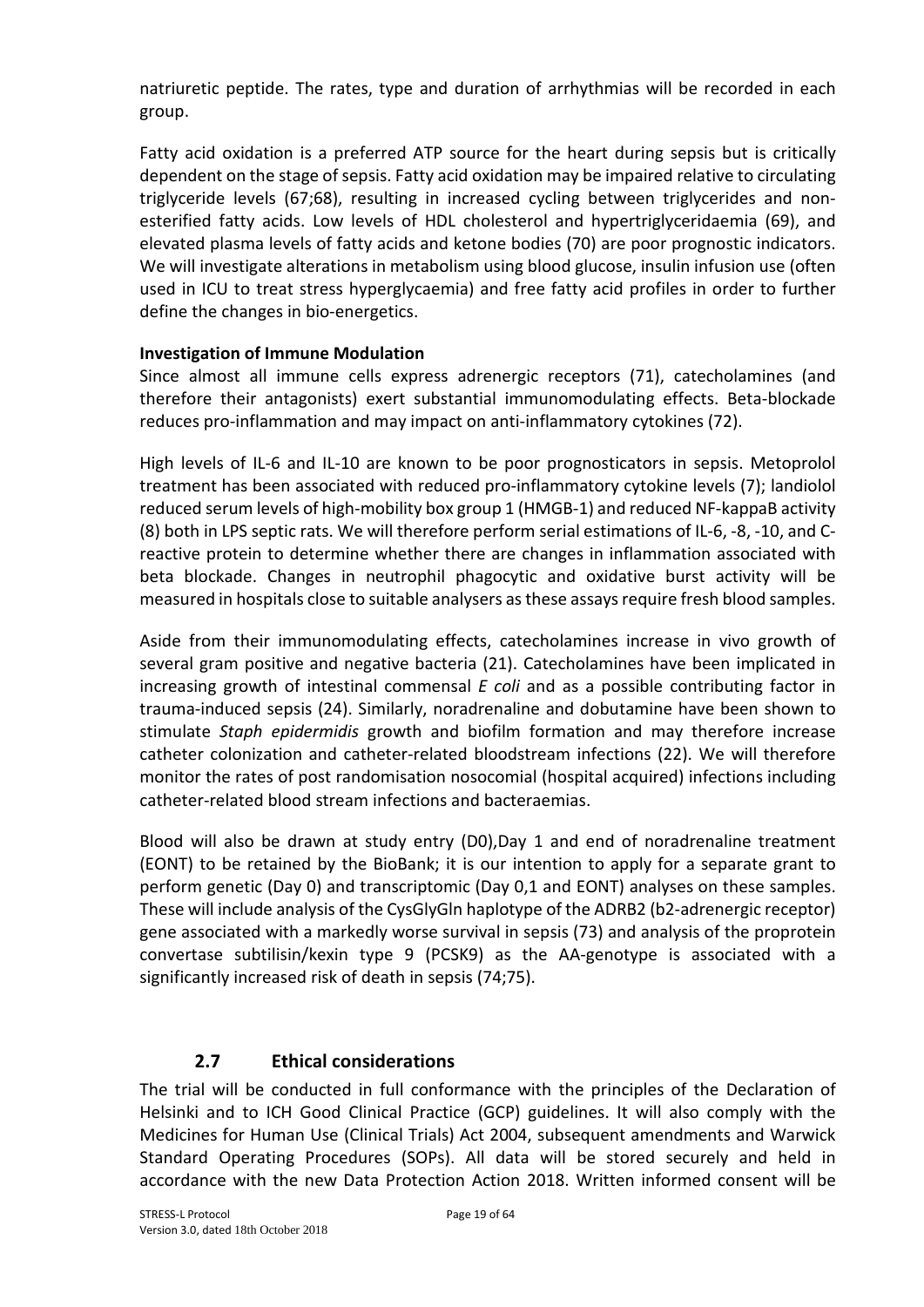gained prior to entry in the study. Participant information sheets have been updated to include a data transparency statement in in line with GDPR guidance from the HRA. Patient safety and well-being will be paramount and all patients will be treated with respect and dignity throughout the study.

The scientific rationale included in this protocol outlines the reasons why beta blockade may improve the current standard treatment for septic shock. In short, prolonged exposure to catecholamines is harmful (16) and beta blockade may well be protective (42). A single centre study (12) reported that beta blockade by esmolol infusion was safe and possible and associated with decreased mortality but that the mechanisms for this are unclear due to a mixture of models and perceived benefits (72).

Whilst it could be argued that the lack of data from long-term septic shock animal models means that further information should be sought first, the long-term animal models themselves induce a great deal of animal suffering and are ethically questionable. At the same time, the finding of reduced mortality, albeit as a secondary outcome from Morelli's study brings the ethical dilemma of whether this finding can be ignored whilst waiting for the acquisition of more animal data. Furthermore, if the animal data do not support the systematic use of beta blockade in septic shock, how should we reconcile this with Morelli's study?

It is likely that most of the patients randomised to STRESS-L will not have capacity. Septic shock and multi-organ failure cause confusion and many patients will not have capacity to consent to inclusion in the trial. As usual with a clinical trial of an IMP, the trial is conducted because the available data suggest that patients could benefit from the intervention but that the current data is not overwhelmingly strong that beta blockade should be embedded as part of routine therapy.

# **2.8 CONSORT**

The trial will be reported in line with the CONSORT (*Con*solidated *S*tandards *o*f *R*eporting *T*rials) statement (76).

## **2.9 Assessment and management of risk**

This trial is categorised as:

Type B = somewhat higher than the risk of standard medical care

The use of beta blockade offers the possibility of altering the course of a condition that has previously proved highly resistant to treatments once established. It also allows the possibility of investigating novel mechanisms and pathways.

The major concern of giving a beta-blocker to a septic patient requiring noradrenaline to maintain an adequate blood pressure relates to its negative inotropic and hypotensive effects. However, Morelli (12) reported the safe administration of esmolol to a very sick cohort of septic shock patients; there have been other case reports (57) and by our own anecdotal use. Okajima and colleagues (41) used landiolol in septic patients and concluded that it safely reduced heart rate and, in part, converted to sinus rhythm in septic patients with supraventricular tachyarrhythmias.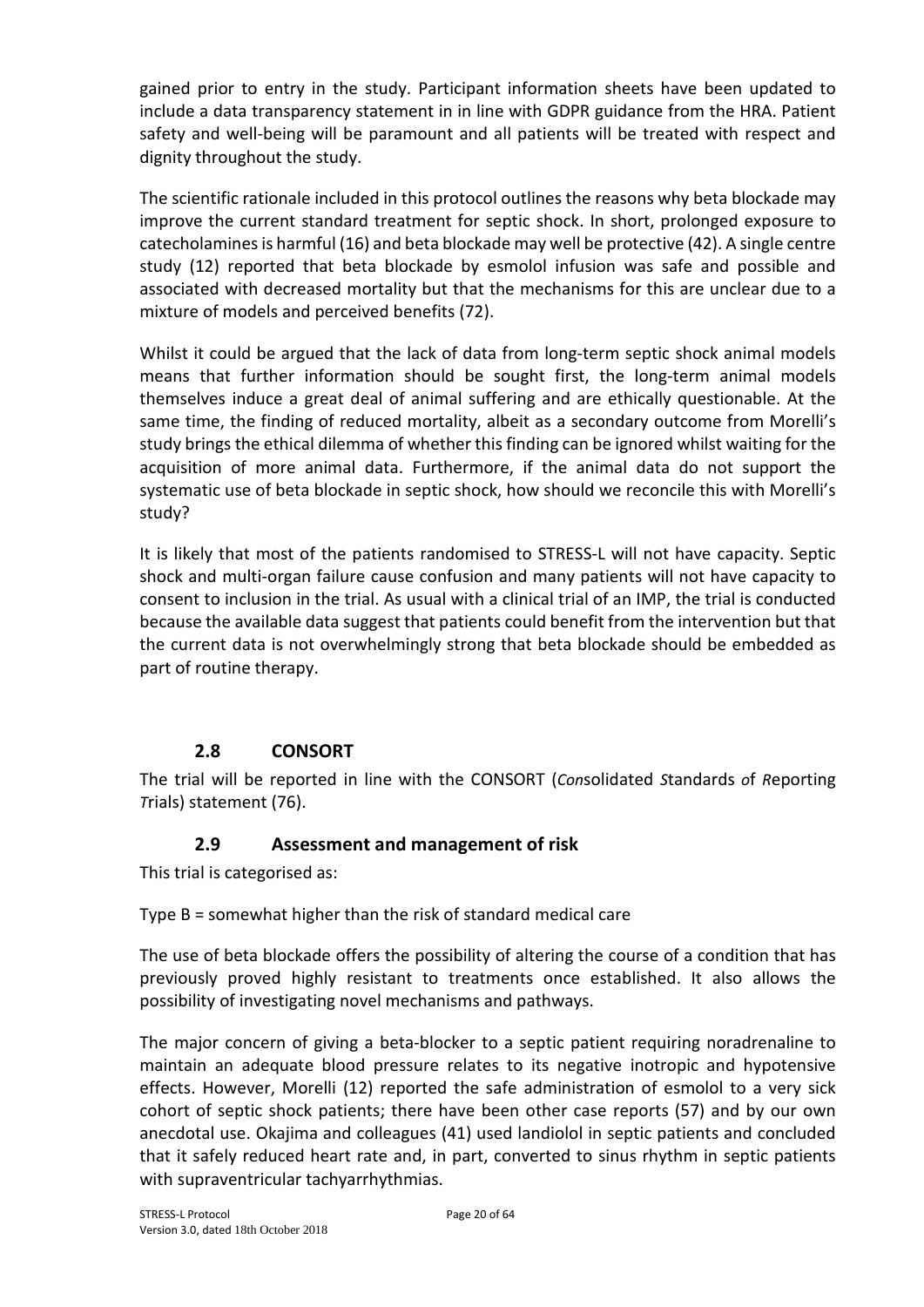Landiolol has a proven safety record in healthy subjects, patients with cardiac disease and following cardiac surgery (77). It has a rapid onset of action and is readily titratable with rapidly reversible effects (half-life of 2.3 to 4 minutes (48) that are even faster than esmolol. Landiolol has been shown to exert a better cardiovascular profile in animals, healthy subjects and patients than esmolol (78-80). Landiolol should thus allow very tight control of the HR and rapid offset should unwanted cardiovascular effects occur.

# **3. TRIAL DESIGN**

## **3.1 Trial summary and flow diagram**

This is a multi-centre, randomised, controlled open label phase IIb trial comparing usual treatment with usual treatment plus landiolol infusion in a total of 340 patients.

Patients will be randomised to either usual care (control group) or usual care plus landiolol (intervention). There will be no placebo infusion or blinding as the infusion dose needs to be titrated to achieve a target heart rate of 80-94 bpm.

The trial will take place in approximately 35 UK adult intensive care units (ICUs). Participating ICUs will have a typical case mix for UK critical care, a track record of recruitment to clinical trials, suitable support for screening and data collection and the means to store blood samples for transfer to the central analysis unit. They should also be willing to manage atrial fibrillation with correction of potassium, magnesium and amiodarone in the control group as the use of beta-blockers in these patients would risk making the trial results uninterpretable.

Adult patients in ICU with septic shock as defined by Sepsis-3 criteria who have required continuous vasopressor therapy for at least 24 hours, are being treated with 0.1 mcg/kg/min noradrenaline and a heart rate of 95bpm or greater will be eligible for entry. Patients having received beta-blocker therapy in the previous 72 hours; known sensitivity to beta-blockers; pre-existing severe cardiac dysfunction (NYHA grade 4 or more; treatment with a betaagonist before the initiation of noradrenaline); or untreated second or third degree heart block will be excluded from the trial. Similarly, patients known to be pregnant; untreated phaeochromocytoma; pre-existing severe pulmonary hypertension (mean PA pressures >55mmHg); acute severe bronchospasm (due to asthma or COPD); known Prinzmetal's angina; a past history of ischaemic stroke or transient ischaemic attack (TIA) or untreated severe carotid stenosis; advanced liver disease with Child Pugh Score of ≥B; terminal illness other than septic shock with a life expectancy of <28 days, will be excluded. Patients who are about to finish noradrenaline therapy or have been in an IMP trial in the previous 30 days will also be ineligible.

Once eligibility criteria are met there is a 24-hour window for recruitment. We aim to assess the efficacy, safety and mechanisms of beta-blockade within this population.

The primary outcome is the mean SOFA score over the first 14 days from entry into the trial and whilst in ICU. Secondary outcomes include mortality at day 28 and 90; length of ICU and hospital stay; reduction in dose and duration of vasopressor treatment and individual organ failure-days in 28 day survivors. SOFA score and other data measurements will be collected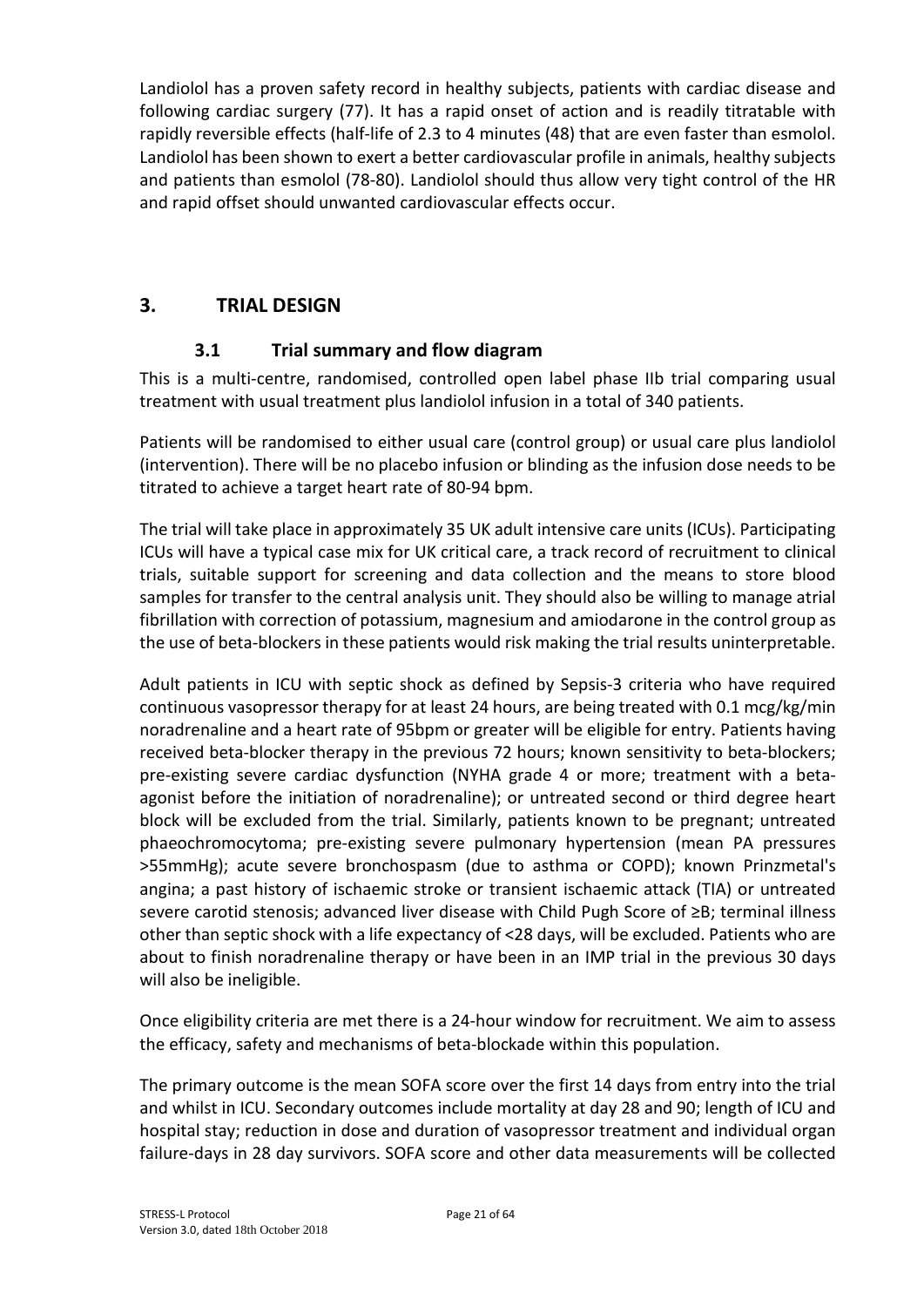for 14 days, and follow up data will be obtained at days 28 and 90. The DMC will review the available data at 6 monthly intervals and advise the TSC of any safety concerns.



#### **Figure 1: Trial CONSORT Flow Diagram**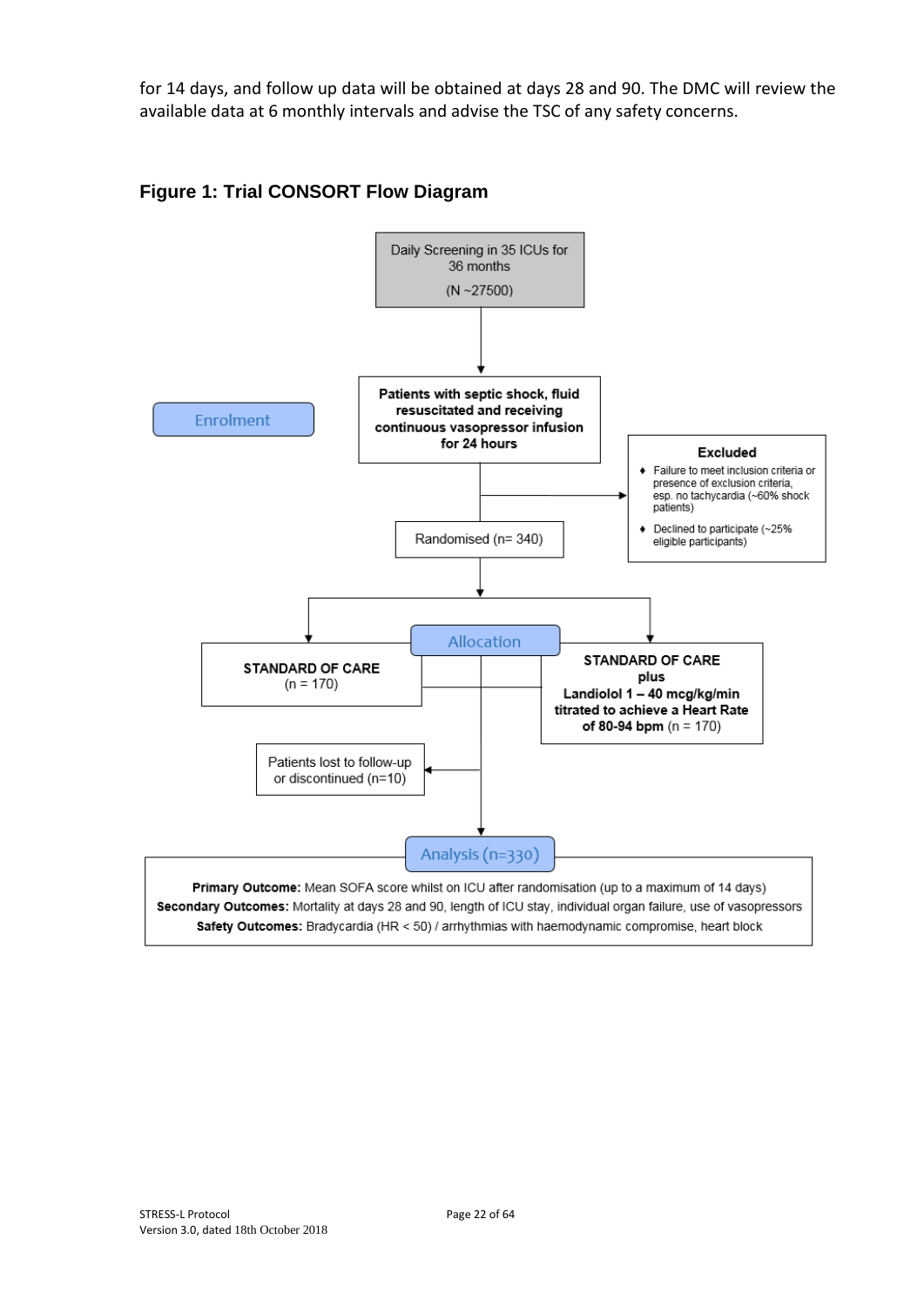## **3.2 Aims and objectives**

#### **3.2.1 Primary objective**

The primary objective of this trial is to assess the efficacy, safety and mechanisms of betablockade in patients with septic shock and tachycardia requiring prolonged (>24 hours continuous treatment) support with high-dose vasopressor agents.

#### **3.2.2 Secondary objectives**

The secondary objectives of the trial are:

- To deliver an open-label, multi-centre randomised trial to determine whether infusion of the rapid-acting, ultra-short-lived and highly specific beta-adrenergic antagonist landiolol improves mean organ failure scores during an ICU admission compared with current best clinical practice, in patients who have septic shock.
- To investigate the pathways that are altered by beta blockade in septic shock by examining the effects of landiolol on blood markers of inflammation, metabolism and cardiomyocyte damage.

#### **3.3 Outcome measures**

# **3.3.1 Efficacy**

#### **Primary outcome**

The primary outcome will be the mean SOFA score over the first 14 days from entry to the trial and whilst in ICU. Measurement of the SOFA score will cease if the patient dies or is discharged from the ICU. It is assumed that delayed discharges will be evenly distributed between each group.

Mean SOFA score has a good correlation with ICU mortality and its predictive value is similar regardless of length of stay. This outcome will be used as an assessment of benefit so that should beta blockade prove to be beneficial, we will be able to propose a larger study with mortality alone as the primary endpoint.

#### **Secondary outcomes**

- Mortality at day 28 and day 90
- Length of ICU and hospital stay
- Individual organ failure-days in 28 day survivors through measures of oxygenation, renal, hepatic and coagulation function
- Reduction in dose and duration of vasopressor treatment (total doses of adrenaline, dobutamine, phosphodiesterase inhibitors)

#### **Exploratory Mechanistic outcomes**

Serial blood samples will be collected from patients as detailed in section 4.0. Assays will include markers of myocardial dysfunction and inflammation.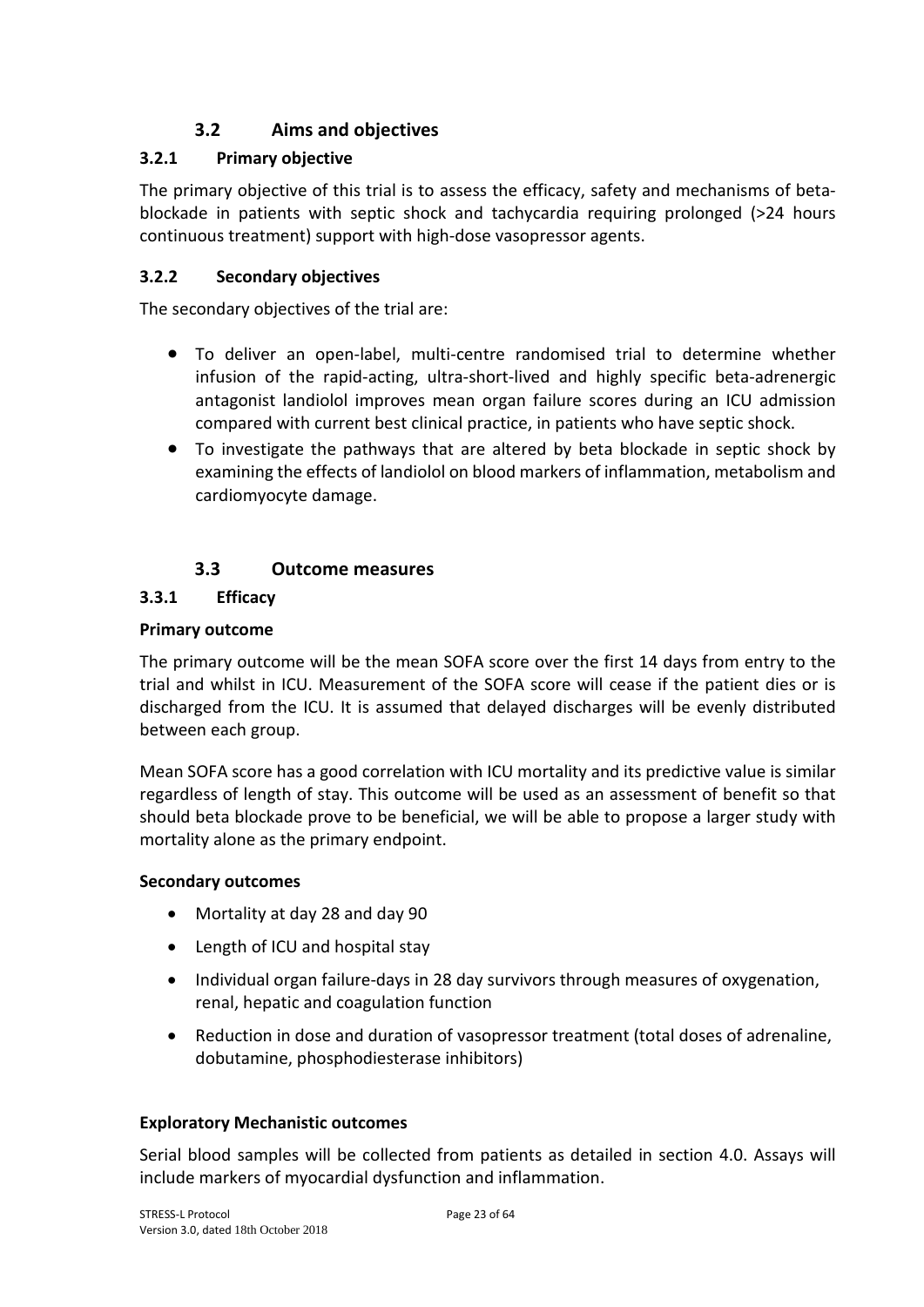- Measurement of Total Catecholamine. It is unknown whether beta-blockade acts through altering the effects of extraneous catecholamines administered as treatment of septic shock or by modulating those produced by the patient. Serum catecholamines will be analysed in the context of the dose of inotropes being administered.
- Markers of myocardial dysfunction. Serum BNP has been demonstrated to be a reliable biomarker of myocardial injury, ischaemia and dysfunction in septic patients and also as a prognostic marker for a poor outcome (61;66). Serial measurements of Troponin-T will be made.
- Measurement of serum Free Fatty acids and markers of Fatty Acid Metabolism.
- Biomarkers of systemic inflammation. This will be measured using a multiplex inflammatory biomarker assay depending on the available technology at the time of analysis. A selection of cytokines will be analysed, all or some of which will include IL-1beta, IL-2, IL-4, IL-5, IL-6, IL-8, IL-10, IL-12, TNF-alpha, TNF-beta, and IFN-gamma. This focused array will allow an assessment of the pro / anti-inflammatory balance over time in patients with septic shock and allow more detailed study of the other potential mechanisms of action of landiolol. Cortisol assays will measure the influence of beta blockade on the adrenal cortex
- In addition samples will be stored for subsequent analysis (e.g. genetics / proteomics / metabolomics) as appropriate.

#### **3.3.2 Safety**

The episodes of Bradycardia (HR <50 bpm), Bradycardia with haemodynamic compromise requiring intervention, significant hypotension requiring intervention (not including temporarily stopping the infusion), heart block, arrhythmia, arrhythmia with haemodynamic compromise requiring intervention will be reported.

## **3.4 Eligibility criteria**

Patients are eligible to be included in the trial if they meet the following criteria:

#### **3.4.1 Inclusion criteria**

- Male or female aged 18 years or above
- Being treated on an ICU
- Septic shock according to internationally accepted definitions\*
- Heart rate ≥95 bpm (24 hours after start of vasopressor therapy)
- Receiving vasopressor support to maintain a target blood pressure for ≥24 hours
- Are being treated with noradrenaline at a rate  $\geq 0.1$ mcg/kg/min

#### \*Sepsis -3 definitions:

- o confirmed or suspected infection requiring antibiotic therapy
- o new organ dysfunction, as evidenced by an increase in SOFA score ≥2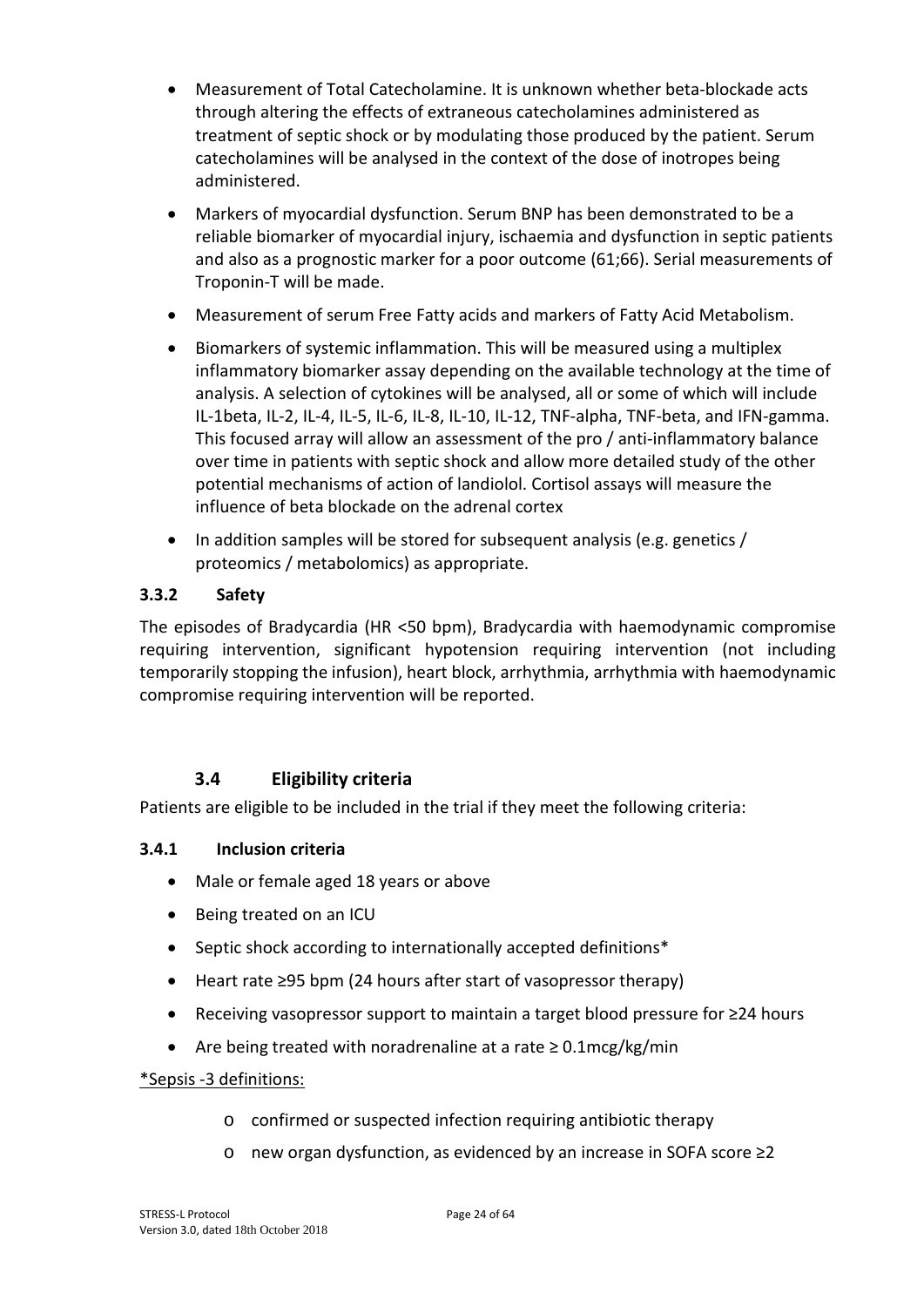- o a blood lactate >2 mmol/l at any point during shock resuscitation
- o vasopressor therapy to maintain mean arterial pressure (MAP) ≥65 mmHg

## In particular the presence of a blood lactate > 2 mmol/l is only necessary for the diagnosis of septic shock and is NOT necessary for randomisation 24 hours later.

#### **3.4.2 Exclusion criteria**

The participant may not enter the trial if any of the following apply:

- Noradrenaline infusion <0.1mcg/kg/min
- >72 hours in the current cause of septic shock after start of vasopressor therapy
- Having pre-existing severe cardiac dysfunction (NYHA grade 4 or more)
- Having pre-existing severe pulmonary hypertension (mean PA pressures > 55mmHg)
- Acute severe bronchospasm (due to asthma or COPD)
- Untreated second or third degree heart block
- Untreated phaeochromocytoma
- Prinzmetal's angina
- A past history of ischaemic stroke or transient ischaemic attack (TIA) or untreated severe carotid stenosis.
- Advanced liver disease with Child-Pugh Score of ≥B.
- Having been treated with any beta-blocker drug in the seventy two hours prior to randomisation
- Known sensitivity to beta-blockers
- Patient / legal representative unwilling to provide written informed consent
- Known to be pregnant
- Terminal illness other than septic shock with a life expectancy < 28 days
- Participants who have been administered an investigational medicinal product for another research trial in the past 30 daysPatients in whom the clinical team feel are about to finish their noradrenaline therapy.

## **3.5 3.5 Co-enrolment**

Co-enrolment of STRESS-L participants onto other interventional studies will be considered where there is no possible conflict with the STRESS-L trial objectives. A list of appropriate and agreed studies will be produced at a national level to guide co-enrolment. Co-enrolment will be discussed and confirmed with sites at the time of site set-up and monitored throughout the recruitment phase. In addition, the CI will review the protocols for other studies at sites and will consider co-enrolment in conjunction with the Trial Management Committee where appropriate.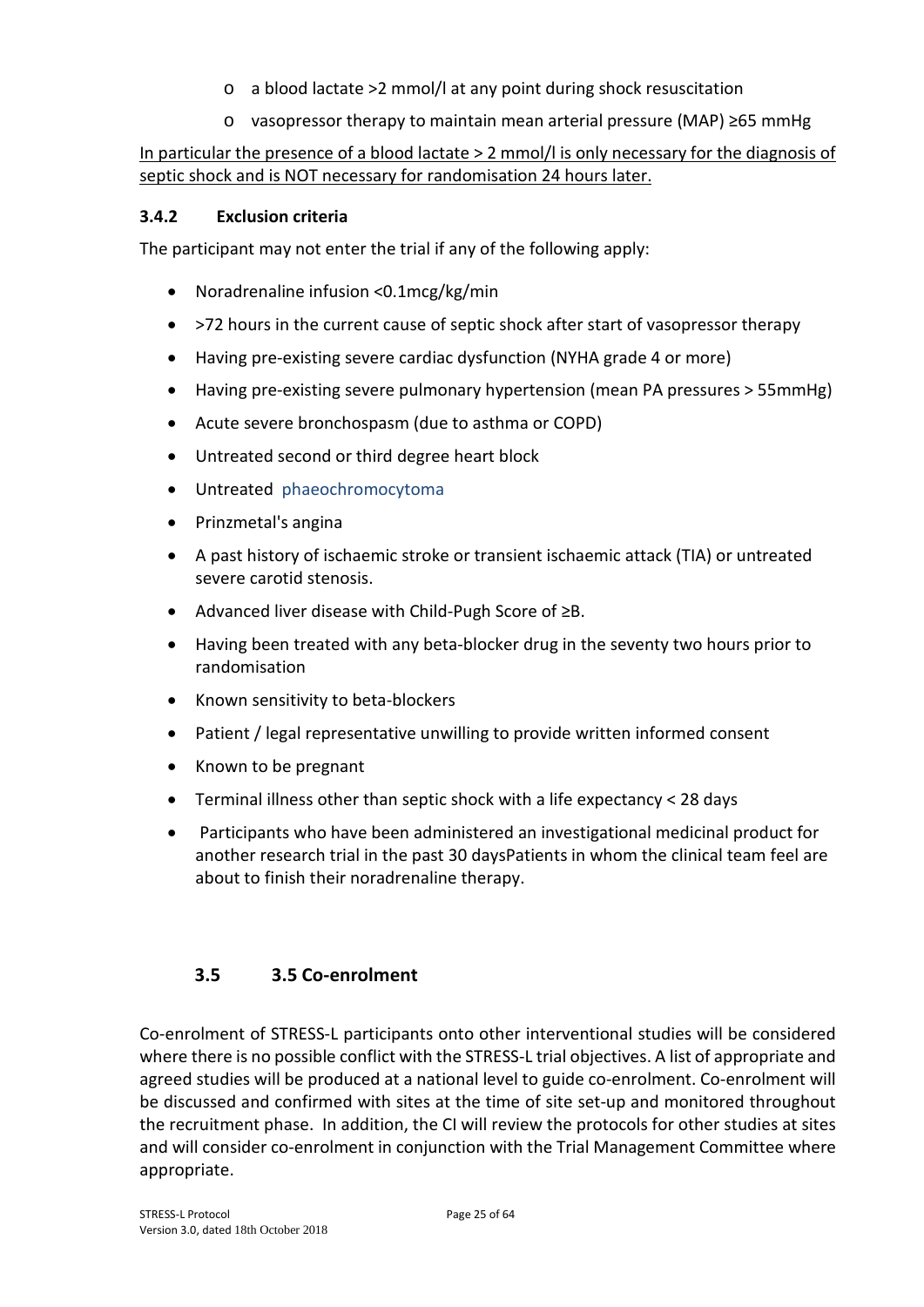#### **3.6 Participant identification**

Where potential participants on ICU with septic shock are identified by a member of their usual care team as meeting the criteria of commencement of noradrenaline and having received adequate fluid resuscitation, will contact the research team at their hospital. If 24 hours after the start of noradrenaline, the potential participant remains tachycardic and on noradrenaline at >=0.1 mcg/kg/min, they may be screened against the inclusion and exclusion criteria to be eligible for the study. There is no restriction on the length of hospital or ICU stay prior to screening. Patients on ICU that develop sepsis after their arrival will be screened and included if the eligibility criteria is met. Patients may also be included if they recommence noradrenaline treatment for a new bout of sepsis 72 hours after previous noradrenaline treatment. If the patient recommences noradrenaline treatment less than 12 hours prior to first round of noradrenaline treatment this will be classified as the same episode of treatment when assessing eligibility.

Once eligibility criteria are met there is a 48 hour window for randomisation. Due to this short window, informed consent may be sought during the first 24 hours of noradrenaline therapy. Randomisation should not occur until noradrenaline therapy has been running for ≥24 hours and the patient remains tachycardic. It will be made clear to the patient or their legal representative that if they do not remain on vasopressor therapy at the 48 hour mark and are no longer tachycardic they will not be eligible for randomisation.

## **3.7 Informed consent**

Eligible patients who are deemed competent will be provided with a copy of the patient information sheet before informed consent is sought. However, due to the nature of the underlying condition and its treatment, the majority of patients will be unable to give informed consent. The vulnerability of this patient group is fully appreciated and every effort must be undertaken to protect their safety and well-being. To ensure this, consenting will be obtained in accordance with the Medicines for Human Use Regulations and the Health Research Authority ethics guide on medical research involving adults who cannot consent (http://www.hra.nhs.uk/resources/before-you-apply/consent-and-participation/adultsunable-to-consent-for-themselves/).

#### **Patient Consent**

If possible, written informed consent will be obtained from the patient. The investigator or their suitably trained nominee, e.g. from the research team, will inform the patient of all aspects pertaining to participation in the study. The investigator or their nominee will answer any questions that the patient has concerning study participation. In order to avoid overwhelming patients already facing a life-threatening condition we will provide the potential participant with a short study information sheet. If the potential participant wants to see the full detailed patient information sheet this will be provided, or this will be provided later when the patient is feeling better. If needed, local centres should ensure that hospital interpreter and translator services will be available to assist with discussion of the study. Local arrangements may be made for the participant information sheets (PIS) and consent forms to be available in other languages. Informed patients will be given an adequate amount of time to consider their participation in the trial. If the patient decides to participate in the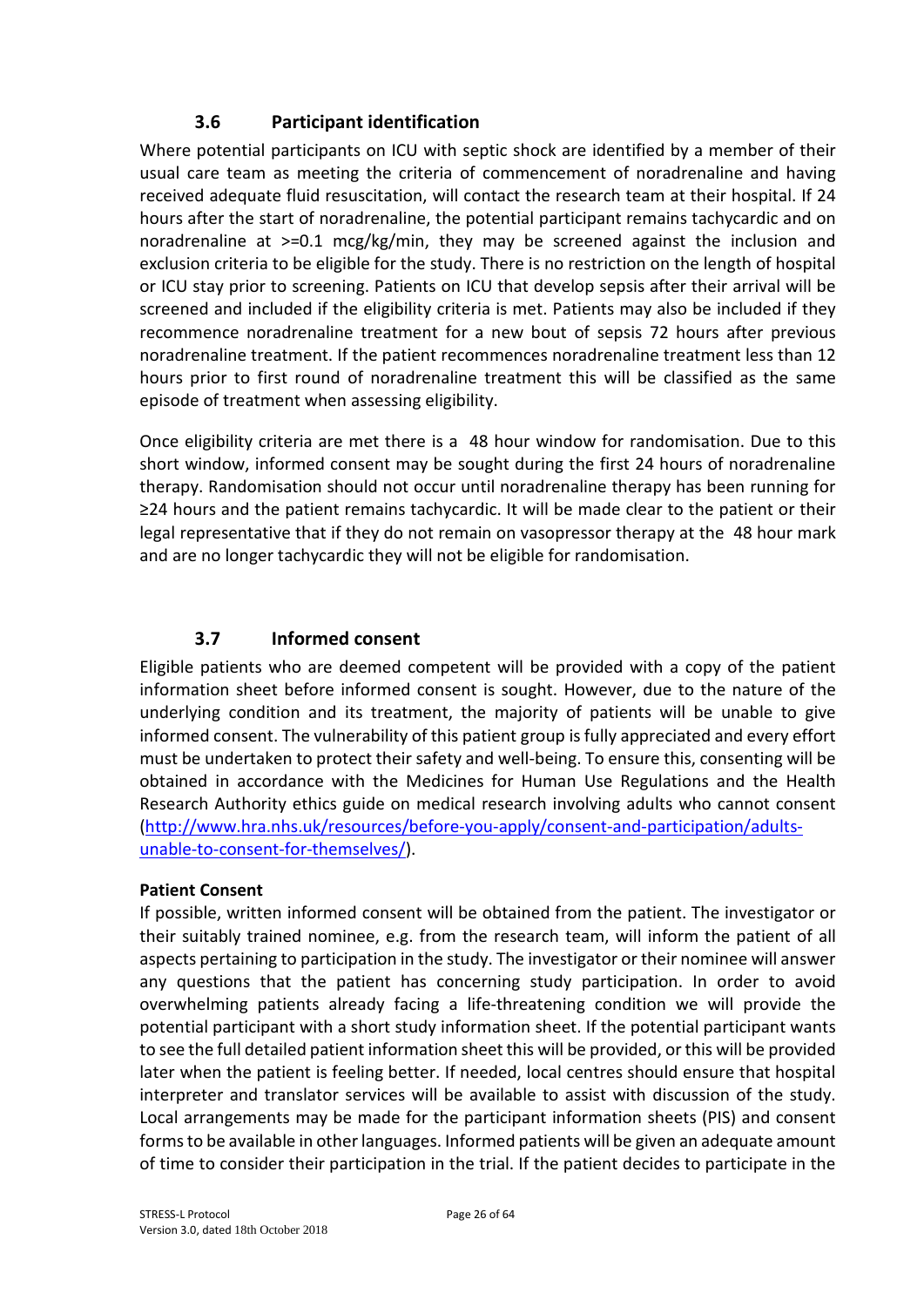trial, they will be asked to sign the informed consent form which will then be countersigned by the investigator or their nominee. The patient will retain one copy of the signed consent form. Another copy will be placed in the patient's medical records whilst the original will be retained in the Investigator Site File.

#### **Personal Legal Representative Consent**

If the patient is unable to give consent, written informed consent will be sought from the patient's 'Personal Legal Representative' (PerLR) who may be a relative, partner or close friend. The PerLR will be informed about the trial by the Investigator or their nominee and provided with a copy of the Covering Statement for Personal Legal Representative with an attached PerLR Information Sheet and asked to give an opinion as to whether the patient would object to taking part in such medical research. The Investigator or their nominee will answer any questions that the PerLR has concerning study participation. The PerLR will be given adequate time to consider the patient's wishes regarding participation in the study. If the PerLR decides that the patient would have no objection to participating in the trial, they will be asked to sign the PerLR Consent Form which will then be countersigned by the Investigator or their nominee. The PerLR will retain a copy of the signed Consent Form. A second copy will be placed in the patients' medical records whilst the original will be retained in the Investigator Site File.

#### **Professional Legal Representative Consent**

If the patient is unable to give informed consent and attempts to meet and discuss with a PerLR have failed then a doctor who is not connected with the conduct of the trial may act as a Professional Legal Representative (ProLR). The doctor will be informed about the trial by a member of the research team and given a copy of the PIS. If the doctor decides the trial is in the best interests of the patient, taking into consideration any advanced statements, they will be asked to sign the ProLR Consent Form. The doctor will retain one copy of the signed Consent Form. A second copy will be placed in the patient's medical records; the original will be retained in the Investigator Site File.

If a relative, partner or close friend should subsequently visit the patient after enrolment and before the patient has regained capacity they should be informed about the patient's participation They will be asked to consider the wishes of the participant and if the agree to provide ongoing participation for their relative, partner or close friend in the trial. Similarly, if a patient regains capacity they will be informed of their participation in the trial and if they agree consent for ongoing participation will be sought. The patient or PerLR will be asked for consent to continue follow-up in the trial or will be supported if they wish to withdraw. It will be confirmed that data already collected will be retained by default unless the participant or their PerLR requests otherwise.

The right of the participant to refuse to participate without giving reasons must be respected. All participants are free to withdraw at any time from the protocol treatment without giving reasons and without prejudicing further treatment.

Trial procedures including baseline assessments will not be undertaken until the informed consent form has been signed and dated by the participant/legal representative.

Should there be any subsequent amendment to the final protocol, which might affect their participation in the trial, then these will be discussed with the participant and, if applicable, continuing consent will be obtained using an amended consent form.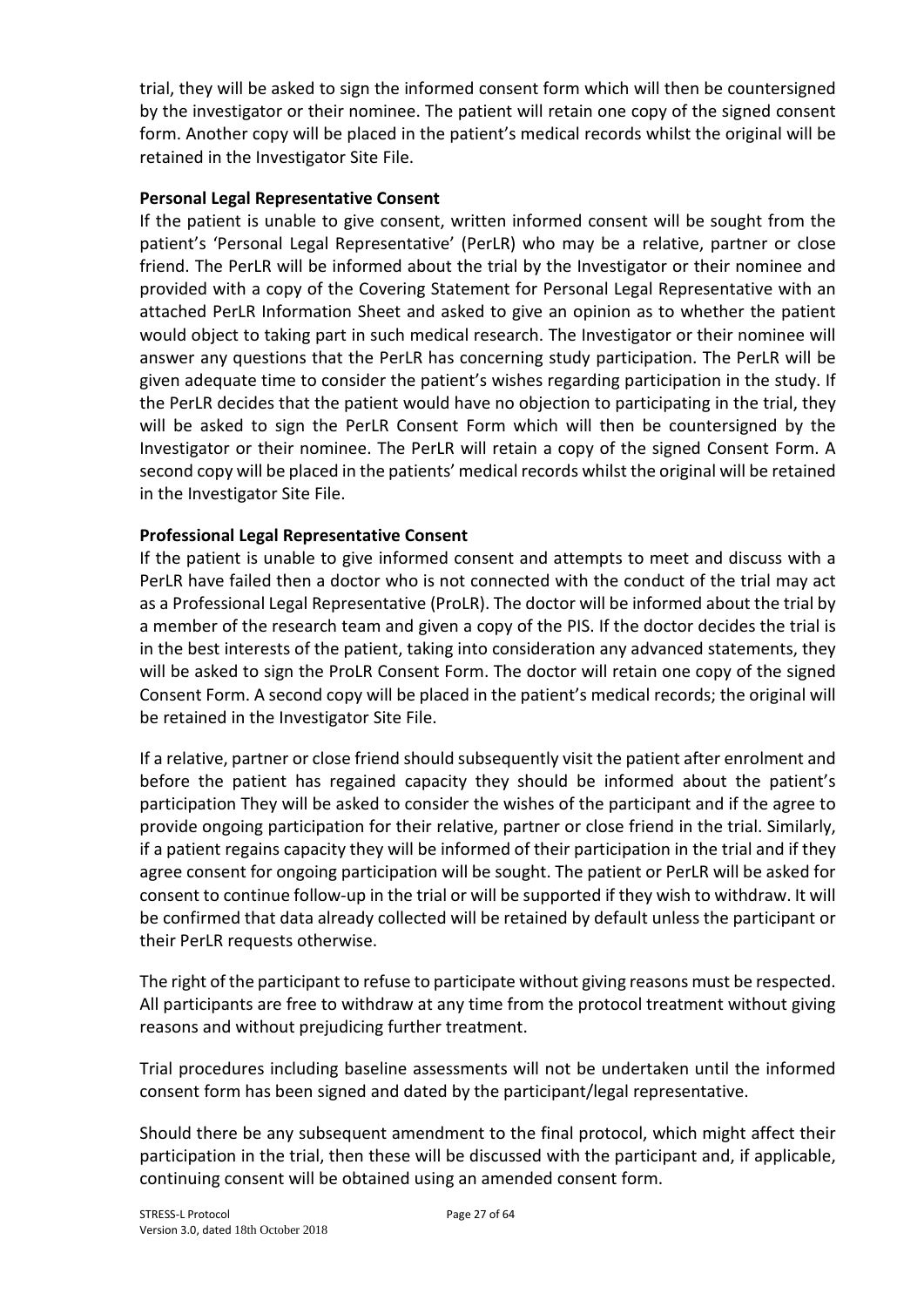The process for obtaining informed consent will be in accordance with the REC guidance, and GCP and any other applicable regulatory requirements, which may be introduced.

#### **3.8 Randomisation**

#### **3.8.1 Randomisation**

This an open label trial with no blinding of the treatment allocation. Blinding is not possible due to the requirement for the landiolol dose to be titrated to achieve a target HR.

We will use a computerised minimisation randomisation system, created by the Warwick Clinical Trials Unit (WCTU) in accordance with their standard operating procedure and held on a secure server, with the allocation generated per individual (participant). Participants will be randomised strictly sequentially as they become eligible for randomisation using a 1:1 ratio. A unique trial number for each participant will be generated sequentially per participant across the whole trial.

The randomisation will be stratified by recruiting site and noradrenaline dose where the dose reflects the participant's severity. The dose will be dichotomised using a value of 0.3 mcg/kg/min (i.e. ≥0.1 mcg/kg/min - 0.3 mcg/kg/min and >0.3 mcg/kg/min) taken from the LeoPARDS trial as an indicator of low and high severity to ensure participant severity is balanced across both arms (81).

Once written informed consent has been obtained, a member of the local research team will use an interactive voice response (IVR) application to randomise. Due to the nature of this population an out of hour's randomisation service is required. Eligibility will be confirmed by an investigator prior to randomisation. Sites will only be given access to the application once they have been given the 'green light' to begin recruitment and all required approvals are in place. The IVR application will capture all the essential data required to randomise a participant and then provide the researcher with the unique participant trial number and allocation. Additionally an email confirmation of the allocation and participant ID/randomisation number will be sent to the site research team. Clinical notes will be labelled with a sticker, flagging the participant's ID and inclusion in the trial. In centres with electronic patient records, virtual flags will be placed where possible.

The sequence and decode of treatment allocations will be concealed until interventions have all been assigned and recruitment, data collection, and all other trial-related assessments are complete.

#### **3.8.2 Post-randomisation withdrawals, exclusions and moves out of region**

Participants may be withdrawn from the trial at the discretion of the investigator and/or Trial Steering Committee due to safety concerns.

Participants may be discontinued from the trial treatment and/or the trial at any time without prejudice. Unless a participant explicitly withdraws their consent, they should be followed-up wherever possible and data collected as per the protocol until the end of the trial. Data collected up to the point of withdrawal will be retained.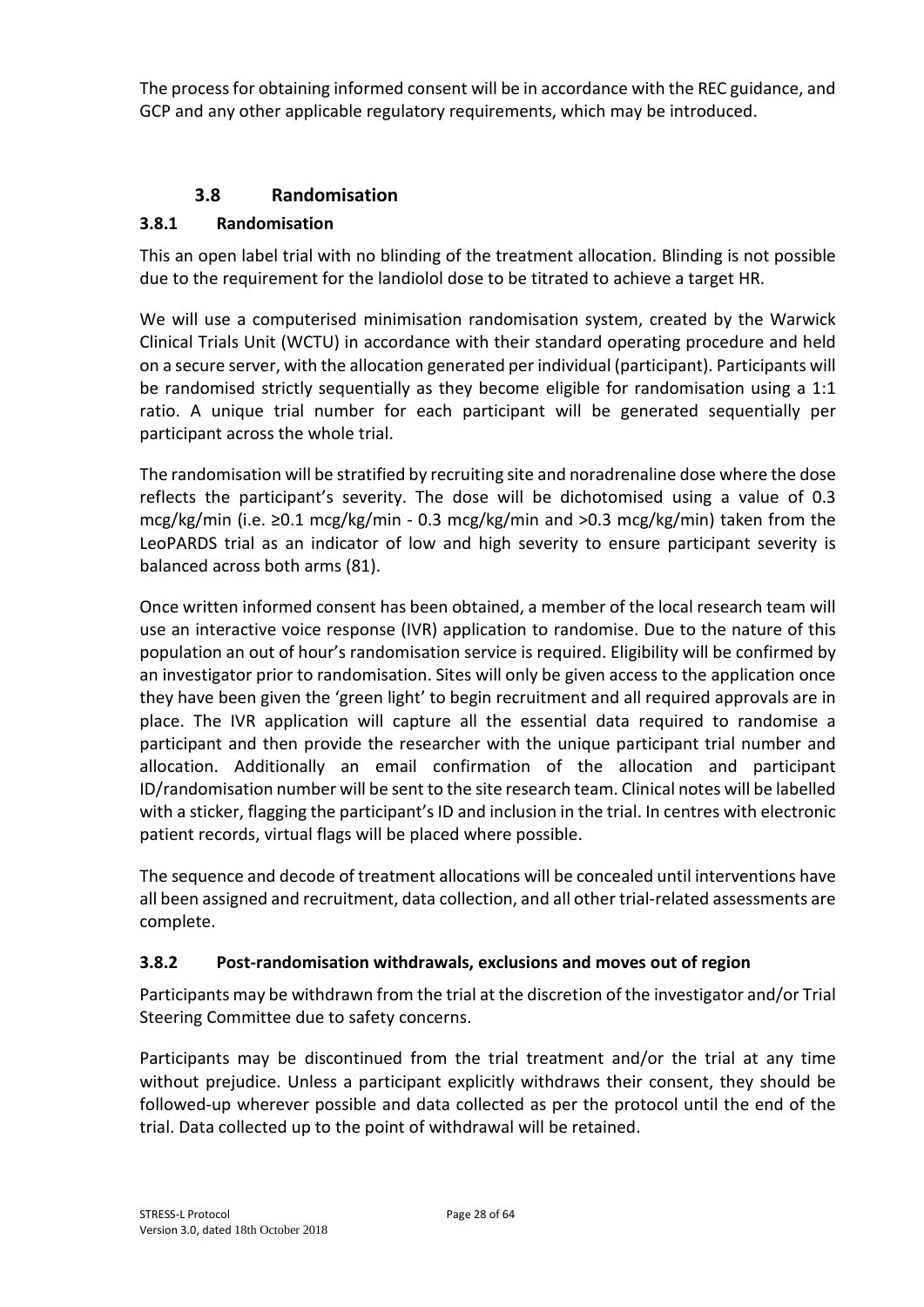Patients will be followed post-hospital discharge by the local research teams to determine their survival status, this will be done in the first instance by contacting their GP. We therefore expect loss to follow-up to be low.

## **3.9 Trial treatments**

Participants will be randomised to either the intervention group or control group.

#### **3.9.1 Intervention**

The study drug should not be started until the treating physician is confident that adequate fluid resuscitation has been achieved and the patient has reached the target mean arterial pressure by the treating clinician overseeing care (suggested target 65-70 mmHg but this may be varied as detailed below) using vasopressors. Adequate fluid resuscitation should be achieved using repeated fluid challenges. Examples of appropriate targets include any or all of the following:

- Good peripheral perfusion on clinical examination
- Other measures of cardiac output / flow, e.g. cardiac output, stroke volume variability (SVV), global end-diastolic volume index (GEDVI)
- No decrease in vasopressor infusion rate and no change in heart rate or mean blood pressure following fluid challenge
- Central venous pressure ≥8mmHg (≥12 mmHg in mechanically ventilated patients)

An intravenous infusion of landiolol starting at 1.0 mcg/kg/min and progressively increasing every 15 minutes at increments of 1.0 mcg/kg/min, to reach the target heart rate of 80-94 bpm usually within 6 hours. Landiolol may be administered peripherally or centrally but MUST be on a dedicated line. Landiolol has an elimination half-life of 2.3 to 4 minutes (48) and so a loading dose is unnecessary. The intervention treatment will be reduced if the patient's heart rate falls below 80 bpm. The landiolol infusion should begin to be reduced when all vasopressor agents (noradrenaline, vasopressin) have stopped for 12 hours (see also section 3.8.5 DEFINITION OF END OF NORADRENALINE TREATMENT (EONT) VISIT) but should continue according to the landiolol infusion protocol (APPENDIX B: STRESS-L Study Drug Infusion Protocol) until the patient's heart rate is persistently below 95 bpm. it should not be recommenced The landiolol should be weaned and, if necessary, stopped whilst the HR is below 80 bpm. It may be restarted according to protocol (Appendix B) at any point before the EONT (see definition). Once EONT has passed, attempts to wean Landiolol should continue to maintain HR between the target rates of 80-94 bpm. Once the EONT has passed and the landiolol has been stopped for 12 hours or more, landiolol should not be restarted. Landiolol treatment should also stop if it is 14 days following randomisation; the use of alternative beta blockade is at the discretion of the treating clinician. Landiolol infusion should not be stopped during procedures including trips to theatre, percutaneous tracheostomy, central line insertions etc.

The EONT visit should occur once the noradrenaline infusion has been stopped for 12 hours.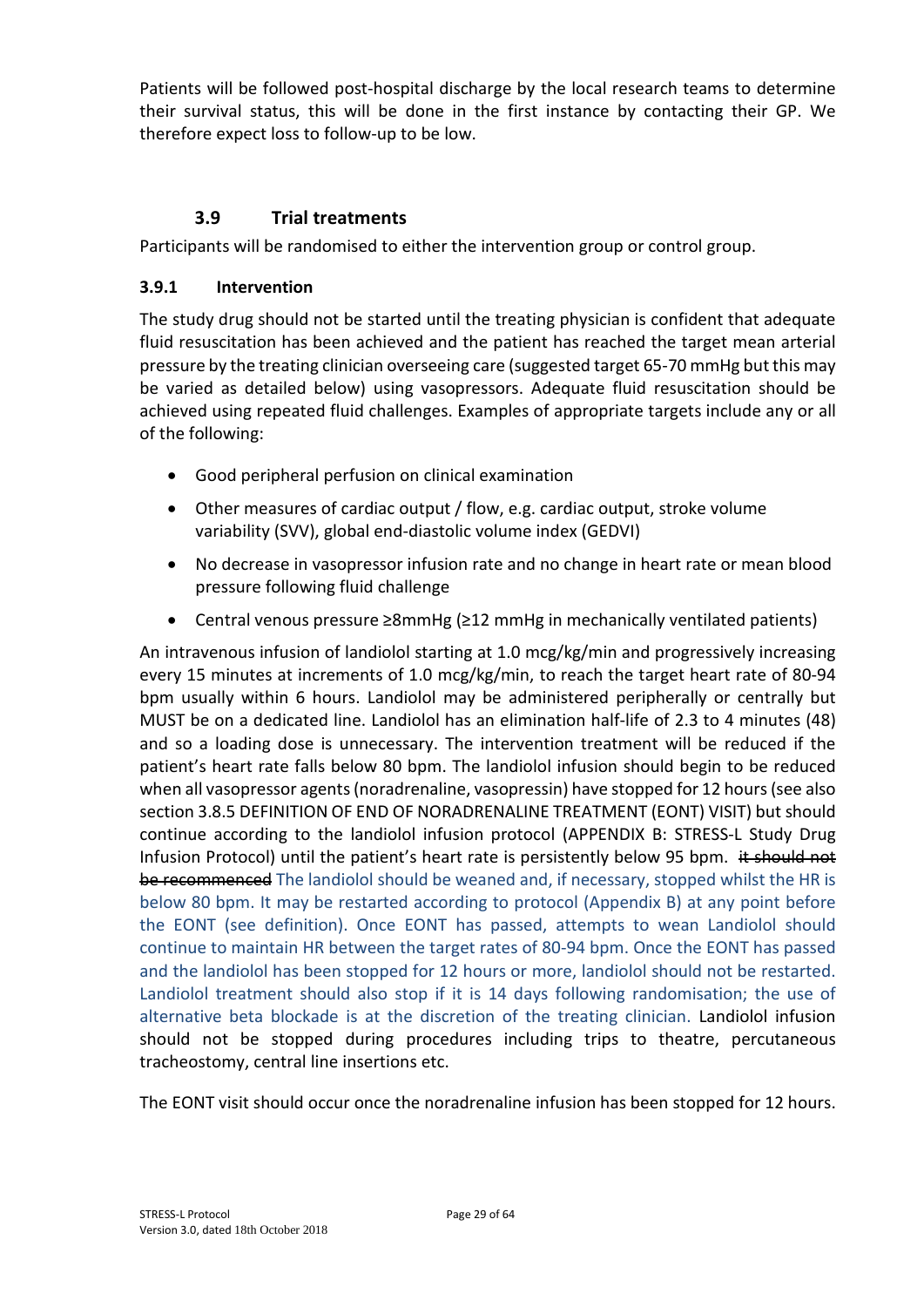#### **3.9.2 Dose modification for side-effects**

The flowsheet (APPENDIX B: STRESS-L Study Drug Infusion Protocol and APPENDIX C: STRESS-L Vasopressor Infusion Protocol) should be followed to manage the expected pharmacodynamic effects of landiolol, in particular bradycardia and hypotension.

## **3.9.3 Stopping the study drug infusion**

The landiolol infusion should be continued until pulse rate is persistently below 95. The study drug infusion should continue even when vasopressors have finished and the EONT visit has occurred whilst the patient remains tachycardic. The Study Drug infusion should run according to the protocol (APPENDIX B: STRESS-L Study Drug Infusion Protocol). This trial allows for up to 14 days of landiolol treatment per participant.

There is no End of Therapy (EOT) visit defined in the Protocol as it is impossible to define for the group who receive Usual Treatment alone.

It is recommended that Landiolol infusion is stopped for at least 12 hours before the patient is discharged from the ICU. However ICU stay **should not be prolonged** just for heart rate control. Landiolol should not be administered outside ICU. Oral beta blocker use after ICU discharge should be at discretion of the clinicians.

#### **3.9.4 Control / Usual Care**

The control group will receive usual care only but not receive any beta blockade for the duration of their ICU stay. If the treating clinician deems beta blockade necessary, this will be captured on the Case Report Form and reported as a protocol deviation. There will be no placebo infusion. Participants randomised to this arm will receive standard care for septic shock, namely:

- Timely treatment of the source of sepsis (e.g. drainage of infected fluid collections)
- Prompt and appropriate empiric antibiotic treatment, and modification, if needed, on the basis of culture results
- Appropriate fluid resuscitation to correct hypovolaemia.

All other general ICU management should be based on the latest guidance from the surviving sepsis campaign (20) and UK national critical care guidelines (e.g. ventilator and central line care bundles). However, outlined below are specific recommendations to ensure compliance with the STRESS-L protocol.

#### **Cardiovascular**

#### **Fluids**

Crystalloid infusions (e.g. 0.9% saline or compound sodium lactate) should be used for intravenous fluid resuscitation. Starch containing colloid solutions (e.g. Voluven and Volulyte) should NOT be used in view of evidence that they may be associated with adverse outcomes and increased rates of acute kidney injury (82), (83). Gelatin based solutions and human albumin solution may be used as alternative resuscitation fluids.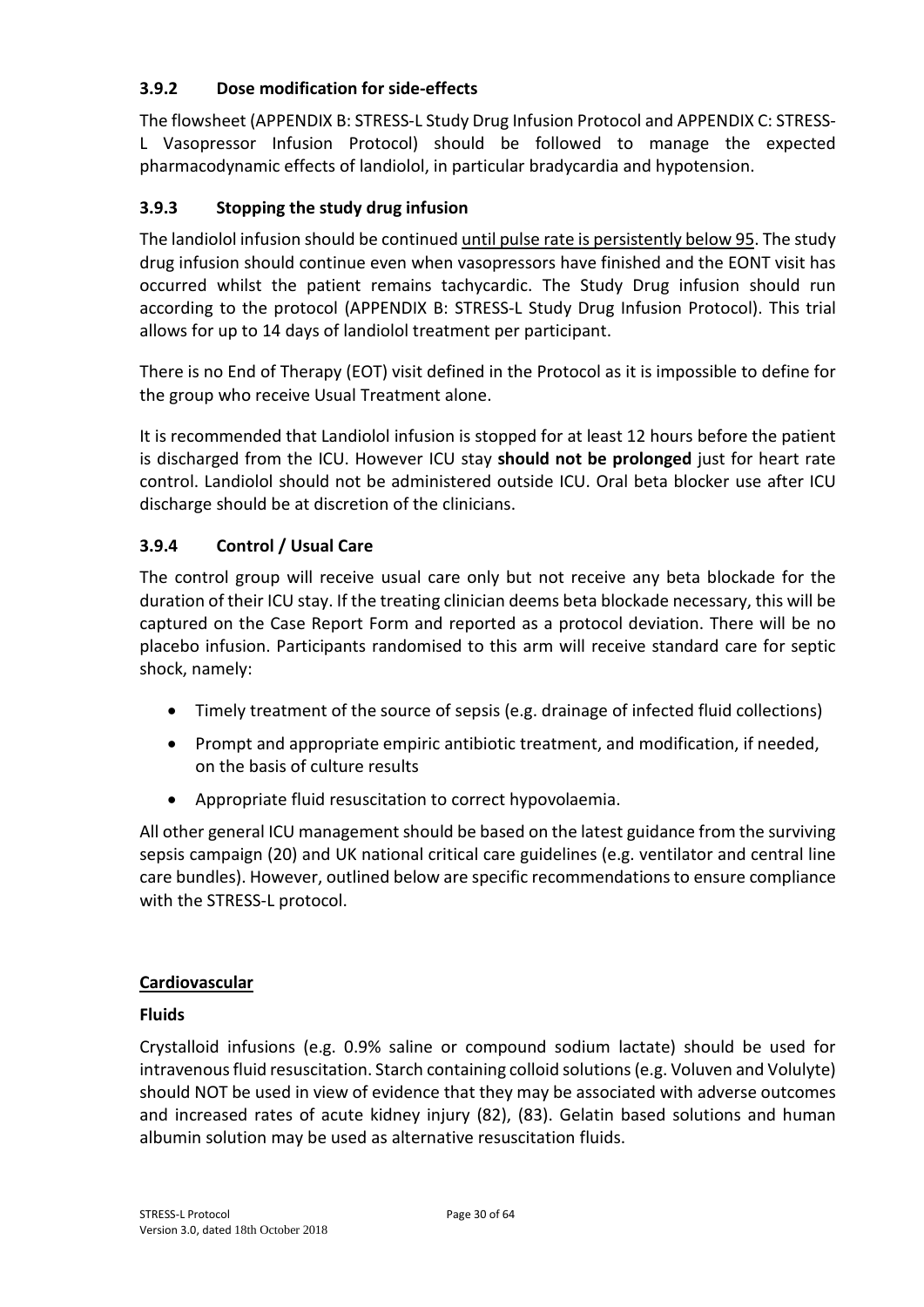Fluid resuscitation should be given based on repeated assessment of volume status as detailed above.

We will compare oxygen delivery between treatment groups using central venous oxygen saturations (ScvO<sub>2</sub>) and matched to the arterial saturations (SaO<sub>2</sub>). Where possible, this should be measured and recorded at baseline, and days 1, 2, 4 and 6 after randomisation if central venous access is available.

#### **Vasoactive drugs - vasopressors**

Noradrenaline is the initial vasopressor of choice. After fluid resuscitation, it should be titrated to maintain a target mean arterial pressure (MAP) by the clinician overseeing care. This should usually be 65-70mmHg. In individual patients, a higher MAP target may be chosen, for instance if the patient is known to be hypertensive; similarly, in a young patient who is normally normotensive, a lower MAP may be chosen. However, it is important to ensure that the lowest dose of vasopressor is used to maintain an acceptable MAP to allow tissue perfusion in that patient.

Vasopressin, or any of its analogues, may be used as an alternative vasopressor or in addition to noradrenaline. **If used, vasopressin should be instigated at a fixed dose of 0.03 and stepping up to 0.06 U/min** as outlined in the vasopressor infusion protocol (APPENDIX C).

#### **Vasoactive drugs – inotropes**

Additional inotropic agents may be administered as part of the STRESS-L protocol to optimise the cardiac output. Specifically, the use of beta agonists is not prohibited as this constitutes current recommended practice according to the Surviving Sepsis campaign guidelines (20).

#### **Management of Atrial Fibrillation**

Patients who develop atrial fibrillation (AF) **should not be treated with beta-blockade** as this will confound the analysis of STRESS-L. In the first instance, AF should be managed by ensuring that the serum potassium is at least 4.5 mmol/l. A dose of 20 mmol magnesium sulphate may be administered. If AF continues the patient should be treated with amiodarone (300mg loading administered over 1 hour followed by a continuous infusion of 900 mg for 24 hours). DC cardioversion may be attempted if the treating clinician deems it appropriate.

#### **Renal support**

High volume haemofiltration for the management of sepsis (i.e. RRT not to treat kidney failure) **should not be used**.

#### **3.9.5 Definition of End of Noradrenaline Treatment (EONT) visit**

The Local Research Team at the site will perform the EONT visit once all vasopressor treatments (noradrenaline / vasopressin) have been stopped for 12 hours and the clinical team are of the opinion that they will not be restarted. The EONT visit can occur at any point between day 1 and 14. If the patient has been randomised to the intervention group, then the infusion should begin to be reduced; the heart rate should be maintained between 80 and 94 bpm with further landiolol infusion as required and according to the protocol (APPENDIX B: STRESS-L Study Drug Infusion Protocol).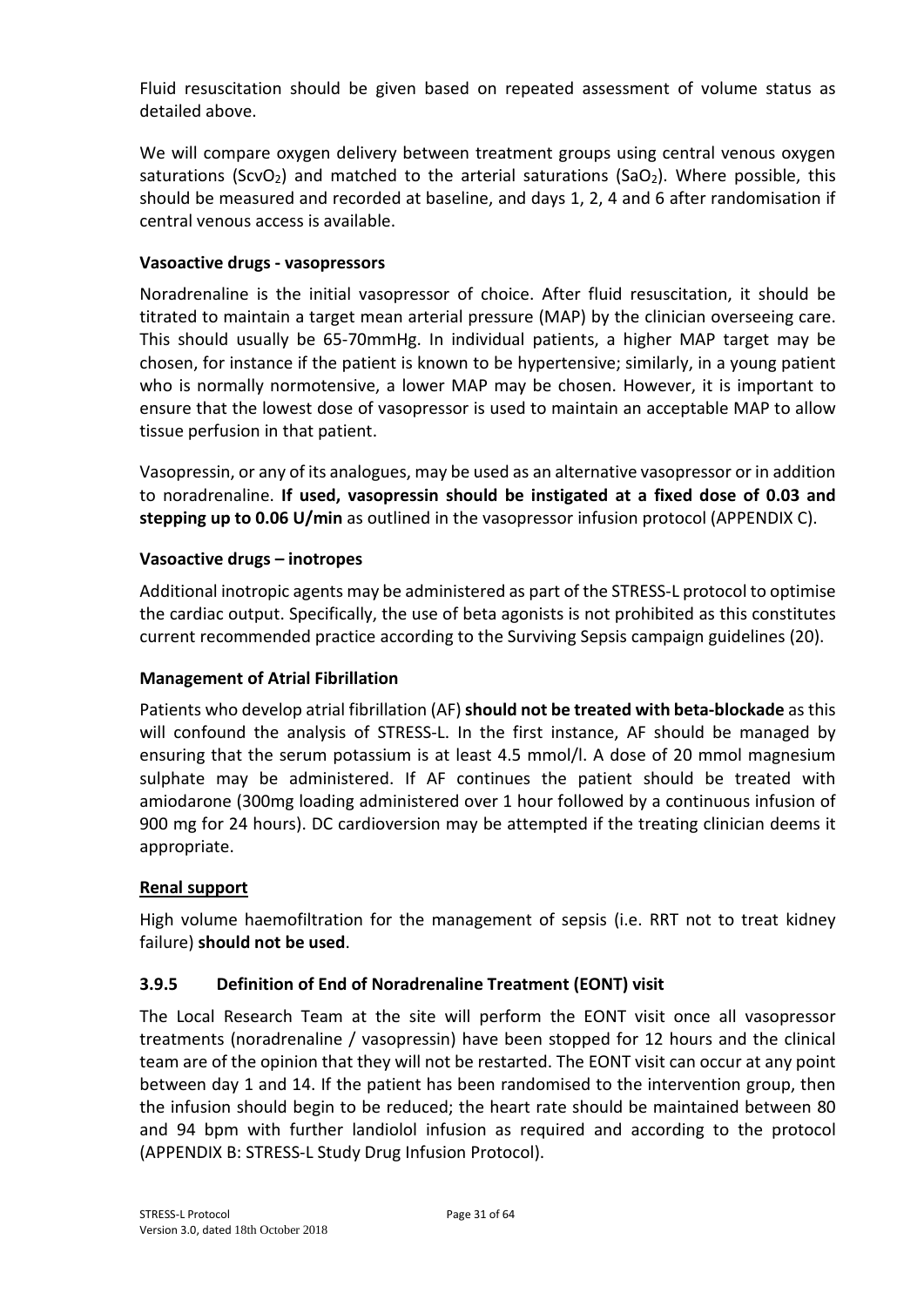# **3.10 Details of Investigational Medicinal Product**

# **3.10.1 Description and manufacture**

Landiolol is a beta blocker used for supraventricular tachycardia and for the rapid control of ventricular rate in patients with atrial fibrillation or atrial flutter in perioperative, postoperative, or other circumstances where short-term control of the ventricular rate with a short acting agent is desirable. Landiolol is also indicated in non-compensatory sinus tachycardia where, in the physician's judgment the rapid heart rate requires specific intervention. Landiolol is not intended for use in chronic conditions.

## **Landiolol 300mg/50ml details**

AOP Orphan Pharmaceuticals (Austria) will supply the study drug for STRESS-L free of charge for the duration of the trial.

Final trial packaging and labelling will be carried out by CSM Germany and final QP release of trial drug will be carried out by AOP Orphan Pharmaceuticals. The trial drug will then be distributed to sites by Mawdsleys. All sites involved have the appropriate licenses in place.

## **3.10.2 Dosage and excipients**

Treatment is up to 14 days. Participants will be started on a dose of 1.0 mcg/kg/min landiolol intravenous infusion, progressively increasing every 15 minutes at increments of 1.0 mcg/kg/min, to reach the target heart rate of 80-94 bpm usually occurring over a period of 6 hours. Landiolol may be administered peripherally or centrally but MUST be on a dedicated line. Landiolol has an elimination half-life of 2.3 to 4 minutes and so a loading dose is unnecessary. The intervention treatment will be reduced if the patient's heart rate falls below 80 bpm. The landiolol infusion will continue until the patient's heart rate is persistently below 95 bpm, and will be reduced when all vasopressor agents have stopped for 12 hours. Once the landiolol infusion has been stopped for more than 12 hours, it should not be recommenced. The maximum recommended daily dosage of landiolol for this patient population is 57.6mg/kg (based on 40 mcg/kg/min in a 24 hour infusion).

| Drug Name | Dosage             | Description                                                                                                                                                                                                                                              |
|-----------|--------------------|----------------------------------------------------------------------------------------------------------------------------------------------------------------------------------------------------------------------------------------------------------|
| Landiolol | $1-40\mu$ g/kg/min | Supplied as lyophilisate in vials with a nominal<br>filling volume of 50 ml containing 300mg landiolol<br>hydrochloride (which is equivalent to 280 mg<br>landiolol) and inactive ingredients Mannitol E421<br>and Sodium hydroxide (for pH adjustment). |

| See section 3.8 and APPENDIX B for full dosing requirements |  |
|-------------------------------------------------------------|--|
|-------------------------------------------------------------|--|

## **3.10.3 Packaging and labelling**

 CSM Germany will label the primary (vials) and secondary (outer carton) packaging according to the requirements of the STRESS-L trial and Annex 13 of EU Guidelines to Good Manufacturing Practice.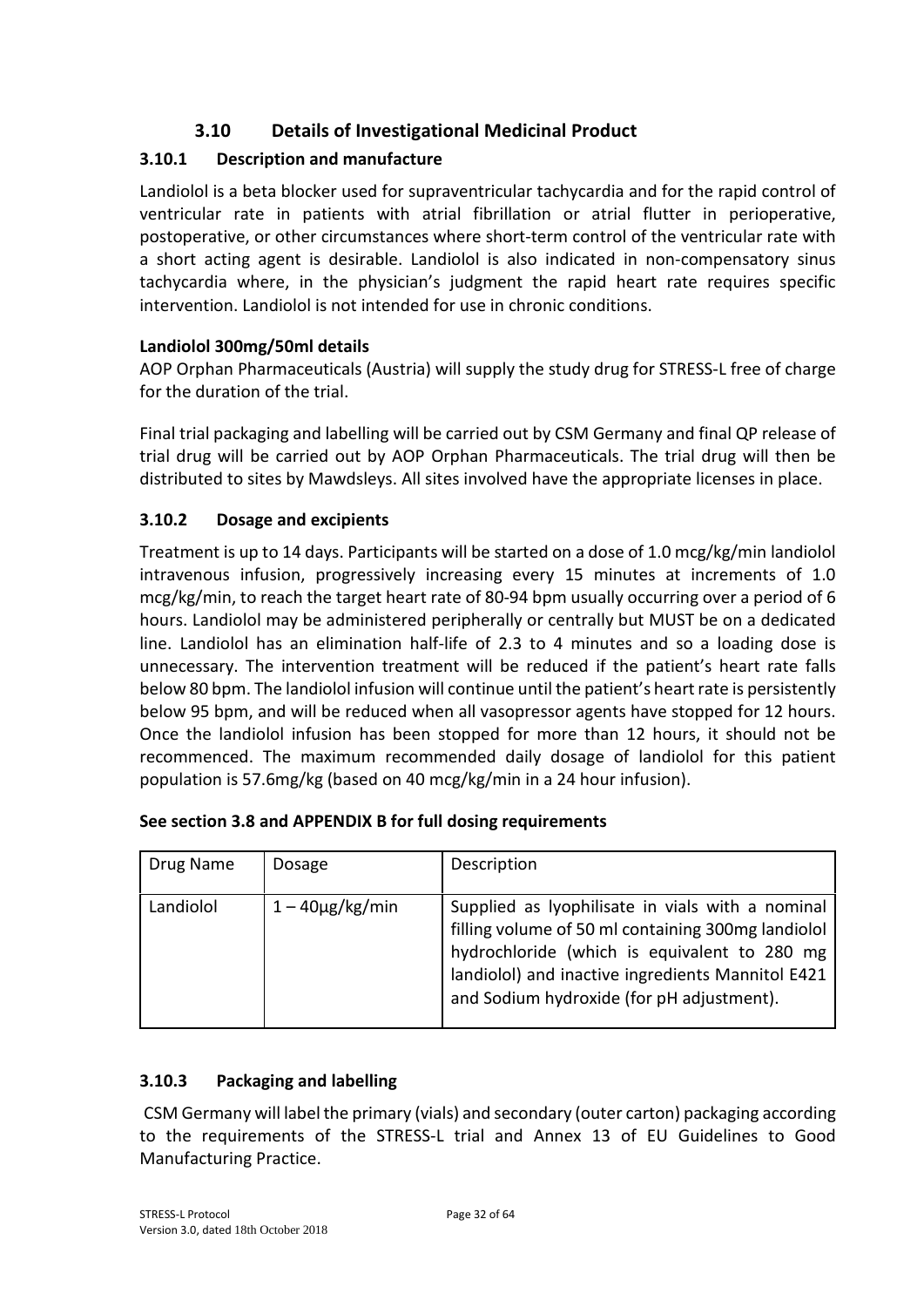The final product will be QP released for use in the STRESS-L trial by the designated person at AOP Orphan Pharmaceuticals (Austria).

 CSM Germany will ship bulk trial supplies to Mawdsleys in the UK for storage and distribution to UK sites.

## **3.10.4 Storage, dispensing and returns**

The trial drug will be stored in the UK by a 3<sup>rd</sup> party contractor for distribution to participating trial centres.

Participating centres will be allocated a supply of trial treatment at site activation. Drug supplies across participating centres will be monitored by the coordinating centre using a web-based system created by WCTU. When the supplies at the participating centre reach a pre-determined level then a re-order is triggered and a further supply of trial treatment is sent to the corresponding participating site.

Storage of trial drug at site will be in a secure location. The initial batch of drug will be stored in a temperature controlled environment, with a temperature log maintained for each working day. Any temperature incursions must be reported to the coordinating centre as soon as they are identified. Subsequent batches to be used will follow these storage conditions or comply with section 6.4 of the Summary Product of Characteristics. The local site investigator is responsible for ensuring trial drug accountability, including reconciliation of trial treatment and maintenance of trial treatment records, throughout the course of the study in accordance with UK regulatory requirements. Trial drug may be dispensed only by specifically authorised personnel. Responsibility for certain tasks related to the management of the trial drug can be delegated to the site pharmacy clinical trials staff and other members of the site trial team.

Landiolol supplied for use in the STRESS-L Trial must only be prescribed for participants randomised into this trial. The trial drug should be prescribed on the participant's inpatient chart and clearly identified as for the STRESS-L Trial. Sites may use local prescribing systems, including paper and electronic systems. Prescriptions should be made available for review as source data, if required.

The prepared infusion solution can be used only for a maximum of 24 hours. Dispensing will be recorded on the appropriate trial specific accountability forms. Trial drug must not be used for any other purpose than the present study. Trial drug that has been dispensed and prepared for administration to a participant must not be re-dispensed or re-issued to a different participant. Unused vials at the end of the trial or which has expired will be returned to the local pharmacy to be recorded and final accountability performed before local destruction is approved by the trial coordinating centre.

## **Further details regarding the IMP will be provided in the IMP Management Manual.**

## **3.10.5 Known side effects**

The most common  $(>1/100$  to  $<1/10$ ) side effects of the IMP are bradycardia and hypotension. For the full list of undesirable effects please refer to section 4.8 of the current Summary of Product Characteristics (SPC) for landiolol provided in the Investigator Site Files (ISF).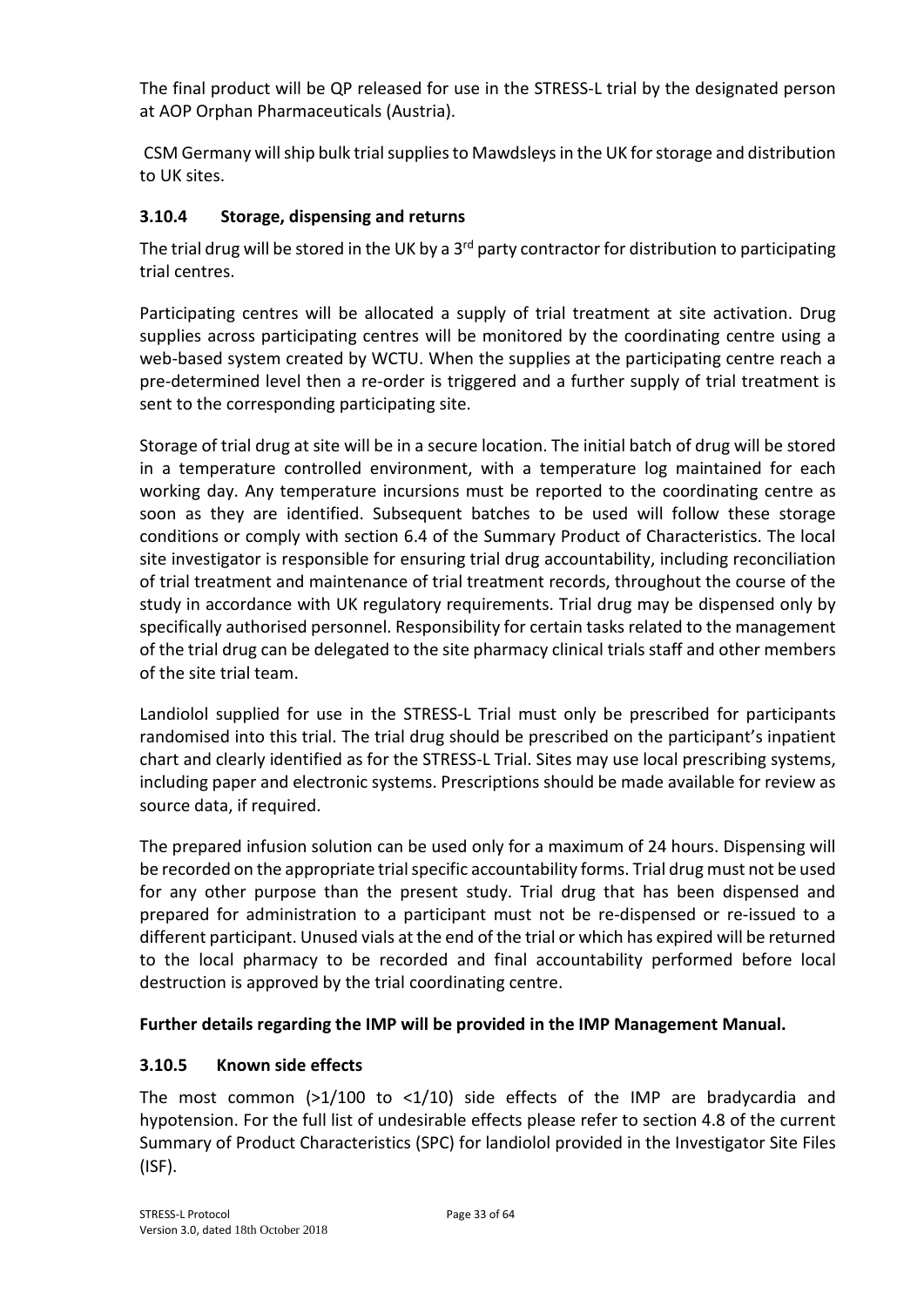#### **3.10.6 Contraindications, special warnings and precautions in the context of septic shock**

Beta blockade treatment in septic shock represents a paradigm shift in patient management but its use arises from observations in both animal models (4-8) and patients (9;10) of harm induced by excessive sympathetic activation and benefit from beta-adrenergic blockade. Up to now, beta blockade has been regarded as contraindicated in patients with septic shock but Morelli's (12) study demonstrating cardiovascular stability in this group of patients has opened the prospect that beta blockade may benefit critically ill patients with septic shock.

The SPCs for beta blockers currently reflect the contraindications, precautions and warnings for their common indications of hypertension and tachyarrythmias and not for their use in ICU. Contraindications in the SPC are diametrically opposed to the effects under study in STRESS-L; for example, conditions such as Severe Metabolic Acidosis (one of the inclusion criteria in STRESS-L) is marked as a contraindication in the SPC. Similarly, diabetic patients are advised not to take beta blocking tablets as these drugs mask the symptoms of hypoglycaemia but they do not interfere with the diabetes *per se*. Patients in ICU have their glucose controlled by continuous insulin infusion and it is routine to monitor the blood glucose regularly; STRESS-L patients will be managed according to this standard of care.

As landiolol is cleared by plasma cholinesterases, its metabolism should be unaffected by renal insufficiency. Protocolisation of the management of HR and BP outlined in Appendices B and C adjust the dose of infusions according to the individual response of the patient.. In the event that the clearance of Landiolol is affected, the targeting of a physiological endpoint will be achieved through lower infusion rates.

## **3.10.7 Compliance/contamination**

Compliance for ICU patients will be assessed from their medication chart. The dosage of landiolol and noradrenaline will be recorded frequently on the case report form. Number of vials of landiolol issued per participant will be monitored on the site pharmacy records.

# **3.11 Concomitant illness and medication**

## **3.11.1 Concomitant illness**

Details of any concomitant illness (any illness present at the start of the trial) should be recorded at trial entry. If a change influences the participant's eligibility to continue in the trial, the investigator must be informed.

Septic shock is a serious disease with a high mortality. The standard management of septic shock involves the use of vasoactive drugs that may exacerbate or compromise concomitant conditions. The presence of peripheral vascular disease (PVD) is a risk for increased mortality in septic shock; while the SPC states that beta blockade should be avoided in patients with PVD, the vasodilation induced by sepsis means that any possible adverse effects of landiolol will be reduced and so it will be possible to administer the IMP in these patients.

## **3.11.2 Concomitant medication**

Concomitant administration of landiolol with verapamil or diltiazem is not recommended in patients with atrioventricular conduction abnormalities. Participants on the control arm will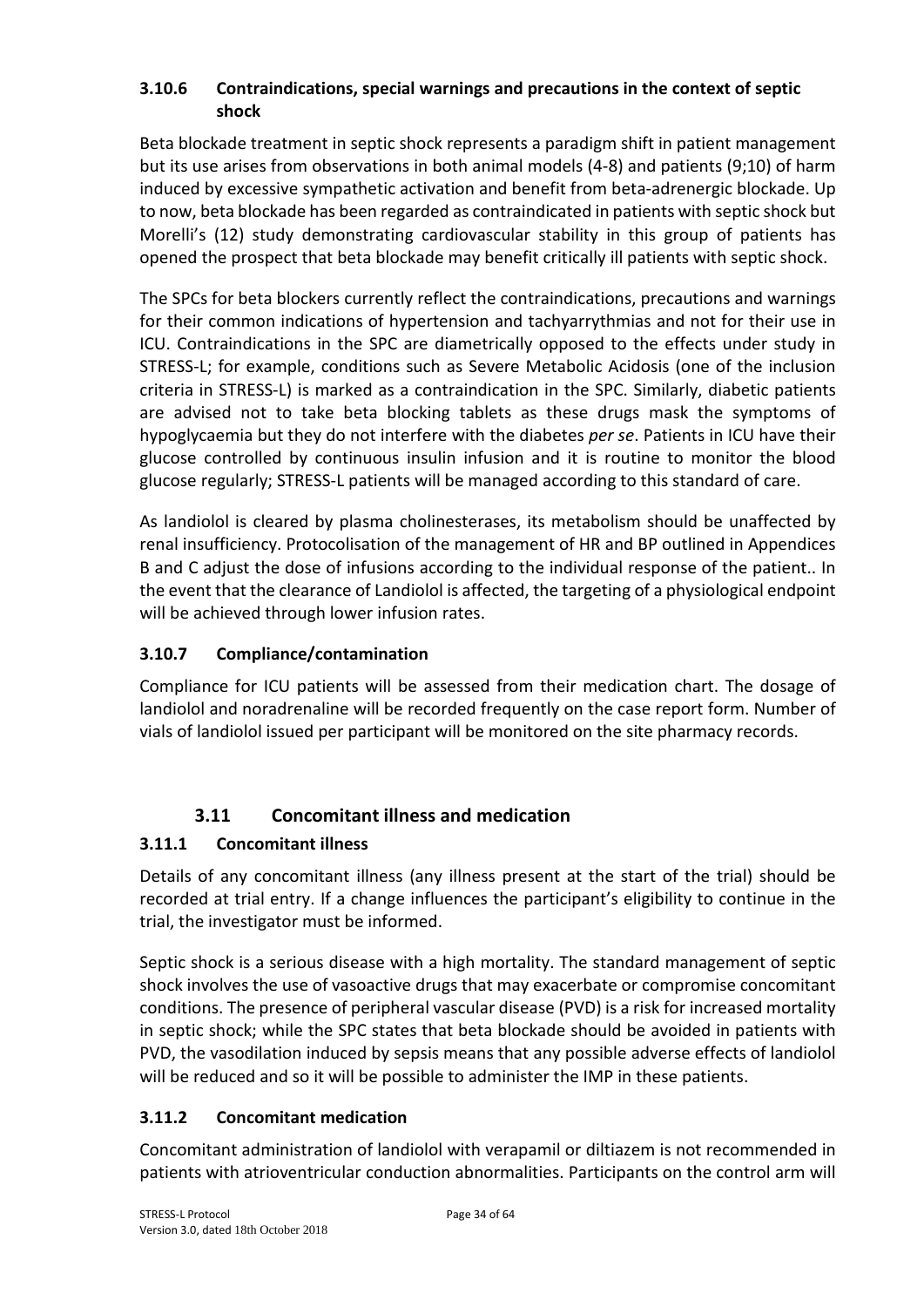not be prescribed any beta blockade for the duration of their ICU stay, similarly those on the intervention arm will not be prescribed any other beta blocker.

Antihypertensive agents should be used with caution in patients treated with landiolol.

Catecholamine-depleting agents or antisympathomimetic agents (e.g. clonidine, dexmedetomidine, reserpine) may have an additive effect when concomitantly administered with landiolol with marked hypotension and bradycardia. There is a possibility of 'rebound' hypertension in patients treated with clonidine although this was not observed after landiolol was administered for 24 hours.

Anaesthetists should be made aware that landiolol enhances the hypotensive effects of anaesthetic agents and that because of its degradation by plasma esterases, drugs such as suxamethonium can decrease the metabolism of landiolol leading to an increased plasma landiolol concentration and enhanced bradycardic effects.

All other drugs should be prescribed as clinically indicated based on the guidance in protocol section 3.8.

## **3.12 End of trial**

This study will end when the specified number of patients have been recruited, all patients have completed 3 month follow-up and the database is locked.

The trial will be stopped prematurely if:

- Mandated by the Ethics Committee
- Mandated by the Medicines and Healthcare products Regulatory Agency (MHRA)
- Following recommendations from the Data Monitoring Committee (DMC)
- Funding for the trial ceases

Recruitment at individual sites may be terminated due to poor recruitment or serious breaches of GCP.

The Research Ethics Committee and MHRA will be notified in writing within 90 days when the trial has been concluded or within 15 days if terminated early.

## **4. METHODS AND ASSESSMENTS**

#### **4.1 Schedule of delivery of intervention and data collection**

Table 1 summarises the participant involvement and timelines.

#### Screening

All septic shock patients started on noradrenaline in ICU will be screened for trial eligibility. Once eligibility criteria are met there is a 24-hour window for randomisation. Due to this short window, informed consent may be sought during the first 24 hours of noradrenaline therapy. This will allow more time if legal representative consent is required. Randomisation should not occur until vasopressortherapy has been running for ≥24 hours, are being treated with noradrenaline at rate >0.1 mcg/kg/min and the patient remains tachycardic. It will be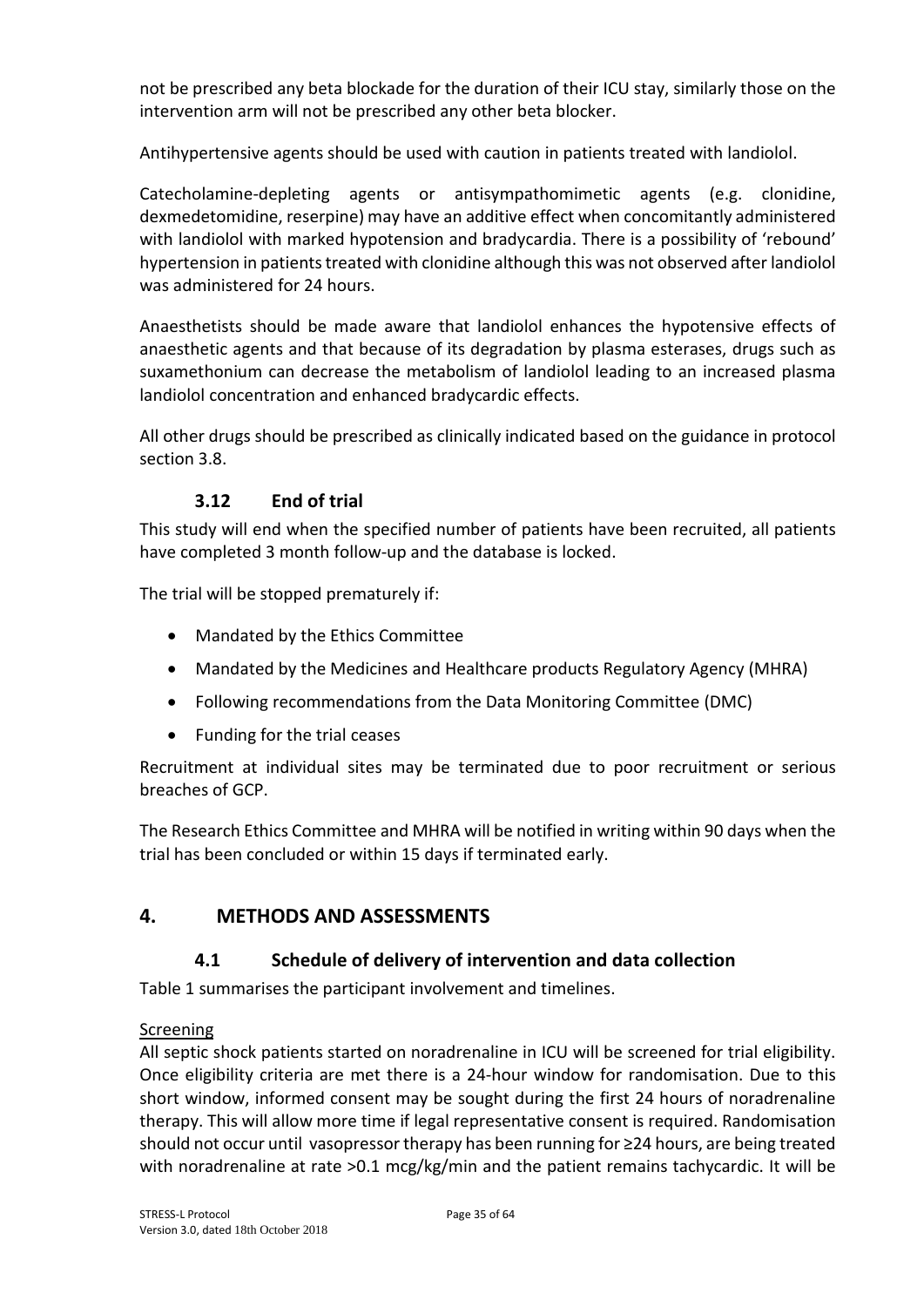made clear to the patient or their legal representative that if they no longer meet the eligibility criteria after the 24 hour mark the participant will not be randomised into the trial. Written informed consent must be obtained prior to any trial specific assessments or investigations taking place.

Baseline visit 24 hours prior and up to the time of randomisation (Day 0) Informed consent will be taken at (or leading up to) this visit and a final check against eligibility criteria will be undertaken. The patient's medical history will be taken, physical examination, basic demographic data and steroid use will be recorded. A pregnancy test will be carried out on women of childbearing potential at the discretion of the local investigator. An electrocardiogram (ECG) will be recorded. The participant will be randomised, and if allocated to the landiolol arm, IMP will be dispensed and the infusion started. Any adverse events (AEs) will be recorded, and any Serious Adverse Events (SAEs) reported following randomisation. The elements of the SOFA score will be recorded along with routine clinical data (cardiovascular, respiratory and renal physiological variables as well as haematological, biochemical and microbiological sample test results). The rates of noradrenaline infusion and landiolol infusion (if randomised to this group) will be recorded hourly. The site and types of pathogens isolated following admission should be recorded on the eCRF

#### Day 1 up to day 14

As the Primary Outcome measure is the mean SOFA score whilst the patient is in ICU up to 14 days, the elements of the score will be recorded in the eCRF for every day that the patient remains in the ICU from randomisation. This may be performed retrospectively but participating centres should ensure that blood has been sent to the Local Hospital Laboratories for the domains that depend on Laboratory Tests (liver, renal and coagulation and C-Reactive Protein).

In addition, routinely collected clinical data (cardiovascular, respiratory and renal physiological variables as well as haematological, biochemical and microbiological sample test results) will be recorded whilst noradrenaline is being infused (see table 1).

The rates of noradrenaline infusion and landiolol infusion (if randomised to this group) should be recorded hourly until day 2 to allow comparison of noradrenaline dosing and then 6 hourly thereafter, heartrate data should be collected to allow assessment of landiolol infusion compliance. These data may be collected in retrospect by referring to the clinical data recorded on the ICU charts.

Other clinical data collected will be:

- 1) Haemodynamics: In addition to the standard measures such as heart rate, presence of atrial fibrillation and blood pressure outlined above, cardiac output and stroke volume may be recorded if used. Also, the most recent recordings prior to the Visit of superior vena caval oxygen saturation, haemoglobin, arterial oxygen saturation and blood lactate concentration.
- 2) The previous 24 hours' intravenous fluid intake, urine output, and need for renal replacement therapy
- 3) Respiratory variables, e.g. blood gases with the worst P/F ratio, type of ventilator support.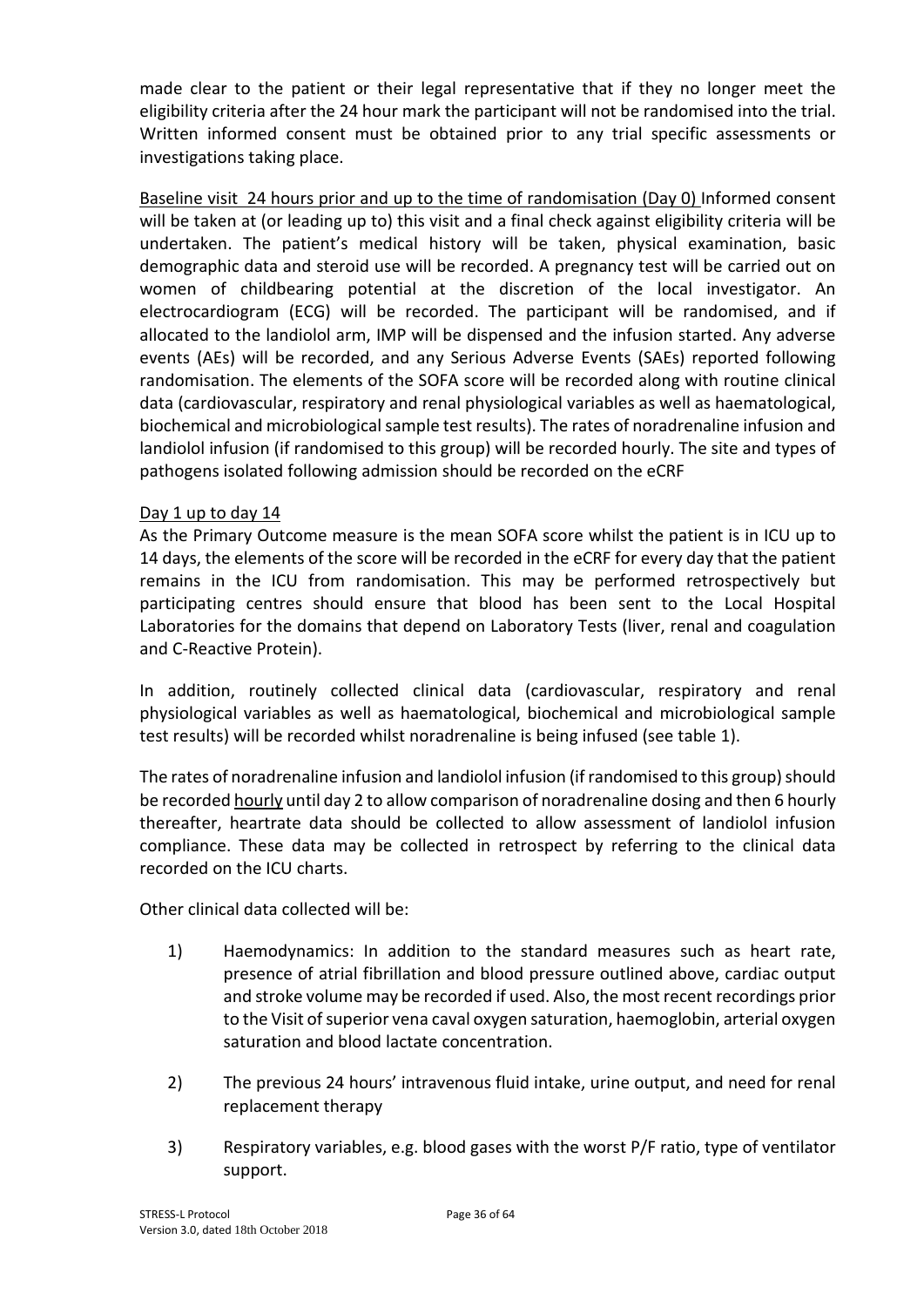Adverse events and steroid use will be recorded on the eCRF. Any SAEs will be reported as per protocol section 5.0. The site and types of pathogens isolated should be recorded on the eCRF.

#### End of Noradrenaline Treatment (EONT) Visit

As detailed above clinical data will also be recorded 12 hours (or as soon as possible) after noradrenaline has been stopped. This is called the End of Noradrenaline Treatment (EONT) Visit. Additionally IMP accountability will be undertaken; and AEs and steroid use will be recorded in the eCRF.

#### Follow Up Visits – Day 28 and Day 90

Participants will also be followed up to ascertain survival status at 28 days and at 90 days post-randomisation. The participant's GP will be contacted in the first instance to ascertain if the patient is alive; the participant may then be contacted by telephone. SAEs will be reported up to day 90 following randomisation.

#### Blood samples

Research blood samples will be collected on Days 0, 1, 2, 4 and 6 and the EONT visit (if this does not fall on a blood sampling day). The plasma will be removed and stored as per detailed instructions provided in the trial Laboratory manual. These research blood samples are mandatory as the results are required to answer the secondary outcomes of the trial.

A Biobank blood sample will be collected on Day 0 1, and EONT visit if the patient (or their legal representative) has consented to provide these.

Transport and storage requirements have been outlined in section 4.2. Full requirements are detailed in the trial Laboratory Manual provided with the Investigator Site File.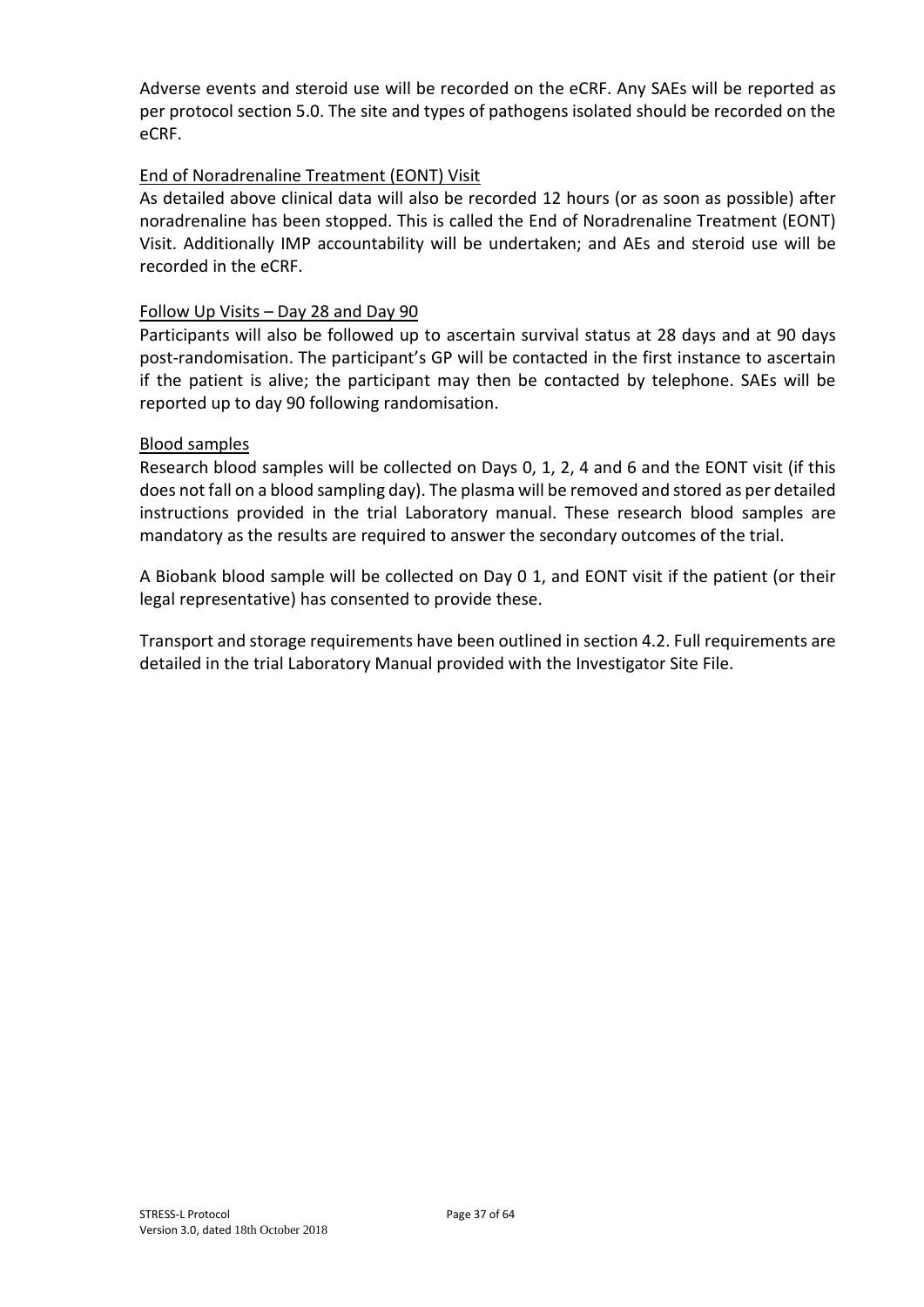#### **Table 1: Trial Assessments**

| Procedure                                      | Screening | <b>Baseline- (Day 0</b> | Day 1     | Day            | Day                     | Day       | Day       | Day       | Day            | Day                                     | Day       | Day       | Day       | Day       | Day       | Day       | <b>EONT</b> | <b>FU Visit</b> | Final     |
|------------------------------------------------|-----------|-------------------------|-----------|----------------|-------------------------|-----------|-----------|-----------|----------------|-----------------------------------------|-----------|-----------|-----------|-----------|-----------|-----------|-------------|-----------------|-----------|
| (Time (T) in days/hours)                       | $(T0-12)$ | $-24hr - T0$            | $(T0+24)$ | $\overline{2}$ | $\overline{\mathbf{3}}$ | 4         | 5         | 6         | $\overline{7}$ | 8                                       | 9         | 10        | 11        | 12        | 13        | 14        | Visit       | Day 28          | visit Day |
|                                                |           |                         |           |                |                         |           |           |           |                |                                         |           |           |           |           |           |           |             |                 | 90        |
| Eligibility assessment                         | $\bullet$ |                         |           |                |                         |           |           |           |                |                                         |           |           |           |           |           |           |             |                 |           |
| Informed consent                               |           | $\bullet$               |           |                |                         |           |           |           |                |                                         |           |           |           |           |           |           |             |                 |           |
| Randomisation                                  |           | $\bullet$               |           |                |                         |           |           |           |                |                                         |           |           |           |           |           |           |             |                 |           |
| Demographics                                   |           | $\bullet$               |           |                |                         |           |           |           |                |                                         |           |           |           |           |           |           |             |                 |           |
| <b>Medical History</b>                         |           | $\bullet$               |           |                |                         |           |           |           |                |                                         |           |           |           |           |           |           |             |                 |           |
| ECG                                            |           |                         |           |                |                         |           |           |           |                | According to clinical need or if AE/SAE |           |           |           |           |           |           |             |                 |           |
| Pregnancy test                                 |           |                         |           |                |                         |           |           |           |                |                                         |           |           |           |           |           |           |             |                 |           |
| <b>IMP</b>                                     |           | Dispense                |           |                |                         |           |           |           |                |                                         |           |           |           |           |           | End       |             |                 |           |
| <b>Blood sample</b>                            |           | $\bullet$               | $\bullet$ | $\bullet$      |                         | $\bullet$ |           | $\bullet$ |                |                                         |           |           |           |           |           |           | $\bullet$   |                 |           |
| Biobank blood sample (optional)                |           | $\bullet$               | $\bullet$ |                |                         |           |           |           |                |                                         |           |           |           |           |           |           |             |                 |           |
| Transport of stored serum                      |           |                         |           |                |                         |           |           |           |                |                                         |           |           |           |           |           |           | Batch       |                 |           |
| Local laboratory tests (normal clinical care): |           | $\bullet$               | $\bullet$ | $\bullet$      | $\bullet$               | $\bullet$ | $\bullet$ | $\bullet$ | $\bullet$      | $\bullet$                               | $\bullet$ | $\bullet$ | $\bullet$ | $\bullet$ | $\bullet$ | $\bullet$ | $\bullet$   |                 |           |
| C-Reactive Protein (CRP)                       |           | $\bullet$               | $\bullet$ | $\bullet$      | $\bullet$               | $\bullet$ | $\bullet$ | $\bullet$ | $\bullet$      | $\bullet$                               | $\bullet$ | $\bullet$ | $\bullet$ | $\bullet$ | $\bullet$ | $\bullet$ | $\bullet$   |                 |           |
| Glucose                                        |           | ٠                       | $\bullet$ | $\bullet$      |                         | $\bullet$ |           | $\bullet$ |                |                                         |           |           |           |           |           |           |             |                 |           |
| Lactate                                        |           | $\bullet$               | $\bullet$ | $\bullet$      |                         | $\bullet$ |           | $\bullet$ |                |                                         |           |           |           |           |           |           | ٠           |                 |           |
| Worst PaO2/FiO2                                |           | ٠                       | $\bullet$ | ٠              | $\bullet$               | ٠         | $\bullet$ | ٠         | $\bullet$      | ٠                                       | $\bullet$ | $\bullet$ | $\bullet$ | $\bullet$ | $\bullet$ | $\bullet$ | $\bullet$   |                 |           |
| Platelets                                      |           | $\bullet$               | $\bullet$ | $\bullet$      | $\bullet$               | $\bullet$ | $\bullet$ | $\bullet$ | $\bullet$      | ٠                                       | $\bullet$ | $\bullet$ | $\bullet$ | $\bullet$ | $\bullet$ | $\bullet$ | $\bullet$   |                 |           |
| Creatinine                                     |           | $\bullet$               | $\bullet$ | $\bullet$      | $\bullet$               | ٠         | $\bullet$ | $\bullet$ | $\bullet$      | ٠                                       | $\bullet$ | $\bullet$ | $\bullet$ | $\bullet$ | $\bullet$ | $\bullet$ | $\bullet$   |                 |           |
| Bilirubin                                      |           | $\bullet$               | $\bullet$ | $\bullet$      | $\bullet$               | ٠         | $\bullet$ | $\bullet$ | $\bullet$      | ٠                                       | $\bullet$ | $\bullet$ | $\bullet$ | $\bullet$ | $\bullet$ | $\bullet$ | $\bullet$   |                 |           |
| White Cell Count                               |           | $\bullet$               | $\bullet$ | $\bullet$      | $\bullet$               | $\bullet$ | $\bullet$ | $\bullet$ | $\bullet$      | $\bullet$                               | $\bullet$ | $\bullet$ | $\bullet$ | $\bullet$ | $\bullet$ | $\bullet$ | $\bullet$   |                 |           |
| Liver Function Tests (ALT or AST)              |           | $\bullet$               | $\bullet$ | $\bullet$      |                         | $\bullet$ |           | $\bullet$ |                |                                         |           |           |           |           |           |           | $\bullet$   |                 |           |
| Central Venous Blood Gas / Arterial Blood Gas  |           | $\bullet$               | $\bullet$ | $\bullet$      |                         | $\bullet$ |           | $\bullet$ |                |                                         |           |           |           |           |           |           | $\bullet$   |                 |           |
| Microbiology results from local lab            |           |                         | $\bullet$ | $\bullet$      | $\bullet$               | $\bullet$ | $\bullet$ | $\bullet$ | $\bullet$      | $\bullet$                               | $\bullet$ | $\bullet$ | $\bullet$ | $\bullet$ | $\bullet$ | $\bullet$ | $\bullet$   |                 |           |
| Heart Rate (Hourly: T0+7 days)                 |           |                         | $\bullet$ | $\bullet$      | $\bullet$               | ٠         | $\bullet$ | $\bullet$ | $\bullet$      |                                         | $\bullet$ | $\bullet$ | $\bullet$ | $\bullet$ | $\bullet$ | $\bullet$ | $\bullet$   |                 |           |
| Atrial Fibrillation (Hourly: T0+7 days)        |           |                         | $\bullet$ | $\bullet$      | $\bullet$               | $\bullet$ | $\bullet$ |           |                |                                         |           |           |           |           |           |           |             |                 |           |
| Blood Pressure (Hourly: T0+7 days)             |           | $\bullet$               | $\bullet$ | $\bullet$      | $\bullet$               | $\bullet$ | $\bullet$ |           |                |                                         |           |           |           |           |           |           |             |                 |           |
| Rate of Vasopressor / inotropes                |           | $\bullet$               | $\bullet$ | $\bullet$      | $\bullet$               | $\bullet$ | $\bullet$ | $\bullet$ | $\bullet$      | $\bullet$                               | $\bullet$ | $\bullet$ | $\bullet$ | $\bullet$ | $\bullet$ | $\bullet$ | $\bullet$   |                 |           |
| In/Out Fluids                                  |           | $\bullet$               | $\bullet$ | $\bullet$      | $\bullet$               | $\bullet$ | $\bullet$ | $\bullet$ | $\bullet$      | $\bullet$                               | $\bullet$ | $\bullet$ | $\bullet$ | $\bullet$ | $\bullet$ | $\bullet$ | $\bullet$   |                 |           |
| SOFA score                                     |           | $\bullet$               | $\bullet$ | $\bullet$      | $\bullet$               | $\bullet$ | $\bullet$ | $\bullet$ | $\bullet$      | $\bullet$                               | $\bullet$ | $\bullet$ | $\bullet$ | $\bullet$ | $\bullet$ | $\bullet$ | $\bullet$   |                 |           |
| Adverse Events (SAEs up to Day 90)             |           | $\bullet$               | $\bullet$ | $\bullet$      | $\bullet$               | $\bullet$ | $\bullet$ | $\bullet$ | $\bullet$      | $\bullet$                               | $\bullet$ | $\bullet$ | $\bullet$ | $\bullet$ | $\bullet$ | $\bullet$ | $\bullet$   | $\bullet$       | $\bullet$ |
| Steroid use                                    |           | $\bullet$               | $\bullet$ | $\bullet$      |                         | $\bullet$ |           | $\bullet$ |                |                                         |           |           |           |           |           |           | $\bullet$   |                 |           |
| Compliance                                     |           | $\bullet$               | $\bullet$ | $\bullet$      | $\bullet$               | $\bullet$ | $\bullet$ | $\bullet$ | $\bullet$      | $\bullet$                               | $\bullet$ | $\bullet$ | $\bullet$ | $\bullet$ | $\bullet$ | $\bullet$ | $\epsilon$  |                 |           |
| Mortality status                               |           |                         |           |                |                         |           |           |           |                |                                         |           |           |           |           |           |           |             | $\bullet$       | $\bullet$ |
| End of Trial                                   |           |                         |           |                |                         |           |           |           |                |                                         |           |           |           |           |           |           |             |                 |           |

**1. End of all vasopressor infusions +12 hours (may occur at any point between day 1 and day 14); see protocol section 3.8.5 for full details. The maximum duration of landiolol treatment is 14 days.** 

**2. Pregnancy test on women of childbearing potential at the discretion of local investigator**

STRESS-L Protocol and Page 38 of 64 Version 3.0, dated 18th October 2018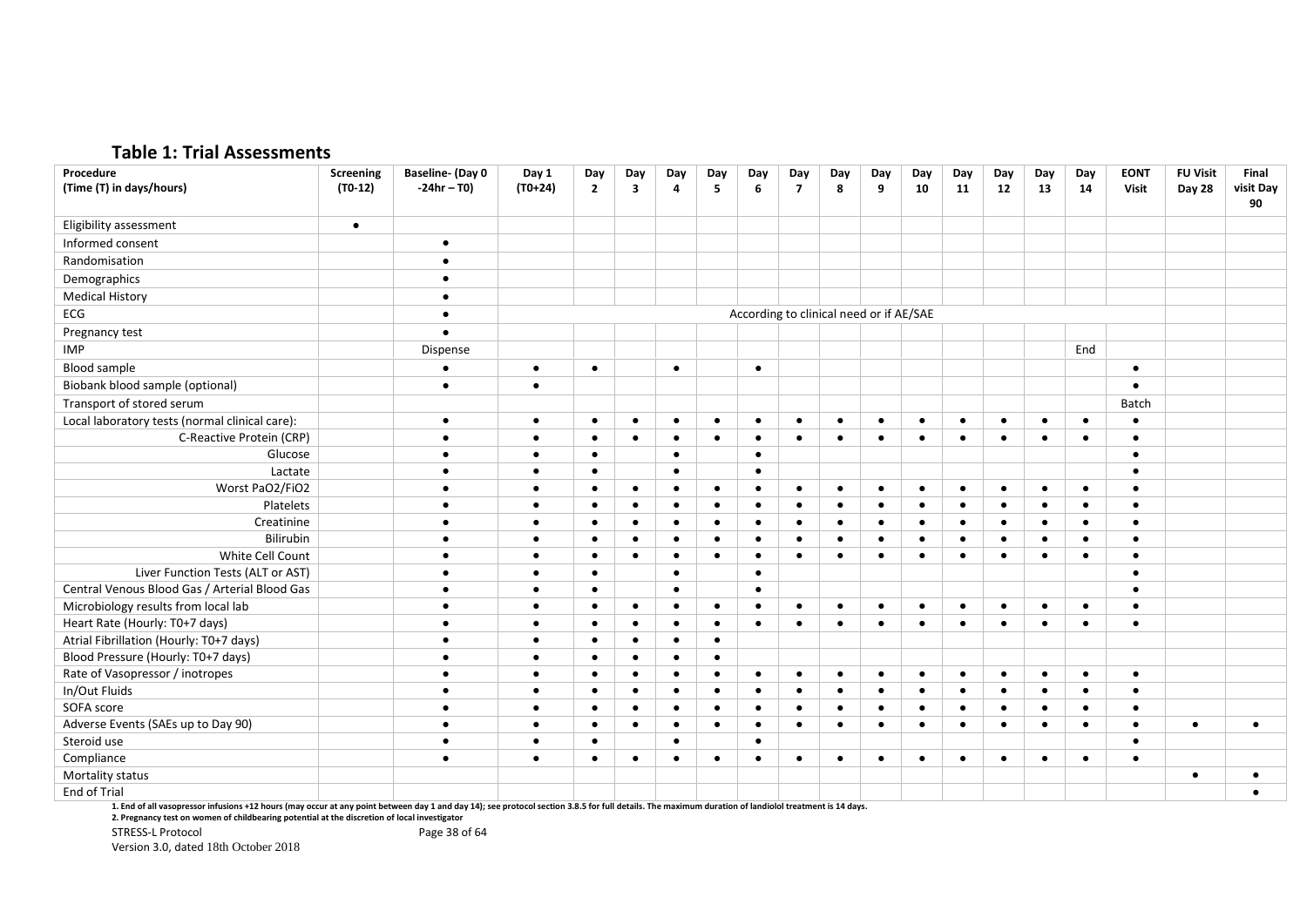# **4.2 Transport and storage of research samples**

A research blood sample (up to 20 ml) will be collected on day 0, 1, 2, 4 and 6 and the end of vasopressor infusion (EONT) (if not a blood sampling day). These research blood samples are mandatory as the results will help us to define the mechanisms involved in treating sepsis with beta blockade (as part of the secondary outcomes). The following tests will likely be carried out on these samples but will be dependent on available technology: catecholamines, Troponin-T, creatine kinase (CK-MB), beta natriuretic peptide (BNP), cytokine analysis (probably IL-1 beta, IL-2, IL-4, IL-5, IL-6, IL-8, IL-10, IL-12, TNF-alpha, TNF-beta, and IFNgamma. The blood samples will be centrifuged and the plasma isolated will be temporarily stored at -20**°**C or -80°C/-70**°**C at the respective sites. Freezer temperature excursions will be monitored in accordance with local Trust policy. Sites will receive detailed procedures relating to processing, storage and shipment of samples in the STRESS-L Laboratory Manual provided as part of the Investigator Site File. Batch frozen shipments of plasma will be arranged to the University of Birmingham for storage and subsequent analysis.

A Biobank blood sample (5ml) will be collected on Day 0,Day 1 and EONT visit, if the patient (or their legal representative) has consented to provide these. These are optional blood samples and will be used for potential genetic research in future ethically approved studies by the research team. Whole blood will be temporarily stored at -20°C and then transferred to -80°C/-70°C at the respective sites. The frozen blood will be sent in batches to the Human Biomaterials Resource Centre (HBRC) at the University of Birmingham.

Samples stored at the University of Birmingham will be stored in accordance with the Human Tissue Act 2004. Disposal will be according to local laboratory procedures.

Full requirements and contact details for the laboratories are detailed in the trial Laboratory Manual provided with the Investigator Site File.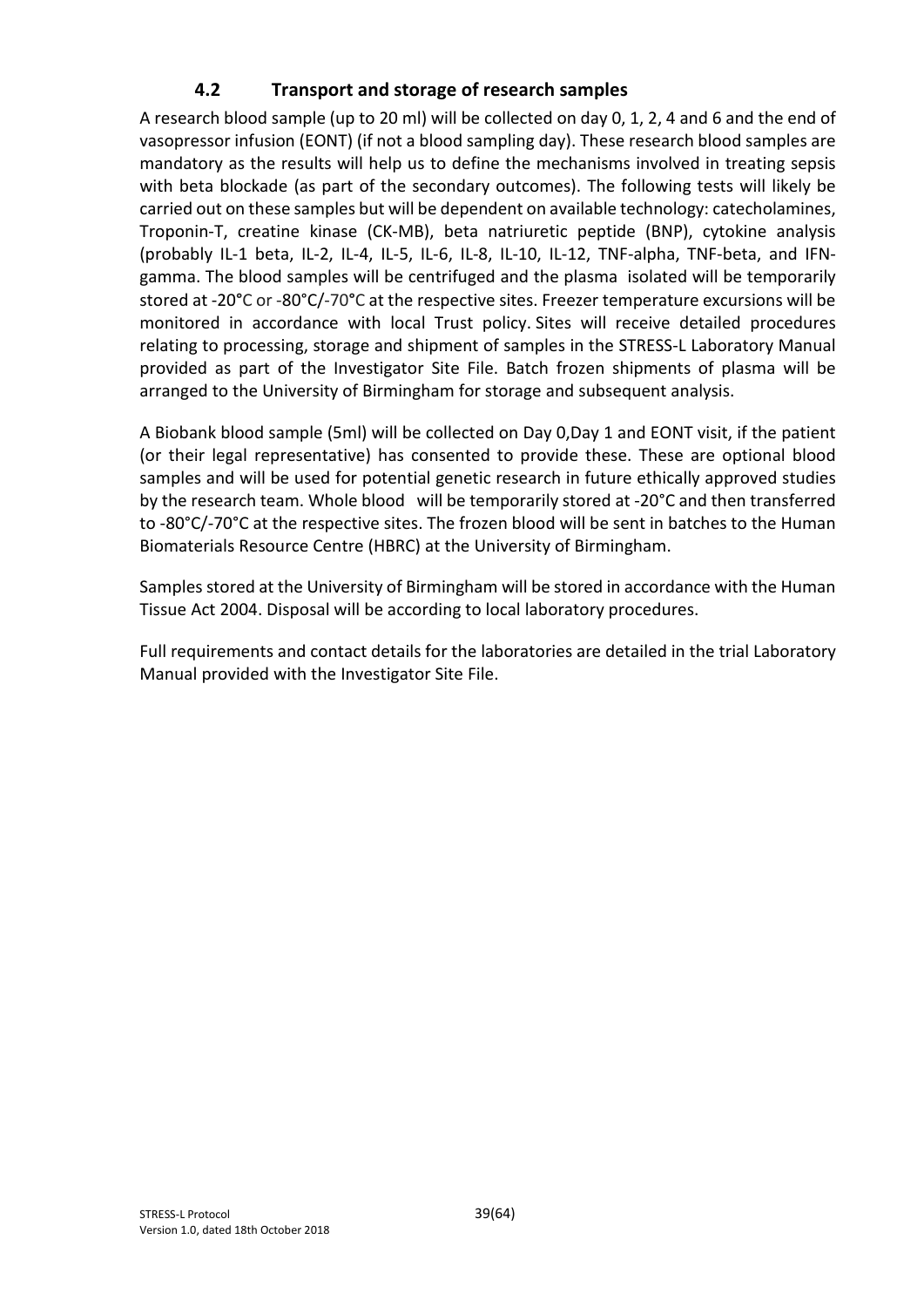# **4.3 Assessment of protocol compliance**

The Local Research Team (PI, CIs and/or Research Nurses) at the Site will review heart rate data daily from the ICU charts and record the amount of time the patient has achieved the target HR. They will feedback to the clinical team whether target heart rate was achieved successfully. They will encourage the clinical staff to use the guidance for infusion management in the Appendices of this protocol (see APPENDIX B: STRESS-L Study Drug Infusion Protocol) and support the clinical team in the decision to change the rate of the landiolol infusion but have no input into the management of blood pressure.

The Local Research Team will also ensure that landiolol is discontinued according to the Appendix.

The Local Research Team will ensure adequate supply of the IMP for the duration of the patient's inclusion in the trial. The Local Research Team will ensure return of unused IMP to pharmacy at the end of the infusion.

The Local Research Team will ensure that STRESS-L study bloods are taken and processed according to the schedule (TABLE 1).

# **5. ADVERSE EVENT MANAGEMENT / PHARMACOVIGILANCE**

## **5.1 Definitions**

# **5.1.1 Adverse Events (AE)**

An Adverse Event (AE) is defined as any untoward medical occurrence in a participant administered a medicinal product and which does not necessarily have a causal relationship with this treatment/intervention.

All AEs following randomisation up to day 14 (end of landiolol infusion) should be collected and recorded in the AE section of the eCRF.

Adverse event data will be reviewed by the STRESS-L Trial TMG and by the Data Monitoring Committee.

## **5.1.2 Adverse Reaction (AR)**

An Adverse Reaction (AR) is: 'All untoward and unintended responses to an investigational medicinal product related to any dose administered'.

## **5.1.3 Serious Adverse Events (SAEs) and Suspected Unexpected Serious Adverse Events (SUSARS)**

A Serious Adverse Event is an AE that fulfils one or more of the following criteria:

- Results in death
- Is immediately life-threatening
- Requires hospitalisation or prolongation of existing hospitalisation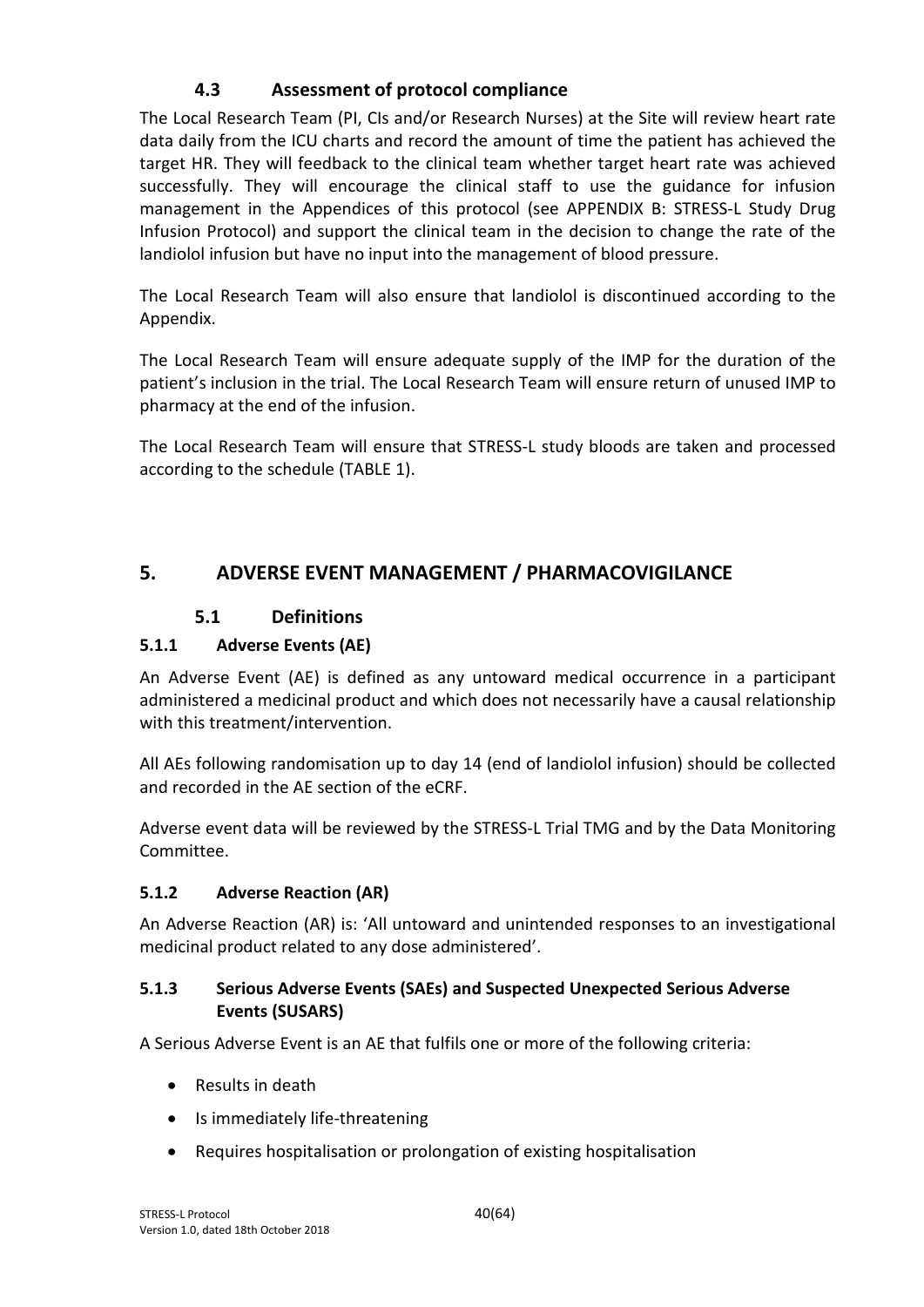- Results in persistent or significant disability or incapacity
- Is a congenital abnormality or birth defect
- Is an important medical condition.

Suspected Unexpected Serious Adverse Reactions (SUSARs) are SAEs that are considered to be related to the administration of the trial drug and are also unexpected i.e. their nature or severity is not consistent with the Summary of Product Characteristics (SPC).

#### **Clinical outcomes**

Clinical outcomes from sepsis are exempt from adverse event reporting, unless the investigator deems the event to be related to the administration of the study drug. The following events will be considered clinical outcomes and not liable for reporting as Serious Adverse Events:

- Death related to sepsis
- Cardiovascular failure, including the need for vasopressors / inotropes
- Respiratory failure, including mechanical ventilation and acute lung injury
- Hepatic impairment as measured by Transaminases 10xULN (Upper Limit Normal)
- Renal failure, including the need for renal replacement therapy
- Haematological / Coagulation failure, including thrombocytopaenia and Disseminated Intravascular Coagulopathy
- Delirium / confusion

Clinical details about these clinical outcomes will be routinely collected in the case record form.

# **5.2 Reporting SAEs and SUSARs**

All SAEs / SUSARs occurring from the time of randomisation to the final follow up visit at day 90 must be recorded on the STRESS-L SAE Report Form and faxed to the coordinating centre within **24 hours** of the research staff becoming aware of the event. In particular, bradycardia (HR <50 bpm) with haemodynamic compromise requiring intervention, heart block, significant hypotension requiring intervention, arrhythmia with haemodynamic compromise requiring intervention should be recorded.

For each **SAEs / SUSARs** the following information will be collected:

- full details in medical terms and case description
- event duration (start and end dates, if applicable)
- action taken
- outcome
- seriousness criteria
- causality (i.e. relatedness to trial drug / investigation), in the opinion of the investigator
- whether the event would be considered expected or unexpected.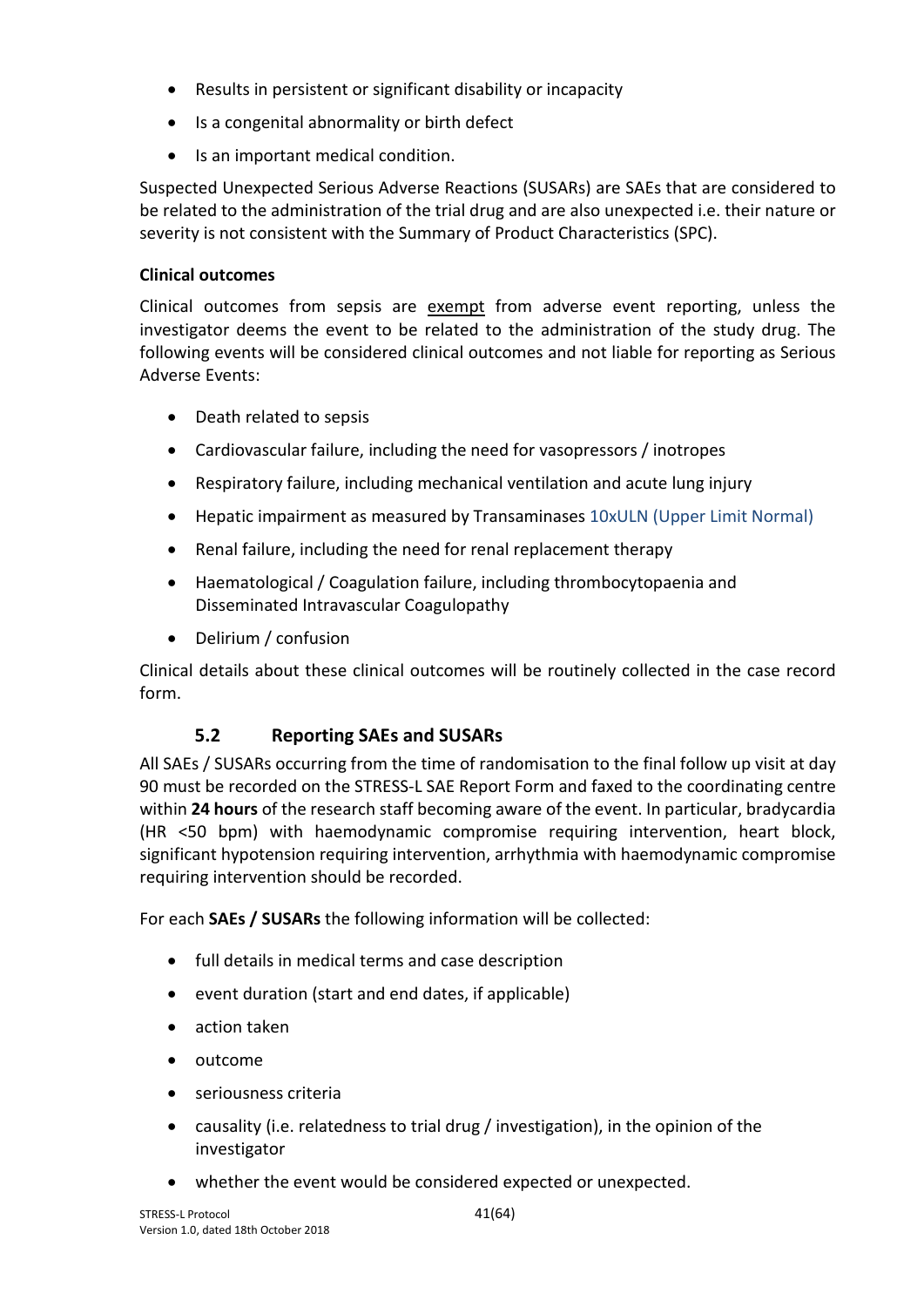Any change of condition or other follow-up information should be faxed to the Sponsor/coordinating centre as soon as it is available or at least within 24 hours of the information becoming available. Events will be followed up until the event has resolved or a final outcome has been reached.

SAEs and SUSARs will be reported by sites using the paper SAE form and later transcribed by the trial coordinating centre in the participant's eCRF. The Principal Investigator in each centre must report any SAEs and SUSARs to the trial coordinating centre within 24 hours of them becoming aware of the event. The SAE form should be completed and faxed to the dedicated fax at Warwick CTU: 02476 150549. The trial coordinator will liaise with the investigator to compile all the necessary information. The trial coordinating centre is responsible for reporting SUSARs to the sponsor, REC and MHRA within required timelines.

The causality of SAEs (i.e. relationship to trial treatment) will be assessed by the investigator(s) on the SAE form.

| Relationship<br>to trial medication | <b>Description</b>                                                                                                                                                                                                                                                                                                                          |
|-------------------------------------|---------------------------------------------------------------------------------------------------------------------------------------------------------------------------------------------------------------------------------------------------------------------------------------------------------------------------------------------|
| Unrelated                           | There is no evidence of any causal relationship                                                                                                                                                                                                                                                                                             |
| Unlikely<br>be<br>to<br>related     | There is little evidence to suggest there is a causal<br>relationship (e.g. the event did not occur within a<br>reasonable time after administration of the trial<br>medication or device). There is another reasonable<br>explanation for the event (e.g. the patient's clinical<br>condition, other concomitant treatment).               |
| Possible<br>relationship            | There is some evidence to suggest a causal<br>relationship (e.g. because the event occurs within a<br>reasonable time after administration of the trial<br>medication or device). However, the influence of<br>other factors may have contributed to the event (e.g.<br>the patient's clinical condition, other concomitant<br>treatments). |
| Probable<br>relationship            | There is evidence to suggest a causal relationship<br>and the influence of other factors is unlikely.                                                                                                                                                                                                                                       |
| Definitely related                  | There is clear evidence to suggest a<br>causal<br>relationship and other possible contributing factors<br>can be ruled out.                                                                                                                                                                                                                 |

Events which are possibly, probably or definitely related will be reported immediately.

Section 4.8 of the Summary of Product Characteristics (SPC) for landiolol will be used to assess expectedness of events (known as the reference safety information).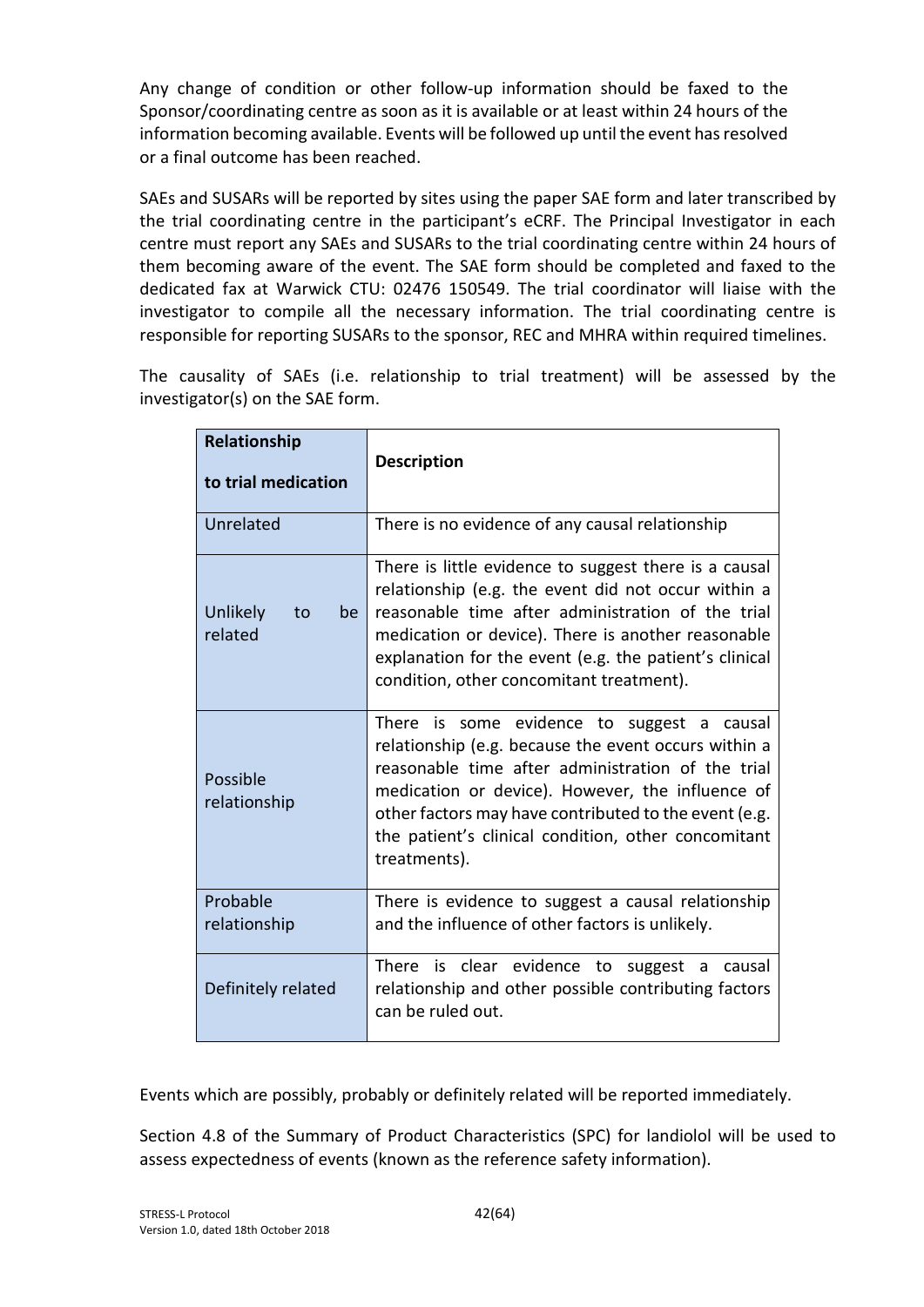Participants will be followed up at days 28 and 90 to ascertain mortality status. The local research teams will contact the participant's GP in the first instance to determine this.

#### **5.3 Responsibilities**

The safety of landiolol has been noted in Section 2.8.

Individual SAEs and trends in SAEs will be independently reviewed for STRESS-L as detailed below:

- Clinical review in real time of each SAE and within 24 hours of being reported to the coordinating centre
- Cumulative review of all safety information by the DMC on a 6 monthly basis and the TMG on a monthly basis

#### Principal Investigator (PI):

Checking for AEs and ARs when participants attend for treatment / follow-up.

- 1. Using medical judgement in assigning seriousness, causality and expectedness [in Phase III and late Phase II CTIMPs] using the Reference Safety Information approved for the trial.
- 2. Ensuring that all SAEs and SARs (including SUSARs) are recorded and reported to the Sponsor within 24 hours of becoming aware of the event and provide further followup information as soon as available. Ensuring that SAEs and SARs (including SUSARs) are chased with Sponsor if a record of receipt is not received within 2 working days of initial reporting.
- 3. Ensuring that AEs and ARs are recorded and reported to the Sponsor in line with the requirements of the protocol.

#### Chief Investigator (CI) / delegate or independent clinical reviewer:

- 1. Clinical oversight of the safety of patients participating in the trial, including an ongoing review of the risk / benefit.
- 2. Using medical judgement in assigning seriousness, causality and expectedness of SAEs where it has not been possible to obtain local medical assessment.
- 3. Immediate review of all SUSARs.
- 4. Review of specific SAEs and SARs in accordance with the trial risk assessment and protocol as detailed in the Trial Monitoring Plan.
- 5. Assigning Medical Dictionary for Regulatory Activities (MedDRA) or Body System coding to all SAEs and SARs.
- 6. Preparing the clinical sections and final sign off of the Development Safety Update Report (DSUR).

#### Sponsor: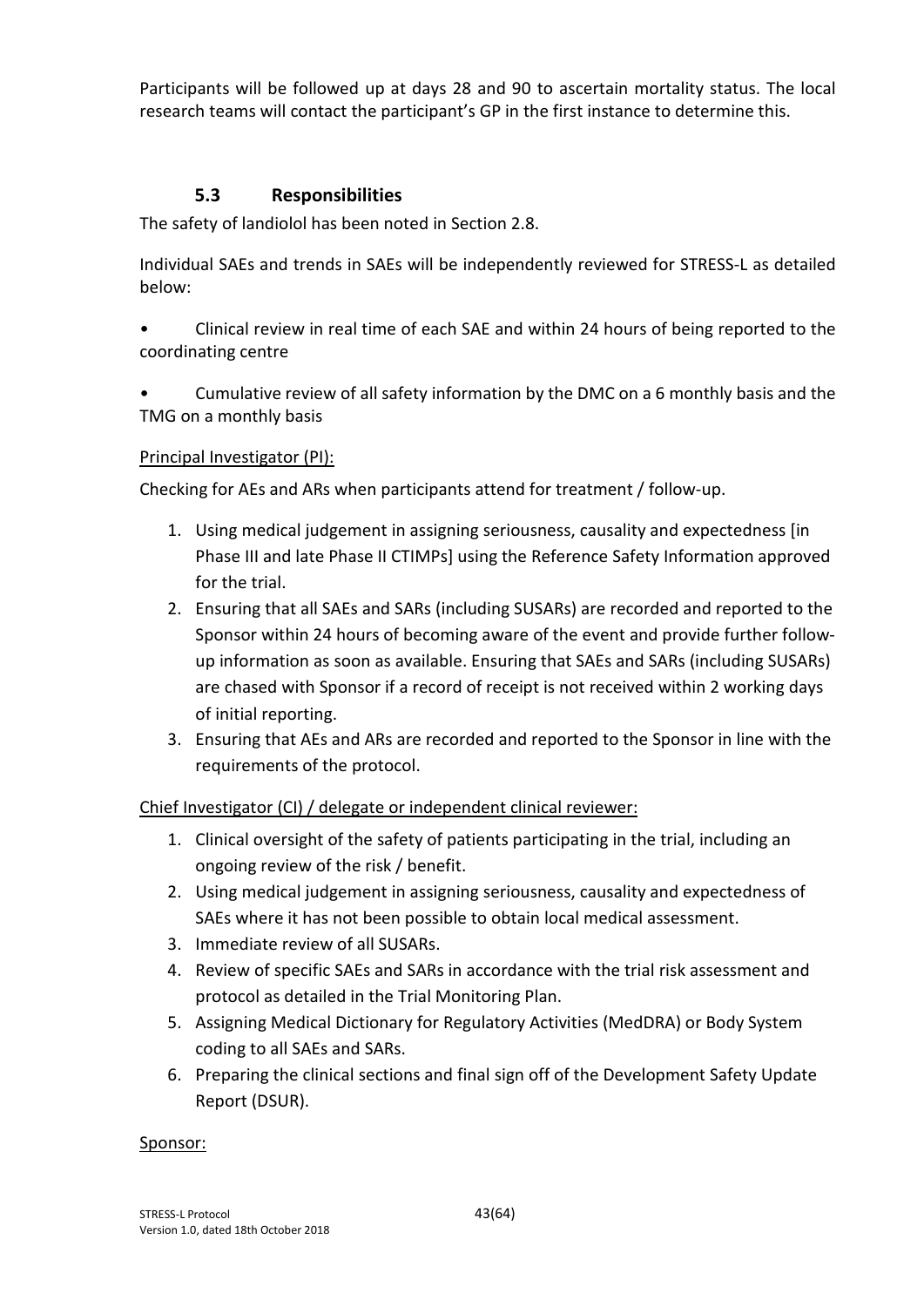- 1. Central data collection and verification of AEs, ARs, SAEs, SARs and SUSARs according to the trial protocol.
- 2. Reporting safety information to the CI, delegate or independent clinical reviewer for the ongoing assessment of the risk / benefit according to the Trial Monitoring Plan.
- 3. Reporting safety information to the independent oversight committees identified for the trial (Data Monitoring Committee (DMC) and / or Trial Steering Committee (TSC)) according to the Trial Monitoring Plan.
- 4. Expedited reporting of SUSARs to the Competent Authority (MHRA in UK) and REC within required timelines.
- 5. Notifying Investigators of SUSARs that occur within the trial.
- 6. Checking for (annually) and notifying PIs of updates to the Reference Safety Information for the trial.
- 7. Preparing standard tables and other relevant information for the DSUR in collaboration with the CI and ensuring timely submission to the MHRA and REC.

## Trial Steering Committee (TSC):

In accordance with the Trial Terms of Reference for the TSC, periodically reviewing safety data and liaising with the DMC regarding safety issues.

## Data Monitoring Committee (DMC):

In accordance with the Trial Terms of Reference for the DMC, periodically reviewing unblinded overall safety data to determine patterns and trends of events, or to identify safety issues, which would not be apparent on an individual case basis.

# **5.4 Procedures in case of overdose**

Overdoses come under 'Patient Safety Incidents' and are defined as 'any unintended or unexpected incident which could have or did lead to harm for one or more patients' (also may be referred to as adverse incidents, clinical errors or near-miss). Although not a requirement of the CT regulations, the PI at each centre should ensure their NHS Trust is notified of any patient safety incidents, according to local policy. NHS Trusts should report all incidents to the National Patient Safety Agency.

The maximum recommended daily dosage of landiolol for this patient population is 57.6mg/kg (based on 40 mcg/kg/min in a 24 hour infusion). Rate of landiolol and noradrenaline will be recorded on the eCRF. Heart rate is closely monitored at the bedside, therefore an overdose is unlikely to occur. In the unlikely event that an overdose does occur the infusion will be reduced or ceased accordingly.

Overdoses should be notified to the sponsor with immediate effect and recorded on the deviation/violation log. If a SAE is associated with the overdose ensure the overdose if fully described in the SAE report form.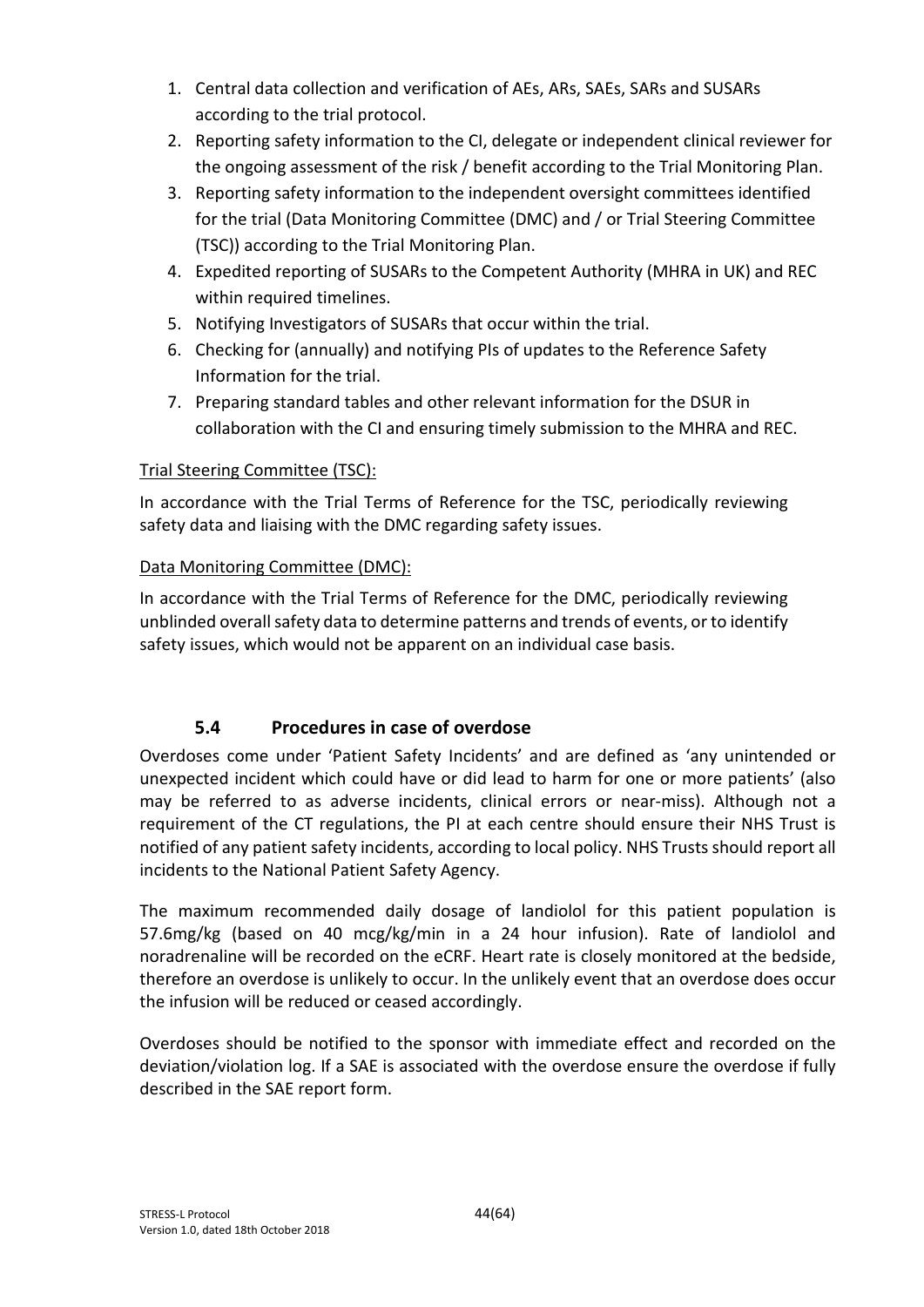# **5.5 Procedures in case of pregnancy**

There are no available data from the use of landiolol in pregnant women. A participant that is known to be pregnant will be excluded from the trial.

It is not routine practice to test women of child-bearing age with sepsis. Furthermore, sepsis in women of this age group in very uncommon. In these cases, the sepsis itself and its usual treatment (cardiovascular drugs, antibiotics etc) will already be in place and of themselves place the woman and her pregnancy at risk.

There are few studies into the effects of landiolol in pregnancy. Suehiro published that landiolol reduced maternal BP and HR changes during induction of anaesthesia for Caesarean section but found no adverse effects on uterine contraction or the foetus were seen (53).

For the purposes of this trial a urine pregnancy or equivalent test will be carried out at the discretion of the local investigator for women of child bearing potential, following the attainment of written informed consent. If a pregnancy test is done and found to be positive the patient will be excluded from the trial and will not be eligible for randomisation.

As the half-life of the IMP is between 2.3 to 4 minutes, the EONT visit (12 hours following the end of noradrenaline infusion) is a more than adequate wash out period. The likelihood that a participant will become pregnant following discharge from ICU is unlikely as these patients remain very ill. However guidance in case of pregnancy has been provided below.

Patients found to be pregnant despite being randomised to receive landiolol should be reported as a serious adverse incident and the outcome of all pregnancies (spontaneous miscarriage, elective termination, normal birth or congenital abnormality) must be followed up and documented even if the participant was discontinued from the trial.

If a pregnancy occurs following discharge from hospital during the follow up period the coordinating centre will be notified. All reports of congenital abnormalities/birth defects must be reported and followed up as a SAE.

## **5.6 Notification of deaths**

All deaths will be reported to the sponsor irrespective of whether the death is related to disease progression, the IMP, or an unrelated event. Deaths will be reported on the relevant eCRF up to the end of the follow up period of 90 days.

## **5.7 Reporting urgent safety measures**

If any urgent safety measures are taken the CI/Sponsor shall immediately and in any event no later than 3 days from the date the measures are taken, give written notice to the MHRA and the relevant REC of the measures taken and the circumstances giving rise to those measures.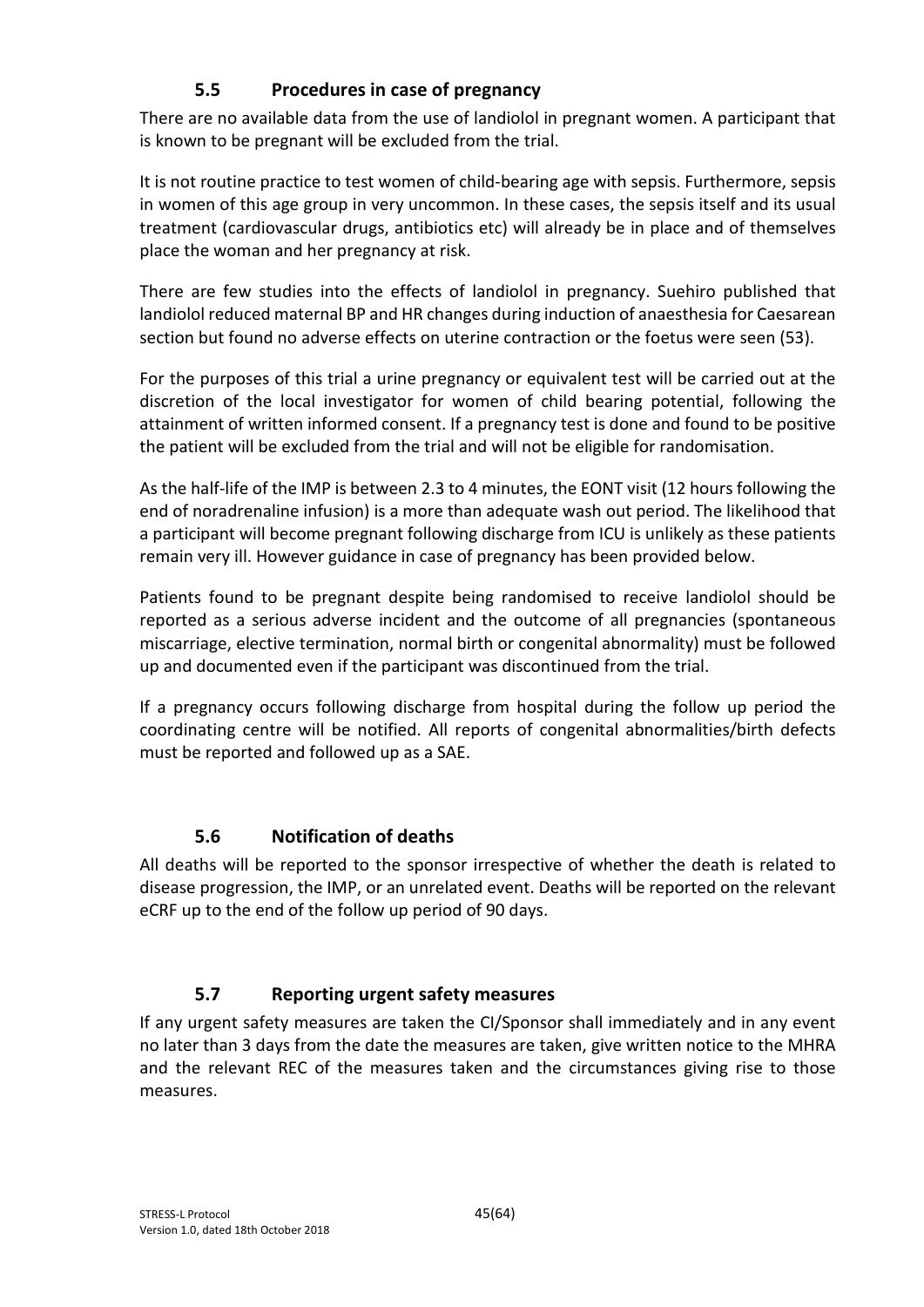# **6. DATA MANAGEMENT**

Personal data collected during the trial will be handled and stored in accordance with the new Data Protection Act 2018.

# **6.1 Data collection and management**

The electronic Case Report Forms (eCRFs) will be developed to collect all required trial data.

Access to the online eCRF will be provided by the Warwick CTU, with paper versions made available to sites if required prior to electronic data entry. All paper CRF pages which have entries will be transcribed to the online eCRF by a member of the local research team, and any changes on the paper CRFs must also be made online, where all data will be stored in a secure dedicated server with access restricted to authorised users only. Original paper CRFs where utilised, will remain with the investigator as a permanent record. The Principal Investigator at each centre must ensure that their worksheets are kept in a secure location (i.e. in a locked cabinet or cupboard, or a locked room).

Each participant will be assigned a trial identity code number, allocated at randomisation, for use on eCRFs and other trial documents.

eCRFs shall be restricted to those personnel approved by the Chief or local Principal Investigator and recorded on the 'Trial Delegation Log.'

All paper forms shall be filled in using black ballpoint pen. Errors shall be lined out but not obliterated by using correction fluid and the correction inserted, initialled and dated.

Procedures for chasing missing eCRFs and data will be detailed in the STRESS-L Data Management Plan.

The local Principal Investigator shall sign a declaration ensuring accuracy of data recorded in the eCRF.

## **6.2 Database**

The database will be developed by the Programming Team at WCTU and all specifications (i.e. database variables, validation checks, screens) will be agreed between the programmer and appropriate trial staff.

## **6.3 Data storage**

All essential documentation and trial records will be stored by WCTU in conformance with the applicable regulatory requirements and access to stored information will be restricted to authorised personnel.

#### **Study documents and data storage**

The investigator will retain essential documents until notified by the Sponsor, and for at least ten years after study completion, as per WCTU SOPs. Subject files and other source data (including copies of protocols, eCRFs, original reports of test results, correspondence, records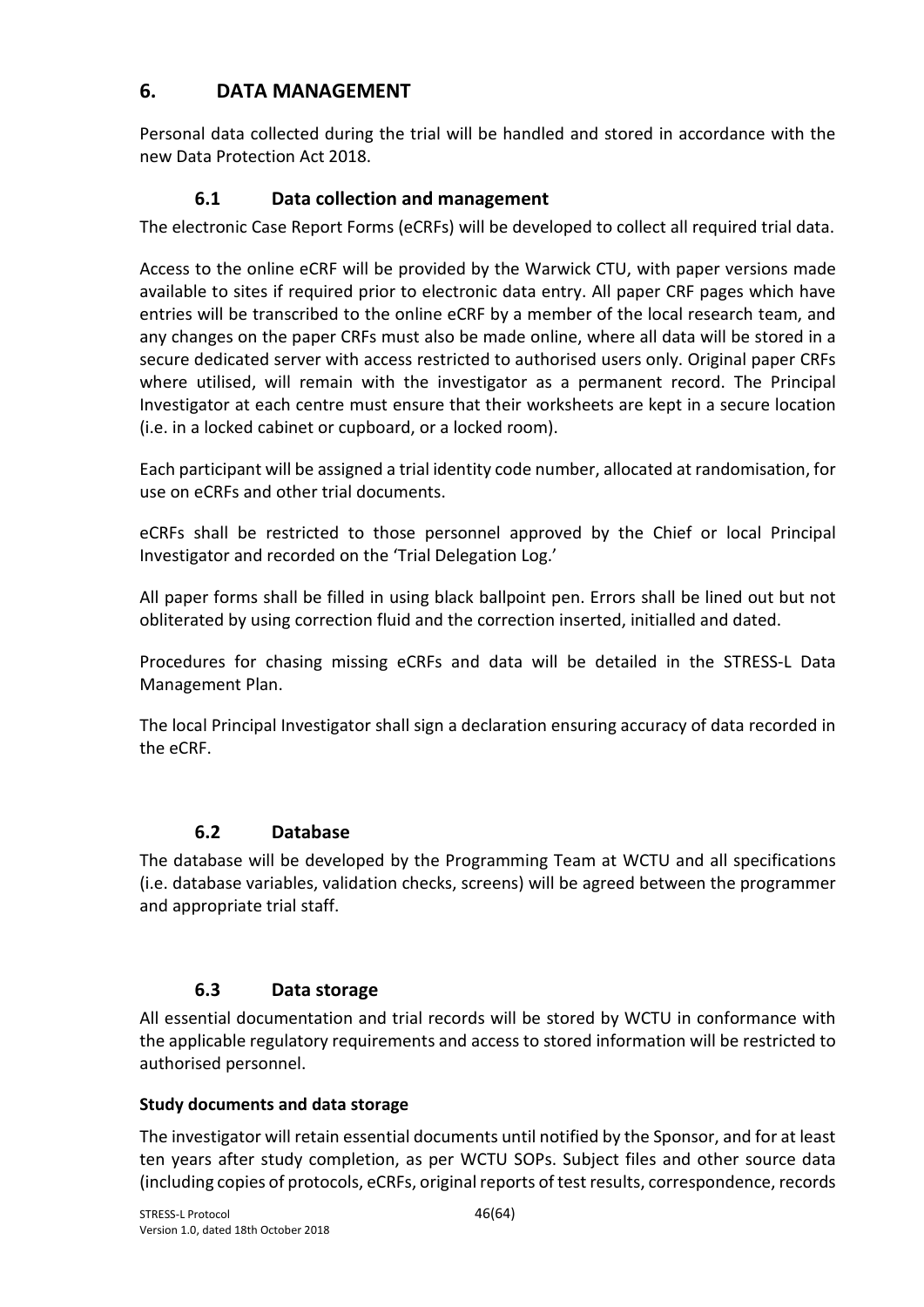of informed consent, and other documents pertaining to the conduct of the study) must be kept for the maximum period of time permitted by the institution. Documents will be stored in such a way that they can be accessed/data retrieved at a later date. Consideration should be given to security and environmental risks.

No study document will be destroyed without prior written agreement between the Sponsor and the investigator. Should the investigator wish to assign the study records to another party or move them to another location, written agreement must be obtained from the Sponsor.

## **6.4 Data access and quality assurance**

Participants' identification data (initials and date of birth) will be required for the registration process. The WCTU will preserve the confidentiality of participants taking part in the study. The University of Warwick is registered under the new Data Protection Act 2018.

The investigator must ensure that the participant's privacy is maintained. On the eCRF or other documents submitted to the coordinating centre, participants will be identified by a unique participant ID number only. Documents that are not submitted to the coordinating centre (e.g. signed informed consent form) should be kept strictly confidential by the investigator.

The investigator will make a separate confidential record of the participant's name and Participant ID number (the trial Enrolment Log), to permit identification of all participants enrolled in the trial in accordance with regulatory requirements and for follow-up as required.

The investigator shall permit direct access to participant's records and source document for the purposes of monitoring, auditing, or inspection by the Sponsor, authorised representatives of the Sponsor and Regulatory Authorities.

Any samples transferred from the site will be identified by the trial identification number and initials.

Databases will only be accessed by authorised personnel using specific passwords. Electronic participant data will only be identified by their trial identification number. All data will be handled in accordance with the new Data Protect Action 2018.

Participants will not be identified in any trial reports or publications.

Quality Control will be performed according to Warwick Clinical Trials Unit internal procedures. The study may be audited by a Quality Assurance representative of the Sponsor or the relevant NHS Trust's governance team. All necessary data and documents will be made available for inspection by external authorities.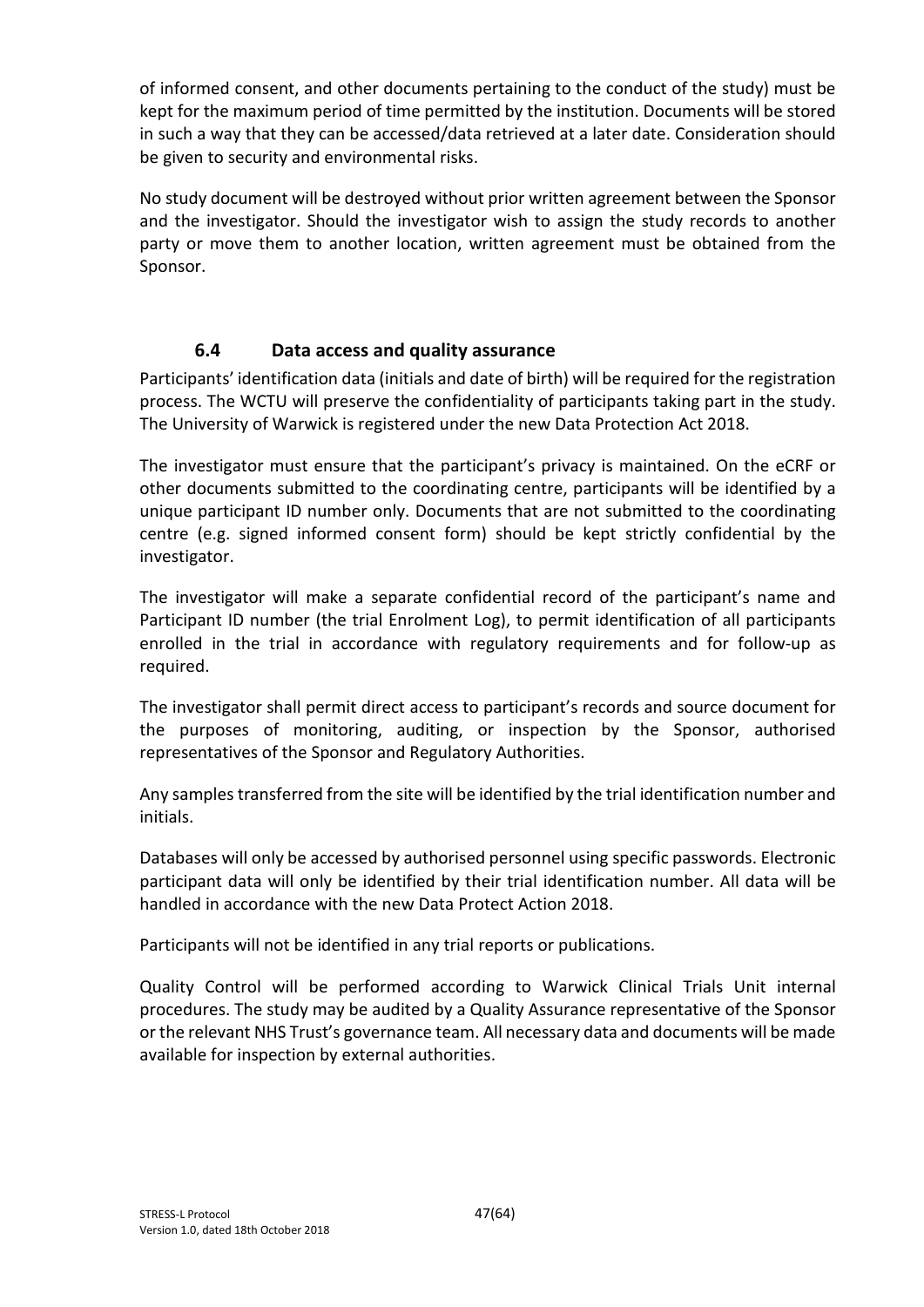# **6.5 Data Shared with Third Parties**

The trial statisticians/analysts and DMC will have access to the data set for the analysis of trial outcomes. The Chief Investigator (Dr Tony Whitehouse) will have access to the data and will take full responsibility for the analysis and publication of the results. Once the main analyses have been undertaken, data will be available to principal and other investigators subject to approval of data analysis plans by the steering committee and compliance with the University of Warwick Standard Operating Procedures on Data Transfer. We will comply with Data Sharing Policies that may be instituted by the Funder (NIHR EME) during the lifetime of the project.

# **6.6 Archiving**

Trial documentation and data will be archived for at least ten years after completion of the trial. The PI or designee must maintain adequate and accurate records to enable the conduct of the Trial to be fully documented and the Trial data to be subsequently verified. After trial closure the PI will maintain all source documents and trial related documents. The WCTU will maintain specific trial related documents. All source documents will be retained for a minimum period of ten years following the end of the Trial. The WCTU will authorise and advise of the archiving requirements as part of the site closure process (on behalf of the Sponsor).

# **7. STATISTICAL ANALYSIS**

# **7.1 Power and sample size**

The primary outcome is the mean SOFA score over the first 14 days in ICU. In data for 324 patients from UHB satisfying the trial eligibility criteria, the mean SOFA score over the first 14 days in ICU was 6.3, with standard deviation 2.4. Assuming (conservatively) a standard deviation of 2.8, and a difference of 1 point between the beta blocker and control groups, obtaining a p-value less than 0.05 (two-sided) with 90% power would require outcome data on 330 patients. To allow for 3% withdrawals and losses, the proposed sample size is 340.

# **7.2 Planned recruitment rate**

A minimum recruitment rate of 0.36 patients per month per centre will be required, based on a recruitment target of 340 participants over 36 months from 35 sites. Compared to other similar trials we believe this to be an achievable target. The target recruitment rate for the trial has been discussed with and agreed by the Trial Management Group (TMG).

# **7.3 Statistics and data analysis**

Results will be reported in accordance with Consolidation Standards of Reporting Trials (CONSORT) guidelines for randomised controlled trials (84). The primary analysis will be conducted according to intention to treat, comparing all those allocated to beta blocker with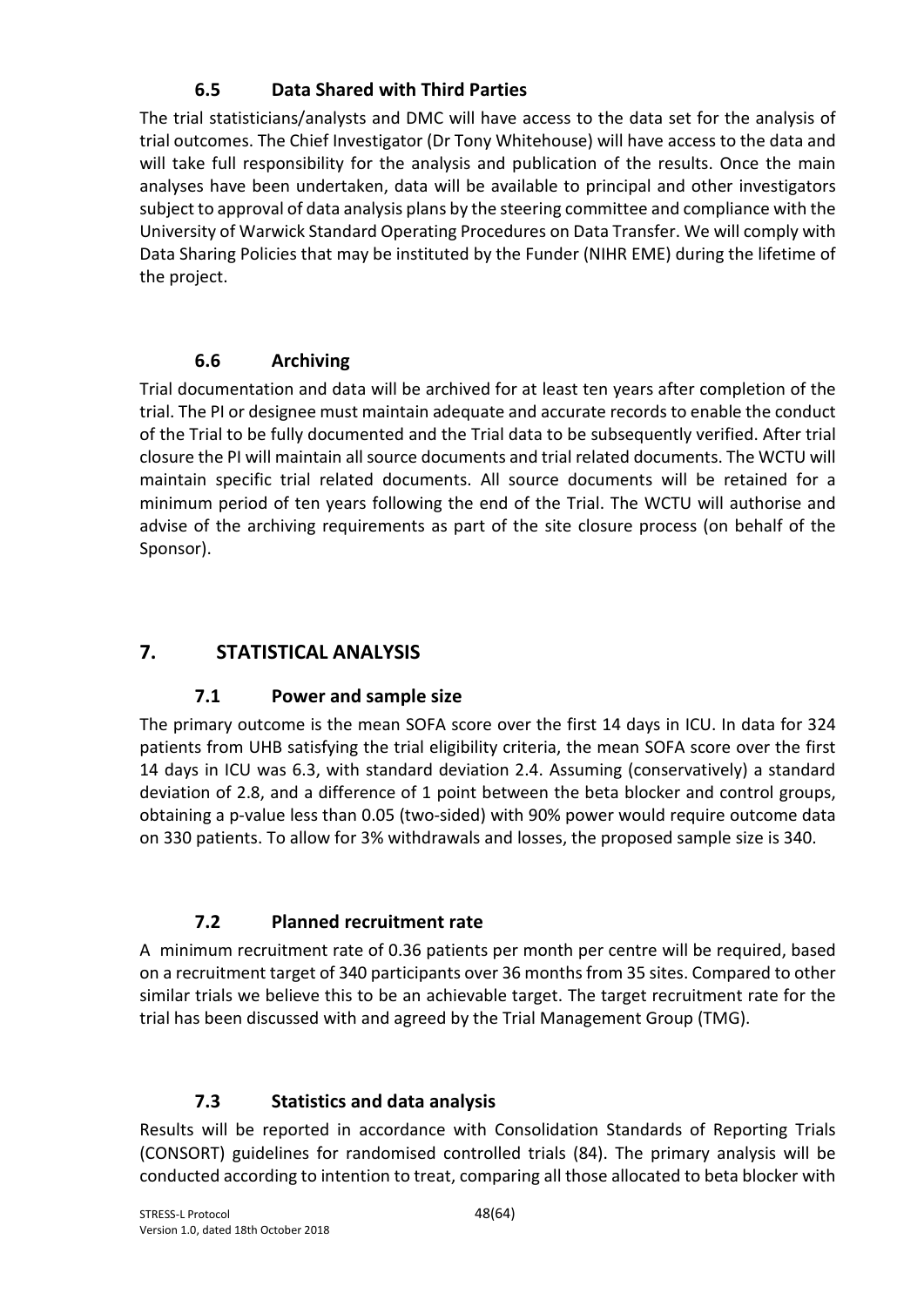all of those allocated to standard care, regardless of treatment actually received. Regression models will be used to estimate the treatment effects (with 95% confidence intervals), and the models will be adjusted for clinically important covariates. Subgroup effects for baseline severity measured using the dose of noradrenaline will be assessed using formal statistical tests for interaction for the primary outcome and mortality. If there is substantial noncompliance we will conduct CACE (complier average causal effect) analyses to estimate the treatment effect among those who received the treatment as allocated. The DMC will meet every 6 months to closely monitor the accumulating data, focusing on safety. If required, multiple imputation techniques will be applied to deal with missing data as a sensitivity analysis. A detailed statistical analysis plan (SAP) will be written by the study statistical team and then finalised and approved by the DMC and TSC before any analysis is undertaken.

# **7.4 Decision making for subsequent trial**

The purpose of this trial is to establish whether there is likely to be any treatment benefit to beta-blockers, whether this is influenced by noradrenaline dose, and hence to determine whether a subsequent trial to evaluate the treatment's effects on mortality is justified. This decision will be based on (a) evidence of benefit in the trial's primary and other intermediate outcomes (safety and cardiovascular stability) and (b) a sufficient probability that a subsequent trial would be able to detect a mortality benefit: if it is very unlikely that a mortality benefit would be found in a subsequent trial, the investment of time and resources may not be justified.

## **7.5 Methodological analysis**

We plan to conduct some methodological work as part of the trial analysis and will be detailed in the SAP. This will explore different approaches to analysis of ICU trials, that allow incorporation of multiple relevant outcomes, including death, into a single overall measure (e.g. the win ratio (85), global ranking score (86) and weighted composite outcome (87)).

# **8. TRIAL ORGANISATION AND OVERSIGHT**

## **8.1 Sponsor and governance arrangements**

University Hospitals Birmingham NHS Foundation Trust (UHB) will act as the Sponsor for the trial with trial management being undertaken at the WCTU. WCTU SOPs will be adhered to. A collaborators agreement is in place between UHB and WCTU who will provide full research management services. Clinical Trial Agreements will also be in place between the Sponsor and each research site, with clear delegation of roles and responsibilities.

## **8.2 Regulatory authorities/ethical approval**

This trial will seek a Clinical Trial Authorisation from the UK Competent Authority the Medicines and Healthcare products Regulatory Agency (MHRA).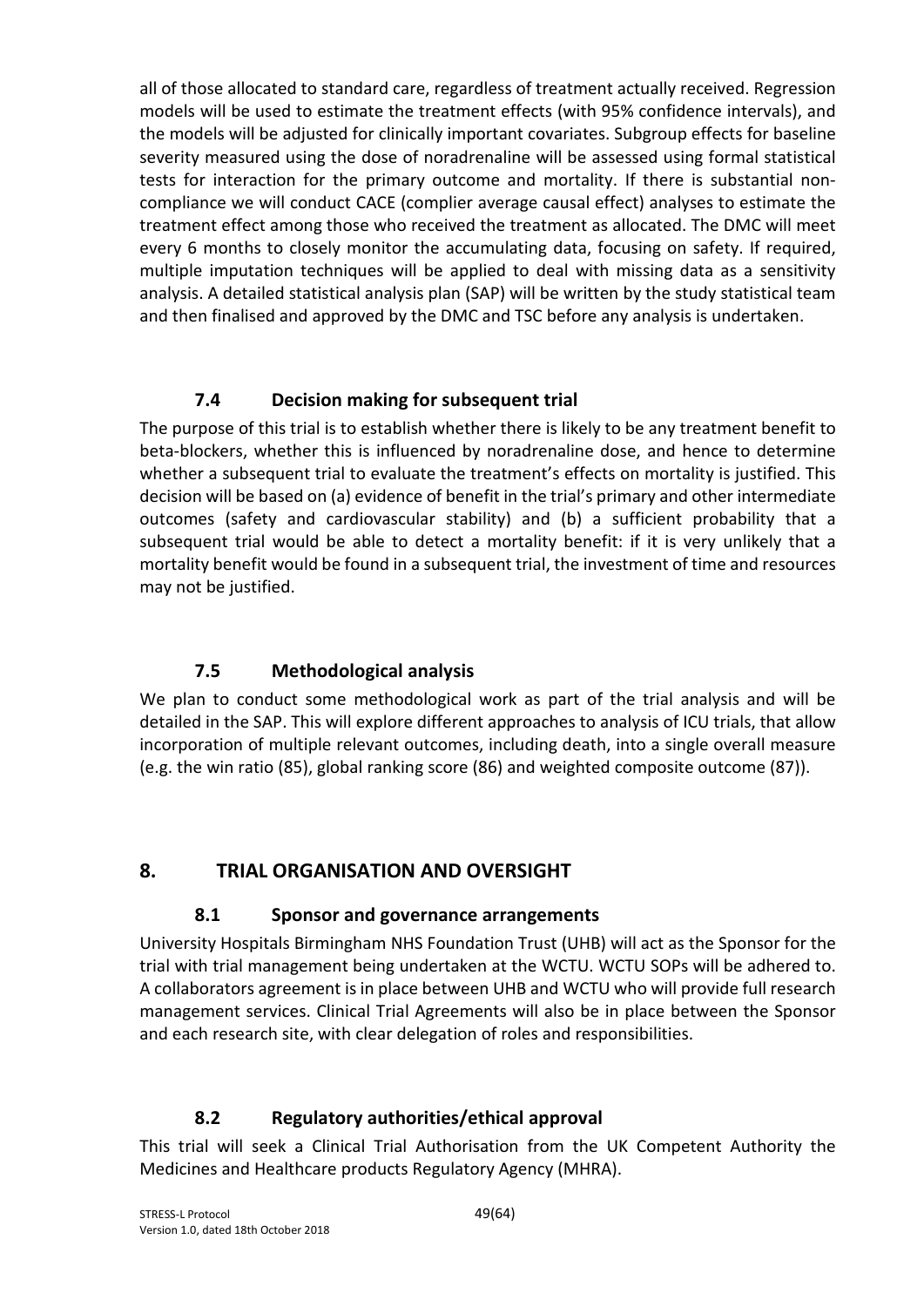This trial will also seek favourable opinion of a Research Ethics Committee.

All required ethical and regulatory approval(s) for the trial will be sought using the Integrated Research Application System.

Before enrolling participants into the trial, each trial site must ensure that the local conduct of the trial has the approval of the relevant NHS Trust Research & Development (R&D) department. Sites will not be permitted to enrol participants into the trial until capability and capacity has been confirmed and a fully signed site agreement has been received by the Warwick Clinical Trials Unit STRESS-L Trial Team and an official site opening letter has been issued.

Substantial protocol amendments will be provided to Principal Investigators and site staff and other relevant parties once the appropriate approvals have been obtained. Amendments that are intended to eliminate an apparent immediate hazard to subjects may be implemented prior to receiving Sponsor or IEC approval. However, in this case, approval must be obtained as soon as possible after implementation.

The regulatory authorities and REC will be offered annual progress reports and informed about the end of trial, within the required timelines.

The Chief Investigator will submit a final report to the required authorities with the results, including any publications within one year of the declared end of the trial.

#### **8.3 Trial Registration**

STRESS-L will be registered with EudraCT (2017-001785-14) and will also be registered with the International Standard Randomised Controlled Trial Number (ISRCTN) Register. We will also register the trial on clinicaltrials.gov.

## **8.4 Notification of serious breaches to GCP and/or trial protocol**

A "serious breach" is a breach which is likely to effect to a significant degree –

- a) the safety or physical or mental integrity of the participants of the trial; or
- b) the scientific value of the trial

The sponsor shall be notified immediately of any case where the above definition applies during the trial conduct phase

The WCTU will on behalf of the sponsor will notify the licensing authority in writing of any serious breach of

- a) the conditions and principles of GCP in connection with that trial; or
- b) the protocol relating to that trial, as amended from time to time, within 7 days of becoming aware of that breach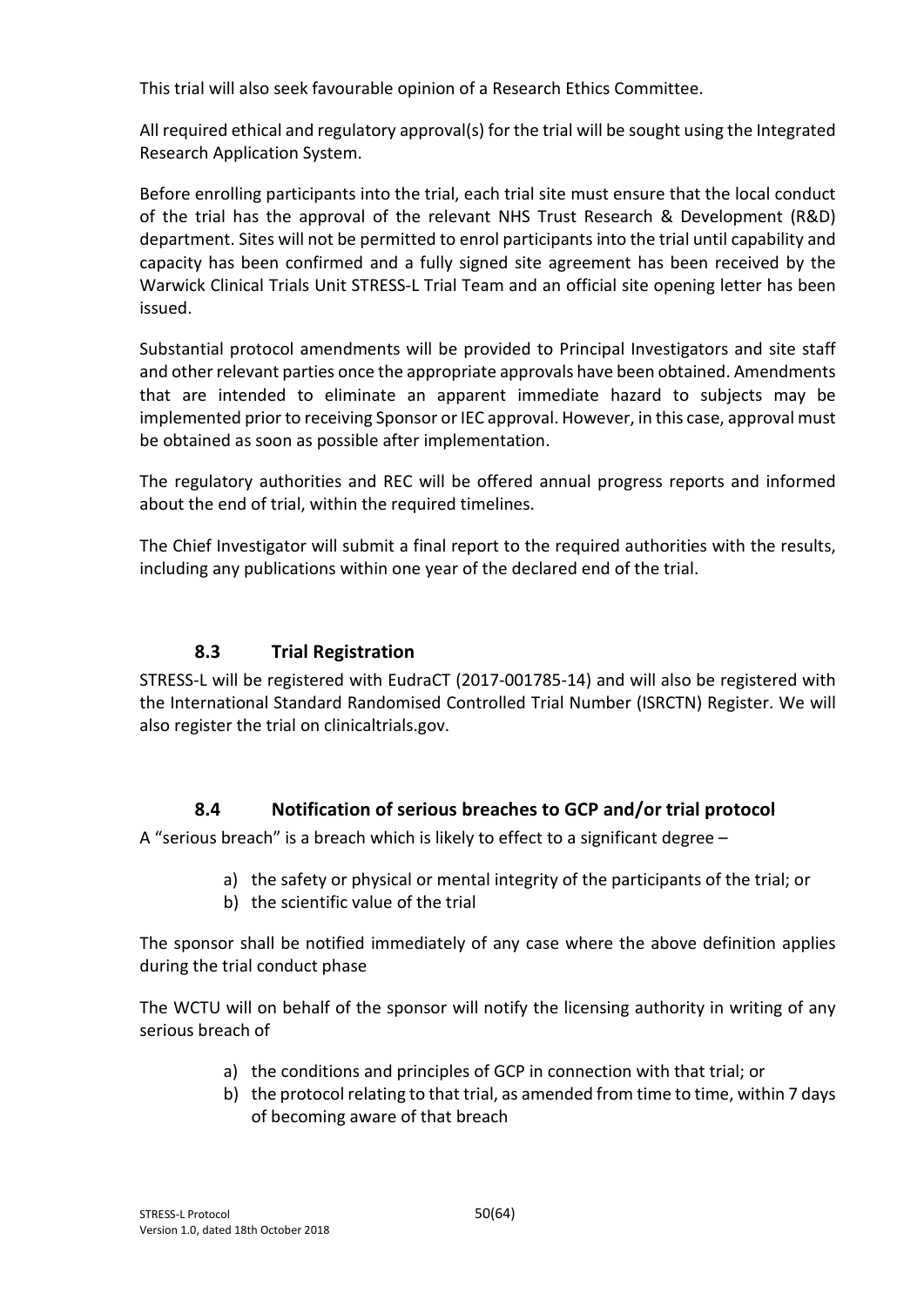# **8.5 Indemnity**

University Hospitals Birmingham NHS Foundation Trust, the Sponsor of the trial has civil liability insurance, which covers this study in all participating centres. UHB also holds insurance policy covering negligent harm.

|             | Month    | Recruitment |
|-------------|----------|-------------|
| Set-up      | $1 - 5$  | n/a         |
| Recruitment | $6 - 41$ | 36          |
| Follow up   | 42-44    | n/a         |
| Analysis    | 45-51    | n/a         |

## **8.6 Trial timetable and milestones**

## **8.7 Administration**

The trial coordination will be based at WCTU, University of Warwick.

#### **8.8 Trial Management Group (TMG)**

The Trial Management Group, consisting of the project staff and co-investigators involved in the day-to-day running of the trial, will meet regularly throughout the project. Significant issues arising from management meetings will be referred to the Trial Steering Committee or Investigators, as appropriate.

#### **8.9 Trial Steering Committee (TSC)**

The trial will be guided by a group of respected and experienced personnel and trialists as well as at least one 'lay' representative. The TSC will have an independent Chairperson. Face to face meetings will be held at regular intervals determined by need but not less than once a year. Routine business is conducted by email, post or teleconferencing.

The Steering Committee, in the development of this protocol and throughout the trial will take responsibility for:

- Major decisions such as a need to change the protocol for any reason
- Monitoring and supervising the progress of the trial
- Reviewing relevant information from other sources
- Considering recommendations from the DMC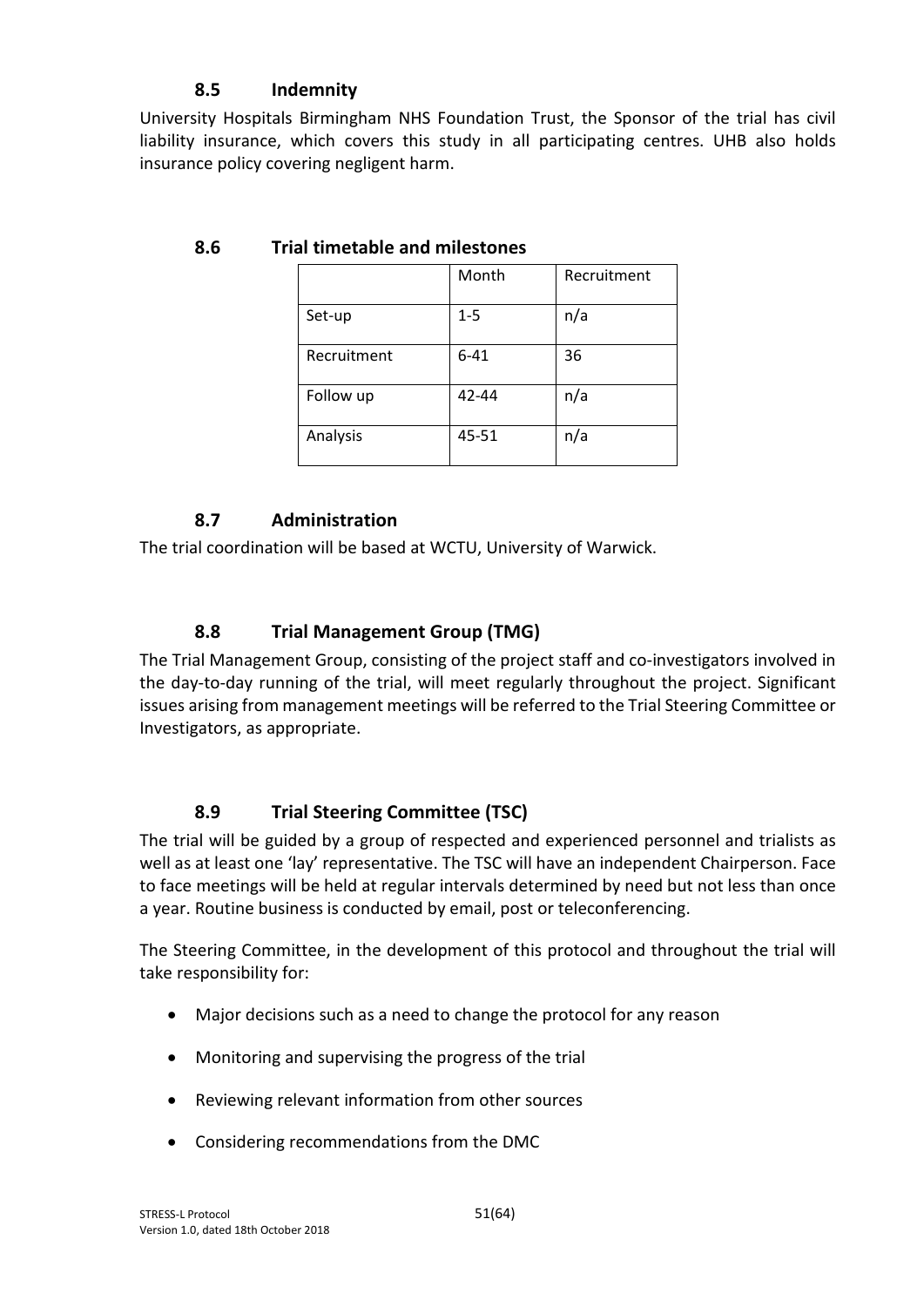• Informing and advising on all aspects of the trial

The membership of the TSC is shown on page 4.

# **8.10 Data Monitoring Committee (DMC)**

The DMC will consist of independent experts with relevant clinical research, and statistical experience. The DMC will meet every 6 months after the start of recruitment. Confidential reports containing recruitment, protocol compliance, safety and outcome data will be reviewed by the DMC. The DMC will advise the TSC as to whether there is evidence or reason why the trial should be amended or terminated.

The membership of the DMC is shown on page 4.

DMC meetings will also be attended by the Chief Investigator and Trial Coordinator (for nonconfidential parts of the meeting) and the trial statistician.

# **8.11 Essential Documentation**

A Trial Master File will be set up according to WCTU SOP and held securely at the coordinating centre.

The coordinating centre will provide Investigator Site Files and Pharmacy Files to all recruiting centres involved in the trial.

# **9. MONITORING AND QUALITY ASSURANCE OF TRIAL PROCEDURES**

Site initiation visits will be conducted for all participating centres to provide protocol procedural training.

A monitoring plan will be produced in line with the level of risk identified in the risk assessment. Appropriate WCTU staff members shall carry out central monitoring of trial data as an on-going activity. Data being recorded on the eCRF allows assessment of protocol compliance (see section 4.3). The TMG will regularly review serious adverse event data and protocol deviations.

On-site monitoring visits will be conducted as necessary and according to the monitoring plan for the trial. Monitoring and audits will be conducted in accordance with WCTU procedures. All trial related documents will be made available on request for monitoring and/or audit by WCTU, UHB and for inspection by the MHRA or other relevant bodies. The PI will allow the WCTU direct access to relevant source documentation for verification of data entered onto the eCRFs. Access should also be given to trial staff and relevant departments (i.e. pharmacy, laboratory).

Trial data and evidence of monitoring and systems audits will be made available for inspection by the regulatory authority as required.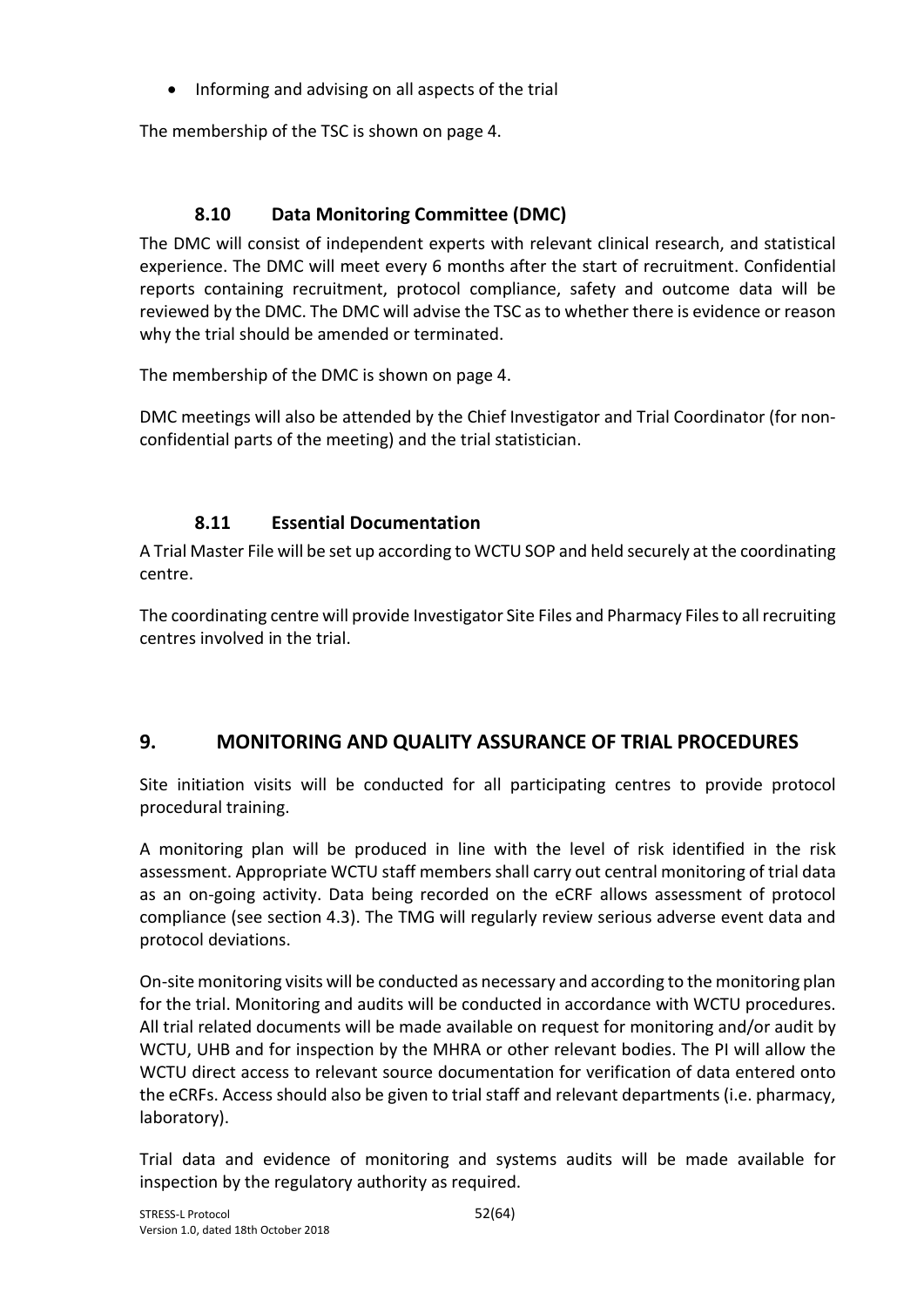# **10. PATIENT AND PUBLIC INVOLVMENT (PPI)**

A PPI representative is a member of the Trial Management Group and has reviewed patient facing documentation prior to the ethics and regulatory submissions and their comments have been incorporated. Two PPI representatives will sit on the Trial Steering Committee and will provide input from a patient perspective at trial meetings. Both representatives will review and provide feedback on all relevant project documents.

# **11. DISSEMINATION AND PUBLICATION**

The results of the trial will be reported first to trial collaborators. The main report will be drafted by the trial co-ordinating team, and the final version will be agreed by the Trial Steering Committee before submission for publication, on behalf of the collaboration.

The success of the trial depends on the collaboration of doctors, nurses and researchers from across the UK. Equal credit will be given to those who have wholeheartedly collaborated in the trial.

The trial will be reported in accordance with the Consolidated Standards of Reporting Trials (CONSORT) guidelines (www.consort-statement.org).

All publications and presentations relating to the study will be authorised by the Trial Management Group. Authorship will be determined according to the internationally agreed criteria for authorship (www.icmje.org).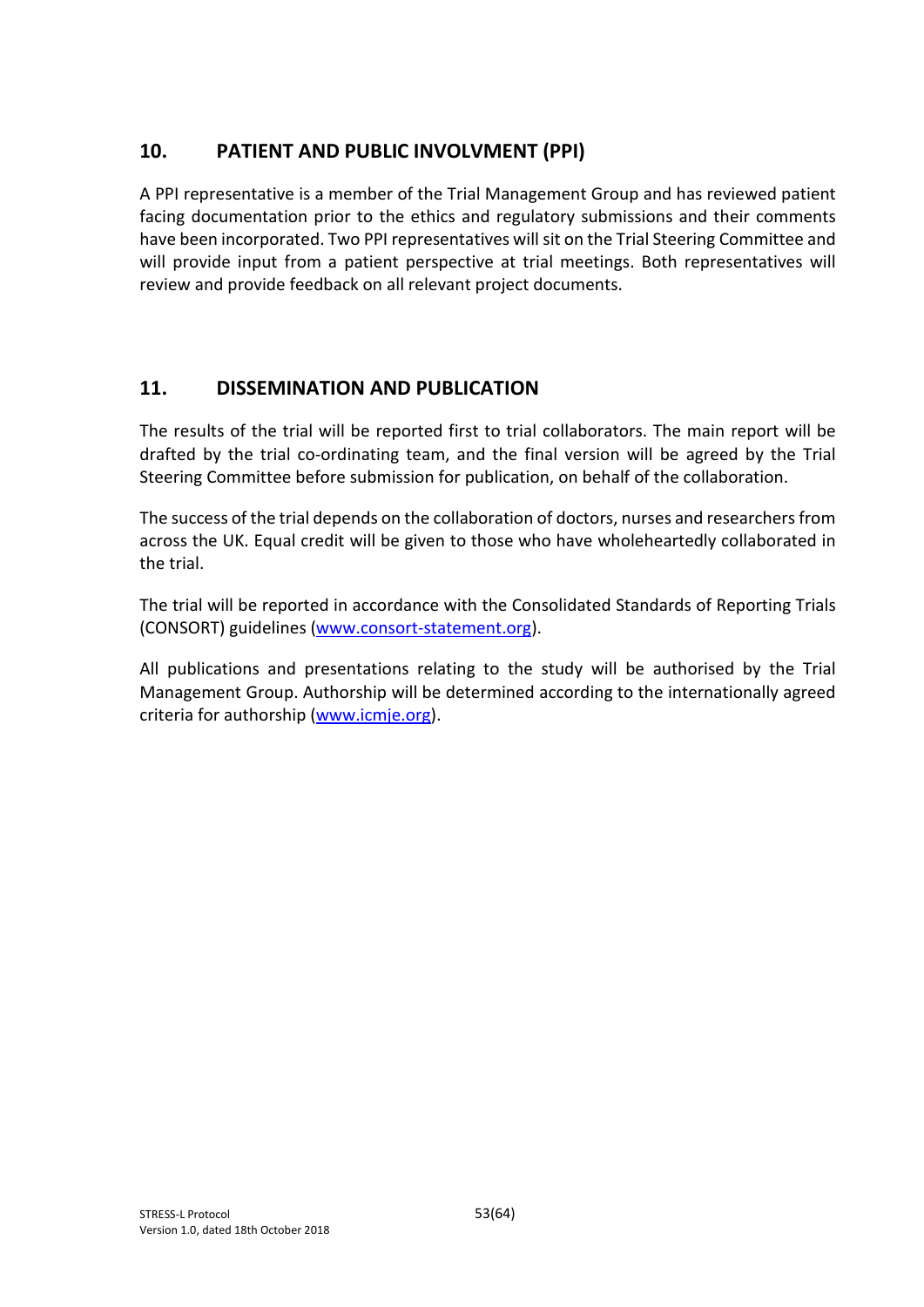#### **12. REFERENCES**

- (1) Asfar P, Meziani F, Hamel JF, Grelon F, Megarbane B, Anguel N, et al. High versus Low Blood-Pressure Target in Patients with Septic Shock. N Engl J Med 2014 Mar 18;370(17):1583-93.
- (2) Caironi P, Tognoni G, Masson S, Fumagalli R, Pesenti A, Romero M, et al. Albumin replacement in patients with severe sepsis or septic shock. N Engl J Med 2014 Apr 10;370(15):1412-21.
- (3) Holst LB, Haase N, Wetterslev J+, Wernerman J, Guttormsen AB, Karlsson S, et al. Lower versus Higher Hemoglobin Threshold for Transfusion in Septic Shock. N Engl J Med 2014 Oct 1;371(15):1381-91.
- (4) Berk JL, Hagen JF, Beyer WH, Gerber MJ, Dochat GR. The treatment of endotoxin shock by beta adrenergic blockade. Ann Surg 1969 Jan;169(1):74-81.
- (5) Suzuki T, Morisaki H, Serita R, Yamamoto M, Kotake Y, Ishizaka A, et al. Infusion of the beta-adrenergic blocker esmolol attenuates myocardial dysfunction in septic rats. Crit Care Med 2005 Oct;33(10):2294-301.
- (6) Aboab J, Sebille V, Jourdain M, Mangalaboyi J, Gharbi M, Mansart A, et al. Effects of esmolol on systemic and pulmonary hemodynamics and on oxygenation in pigs with hypodynamic endotoxin shock. Intensive Care Med 2011 Aug;37(8):1344-51.
- (7) Ackland GL, Yao ST, Rudiger A, Dyson A, Stidwill R, Poputnikov D, et al. Cardioprotection, attenuated systemic inflammation, and survival benefit of beta1 adrenoceptor blockade in severe sepsis in rats. Crit Care Med 2010 Feb;38(2):388- 94.
- (8) Hagiwara S, Iwasaka H, Maeda H, Noguchi T. Landiolol, an ultrashort-acting beta1 adrenoceptor antagonist, has protective effects in an LPS-induced systemic inflammation model. Shock 2009 May;31(5):515-20.
- (9) Balik M, Rulisek J, Leden P, Zakharchenko M, Otahal M, Bartakova H, et al. Concomitant use of beta-1 adrenoreceptor blocker and norepinephrine in patients with septic shock. Wien Klin Wochenschr 2012 Aug;124(15-16):552-6.
- (10) Morelli A, Donati A, Ertmer C, Rehberg S, Kampmeier T, Orecchioni A, et al. Microvascular effects of heart rate control with esmolol in patients with septic shock: a pilot study. Crit Care Med 2013 Sep;41(9):2162-8.
- (11) de ME, Aboab J, Mansart A, Annane D. Bench-to-bedside review: Beta-adrenergic modulation in sepsis. Crit Care 2009;13(5):230.
- (12) Morelli A, Ertmer C, Westphal M, Rehberg S, Kampmeier T, Ligges S, et al. Effect of heart rate control with esmolol on hemodynamic and clinical outcomes in patients with septic shock: a randomized clinical trial. JAMA 2013 Oct 23;310(16):1683-91.
- (13) Annane D, Bellissant E, Cavaillon JM. Septic shock. Lancet 2005 Jan 1;365(9453):63- 78.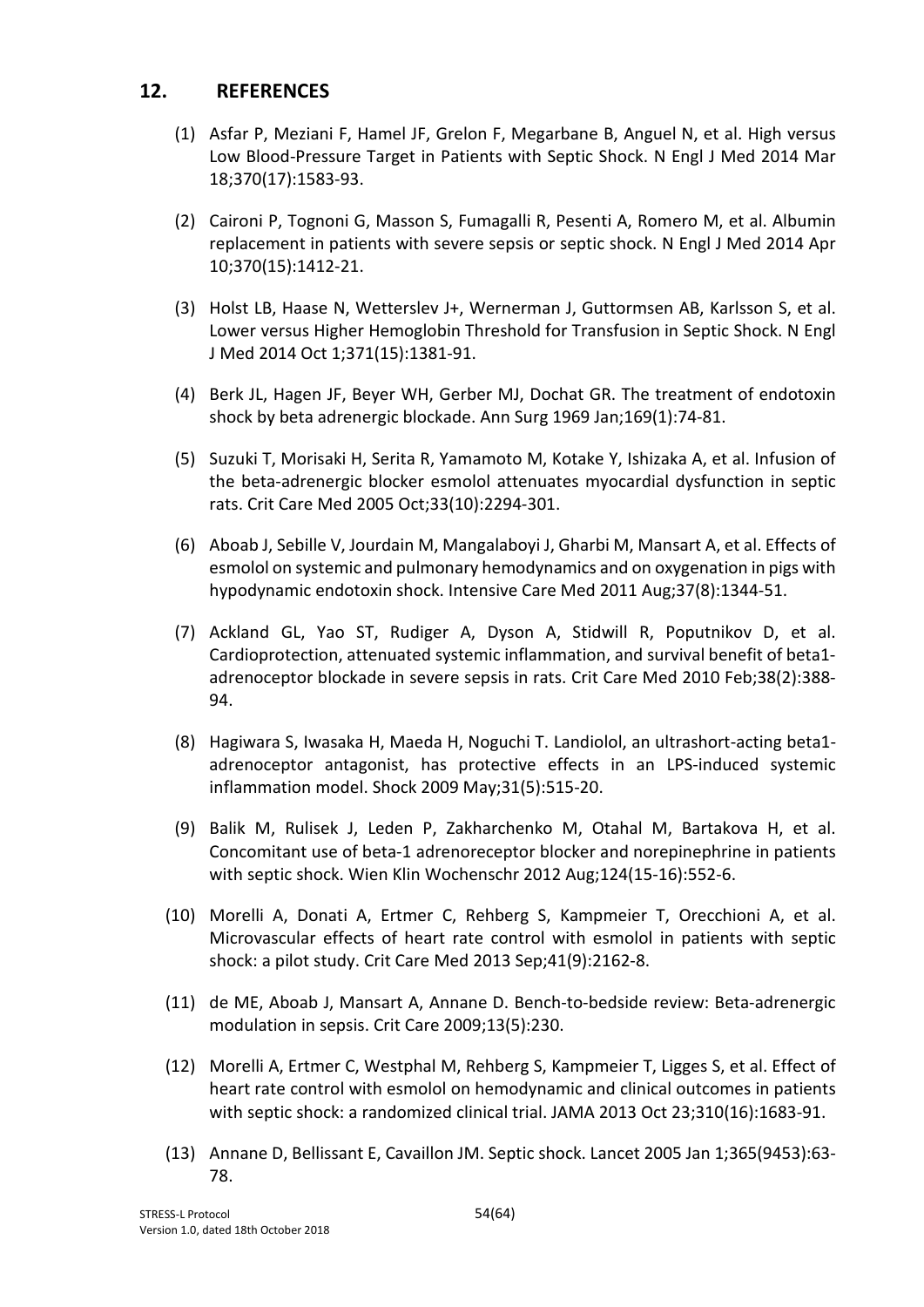- (14) Benedict CR, Rose JA. Arterial norepinephrine changes in patients with septic shock. Circ Shock 1992 Nov;38(3):165-72.
- (15) Boldt J, Menges T, Kuhn D, Diridis C, Hempelmann G. Alterations in circulating vasoactive substances in the critically ill--a comparison between survivors and nonsurvivors. Intensive Care Med 1995 Mar;21(3):218-25.
- (16) Sander O, Welters ID, Foex P, Sear JW. Impact of prolonged elevated heart rate on incidence of major cardiac events in critically ill patients with a high risk of cardiac complications. Crit Care Med 2005 Jan;33(1):81-8.
- (17) Dunser MW, Hasibeder WR. Sympathetic overstimulation during critical illness: adverse effects of adrenergic stress. J Intensive Care Med 2009 Sep;24(5):293-316.
- (18) Schmittinger CA, Torgersen C, Luckner G, Schroder DC, Lorenz I, Dunser MW. Adverse cardiac events during catecholamine vasopressor therapy: a prospective observational study. Intensive Care Med 2012 Jun;38(6):950-8.
- (19) Singer M. Catecholamine treatment for shock--equally good or bad? Lancet 2007 Aug 25;370(9588):636-7.
- (20) Dellinger RP, Levy MM, Rhodes A, Annane D, Gerlach H, Opal SM, et al. Surviving Sepsis Campaign: international guidelines for management of severe sepsis and septic shock, 2012. Intensive Care Med 2013 Feb;39(2):165-228.
- (21) EVANS DG, MILES AA, NIVEN JS. The enhancement of bacterial infections by adrenaline. Br J Exp Pathol 1948 Feb;29(1):20-39.
- (22) Lyte M, Freestone PP, Neal CP, Olson BA, Haigh RD, Bayston R, et al. Stimulation of Staphylococcus epidermidis growth and biofilm formation by catecholamine inotropes. Lancet 2003 Jan 11;361(9352):130-5.
- (23) Freestone PP, Haigh RD, Lyte M. Specificity of catecholamine-induced growth in Escherichia coli O157:H7, Salmonella enterica and Yersinia enterocolitica. FEMS Microbiol Lett 2007 Apr;269(2):221-8.
- (24) Freestone PP, Williams PH, Haigh RD, Maggs AF, Neal CP, Lyte M. Growth stimulation of intestinal commensal Escherichia coli by catecholamines: a possible contributory factor in trauma-induced sepsis. Shock 2002 Nov;18(5):465-70.
- (25) Takahashi N, Murota H, Sutoh I. Antimicrobial activity of topical beta-adrenergic blocking agents. Ophthalmic Res 1983;15(6):277-9.
- (26) Senzolo M, Cholongitas E, Burra P, Leandro G, Thalheimer U, Patch D, et al. beta-Blockers protect against spontaneous bacterial peritonitis in cirrhotic patients: a meta-analysis. Liver Int 2009 Sep;29(8):1189-93.
- (27) Ibrahim-Zada I, Rhee P, Gomez CT, Weller J, Friese RS. Inhibition of sepsis-induced inflammatory response by beta1-adrenergic antagonists. J Trauma Acute Care Surg 2014 Feb;76(2):320-7.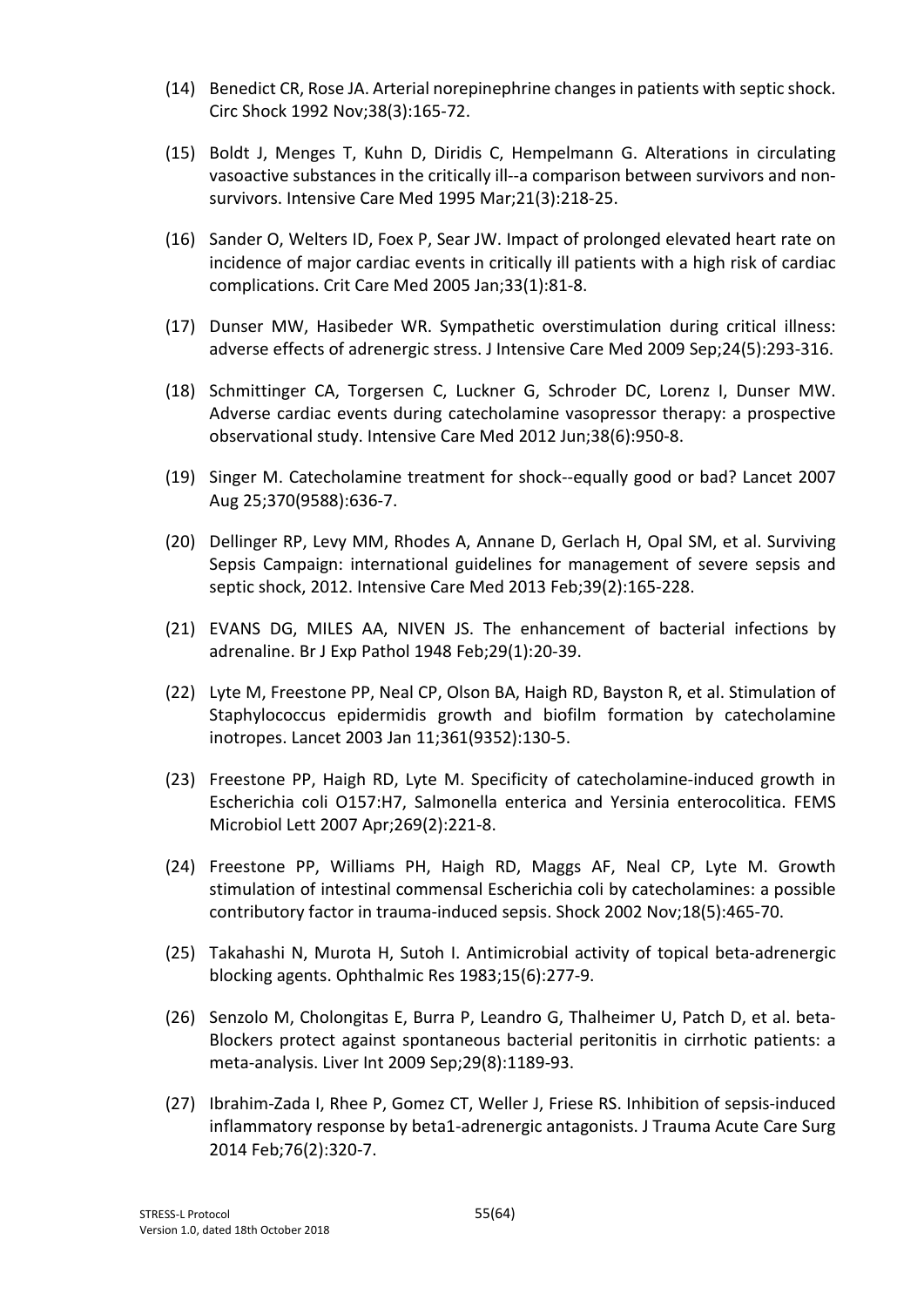- (28) Calzavacca P, Lankadeva YR, Bailey SR, Bailey M, Bellomo R, May CN. Effects of selective Beta1-adrenoceptor blockade on cardiovascular and renal function and circulating cytokines in ovine hyperdynamic sepsis. Crit Care 2014 Nov 21;18(6):610.
- (29) Ohtsuka T, Hamada M, Hiasa G, Sasaki O, Suzuki M, Hara Y, et al. Effect of betablockers on circulating levels of inflammatory and anti-inflammatory cytokines in patients with dilated cardiomyopathy. J Am Coll Cardiol 2001 Feb;37(2):412-7.
- (30) Friese RS, Barber R, McBride D, Bender J, Gentilello LM. Could Beta blockade improve outcome after injury by modulating inflammatory profiles? J Trauma 2008 Apr;64(4):1061-8.
- (31) Bergmann M, Gornikiewicz A, Sautner T, Waldmann E, Weber T, Mittlbock M, et al. Attenuation of catecholamine-induced immunosuppression in whole blood from patients with sepsis. Shock 1999 Dec;12(6):421-7.
- (32) Tian X, Zhang L, Hou Y, Xu W, Dong Y, Liu J, et al. Effects of cAMP and betaadrenergic receptor antagonists on the function of peripheral T helper lymphocytes in patients with heart failure. Neuroimmunomodulation 2011;18(2):73-8.
- (33) Habib G. Reappraisal of the importance of heart rate as a risk factor for cardiovascular morbidity and mortality. Clin Ther 1997;19 Suppl A:39-52.
- (34) Cunnion RE, Schaer GL, Parker MM, Natanson C, Parrillo JE. The coronary circulation in human septic shock. Circulation 1986 Apr;73(4):637-44.
- (35) Reich DL, Bennett-Guerrero E, Bodian CA, Hossain S, Winfree W, Krol M. Intraoperative tachycardia and hypertension are independently associated with adverse outcome in noncardiac surgery of long duration. Anesth Analg 2002 Aug;95(2):273-7, table.
- (36) Hartmann B, Junger A, Rohrig R, Klasen J, Jost A, Benson M, et al. Intra-operative tachycardia and peri-operative outcome. Langenbecks Arch Surg 2003 Sep;388(4):255-60.
- (37) Cook S, Togni M, Schaub MC, Wenaweser P, Hess OM. High heart rate: a cardiovascular risk factor? Eur Heart J 2006 Oct;27(20):2387-93.
- (38) Palatini P, Benetos A, Julius S. Impact of increased heart rate on clinical outcomes in hypertension: implications for antihypertensive drug therapy. Drugs 2006;66(2):133-44.
- (39) Indolfi C, Ross J, Jr. The role of heart rate in myocardial ischemia and infarction: implications of myocardial perfusion-contraction matching. Prog Cardiovasc Dis 1993 Jul;36(1):61-74.
- (40) Gandhi S, Litt D, Narula N. New-onset atrial fibrillation in sepsis is associated with increased morbidity and mortality. Neth Heart J 2015 Feb;23(2):82-8.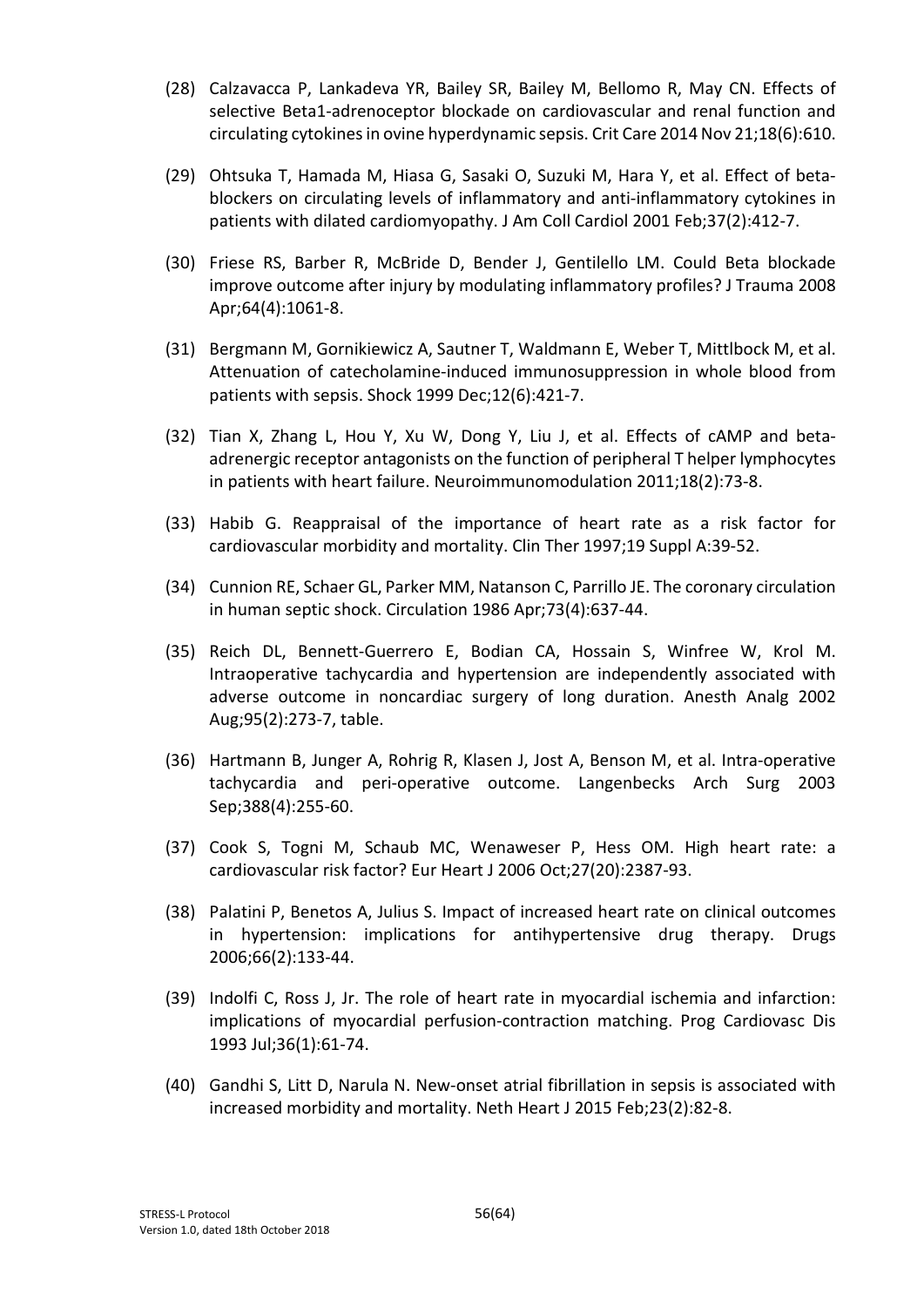- (41) Okajima M, Takamura M, Taniguchi T. Landiolol, an ultra-short-acting beta1 blocker, is useful for managing supraventricular tachyarrhythmias in sepsis. World J Crit Care Med 2015 Aug 4;4(3):251-7.
- (42) Arbabi S, Campion EM, Hemmila MR, Barker M, Dimo M, Ahrns KS, et al. Betablocker use is associated with improved outcomes in adult trauma patients. J Trauma 2007 Jan;62(1):56-61.
- (43) Christensen S, Johansen MB, Tonnesen E, Larsson A, Pedersen L, Lemeshow S, et al. Preadmission beta-blocker use and 30-day mortality among patients in intensive care: a cohort study. Crit Care 2011;15(2):R87.
- (44) Herndon DN, Hart DW, Wolf SE, Chinkes DL, Wolfe RR. Reversal of catabolism by beta-blockade after severe burns. N Engl J Med 2001 Oct 25;345(17):1223-9.
- (45) Herndon DN, Rodriguez NA, Diaz EC, Hegde S, Jennings K, Mlcak RP, et al. Long-term propranolol use in severely burned pediatric patients: a randomized controlled study. Ann Surg 2012 Sep;256(3):402-11.
- (46) Chen JX, Sun J, Liu YY, Jia BH. [Effects of adrenergic beta-1 antagonists on hemodynamics of severe septic patients]. Zhonghua Yi Xue Za Zhi 2013 Apr 23;93(16):1243-6.
- (47) Yang S, Liu Z, Yang W, Zhang G, Hou B, Liu J, et al. [Effects of the beta-blockers on cardiac protection and hemodynamics in patients with septic shock: a prospective study]. Zhonghua Wei Zhong Bing Ji Jiu Yi Xue 2014 Oct;26(10):714-7.
- (48) Atarashi H, Kuruma A, Yashima M, Saitoh H, Ino T, Endoh Y, et al. Pharmacokinetics of landiolol hydrochloride, a new ultra-short-acting beta-blocker, in patients with cardiac arrhythmias. Clin Pharmacol Ther 2000 Aug;68(2):143-50.
- (49) Iguchi S, Iwamura H, Nishizaki M, Hayashi A, Senokuchi K, Kobayashi K, et al. Development of a highly cardioselective ultra short-acting beta-blocker, ONO-1101. Chem Pharm Bull (Tokyo) 1992 Jun;40(6):1462-9.
- (50) Takahata T, Yasui-Furukori N, Sakamoto J, Suto K, Suto T, Tateishi T, et al. Influence of hepatic impairment on the pharmacokinetics and pharmacodynamics of landiolol hydrochloride, an ultra-short-acting beta1-blocker. Drugs R D 2005;6(6):385-94.
- (51) Yamakage M, Iwasaki S, Jeong SW, Satoh J, Namiki A. Beta-1 selective adrenergic antagonist landiolol and esmolol can be safely used in patients with airway hyperreactivity. Heart Lung 2009 Jan;38(1):48-55.
- (52) Goyagi T, Tanaka M, Nishikawa T. Landiolol attenuates the cardiovascular response to tracheal intubation. J Anesth 2005;19(4):282-6.
- (53) Suehiro K, Okutani R. Landiolol attenuates cardiovascular response at induction of general anesthesia for cesarean delivery. J Anesth 2012 Apr;26(2):200-5.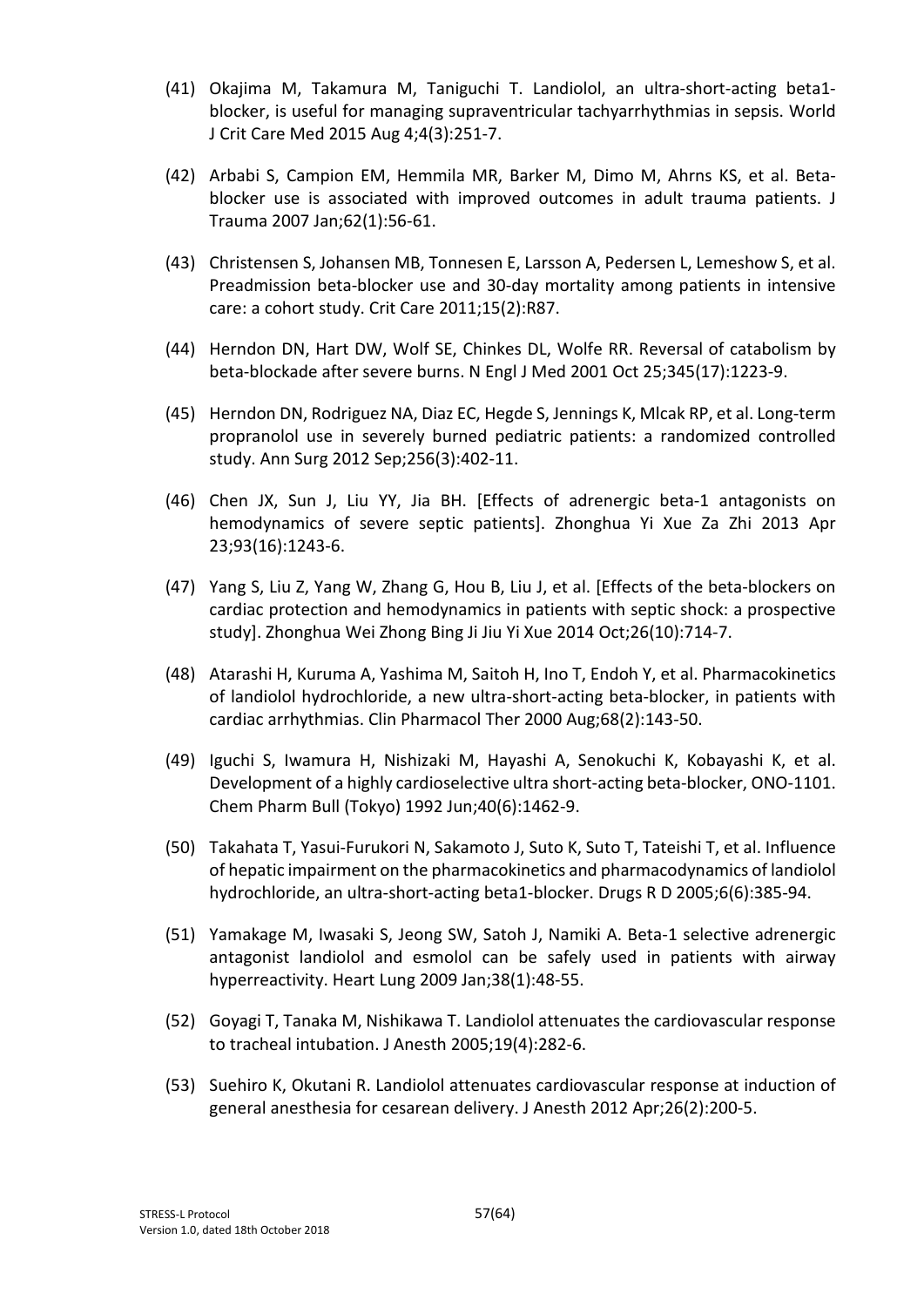- (54) Tochikubo J, Adachi YU, Ejima T, Numaguchi A, Matsuda N, Sato S, et al. Landiolol reduces hemodynamic responses to bronchoscopy-assisted suctioning in intubated ICU patients. J Intensive Care 2014;2(1):6.
- (55) Plosker GL. Landiolol: a review of its use in intraoperative and postoperative tachyarrhythmias. Drugs 2013 Jun;73(9):959-77.
- (56) Yamazaki A, Kinoshita H, Shimogai M, Fujii K, Nakahata K, Hironaka Y, et al. Landiolol attenuates tachycardia in response to endotracheal intubation without affecting blood pressure. Can J Anaesth 2005 Mar;52(3):254-7.
- (57) Yoshida Y, Hongo T, Sakamoto A, Ogawa R. Successful management of tachycardiac atrial fibrillation in a septic patient with landiolol. Anesth Analg 2005 Jan;100(1):294.
- (58) Seki Y, Jesmin S, Shimojo N, Islam MM, Rahman MA, Khatun T, et al. Significant reversal of cardiac upregulated endothelin-1 system in a rat model of sepsis by landiolol hydrochloride. Life Sci 2014 Apr 13.
- (59) Vincent JL, Moreno R, Takala J, Willatts S, De MA, Bruining H, et al. The SOFA (Sepsisrelated Organ Failure Assessment) score to describe organ dysfunction/failure. On behalf of the Working Group on Sepsis-Related Problems of the European Society of Intensive Care Medicine. Intensive Care Med 1996 Jul;22(7):707-10.
- (60) Dunser MW, Takala J, Ulmer H, Mayr VD, Luckner G, Jochberger S, et al. Arterial blood pressure during early sepsis and outcome. Intensive Care Med 2009 Jul;35(7):1225-33.
- (61) Charpentier J, Luyt CE, Fulla Y, Vinsonneau C, Cariou A, Grabar S, et al. Brain natriuretic peptide: A marker of myocardial dysfunction and prognosis during severe sepsis. Crit Care Med 2004 Mar;32(3):660-5.
- (62) Schmittinger CA, Dunser MW, Haller M, Ulmer H, Luckner G, Torgersen C, et al. Combined milrinone and enteral metoprolol therapy in patients with septic myocardial depression. Crit Care 2008;12(4):R99.
- (63) Schmittinger CA, Wurzinger B, Deutinger M, Wohlmuth C, Knotzer H, Torgersen C, et al. How to protect the heart in septic shock: a hypothesis on the pathophysiology and treatment of septic heart failure. Med Hypotheses 2010 Mar;74(3):460-5.
- (64) Daubert MA, Jeremias A. The utility of troponin measurement to detect myocardial infarction: review of the current findings. Vasc Health Risk Manag 2010;6:691-9.
- (65) Atisha D, Bhalla MA, Morrison LK, Felicio L, Clopton P, Gardetto N, et al. A prospective study in search of an optimal B-natriuretic peptide level to screen patients for cardiac dysfunction. Am Heart J 2004 Sep;148(3):518-23.
- (66) Post F, Weilemann LS, Messow CM, Sinning C, Munzel T. B-type natriuretic peptide as a marker for sepsis-induced myocardial depression in intensive care patients. Crit Care Med 2008 Nov;36(11):3030-7.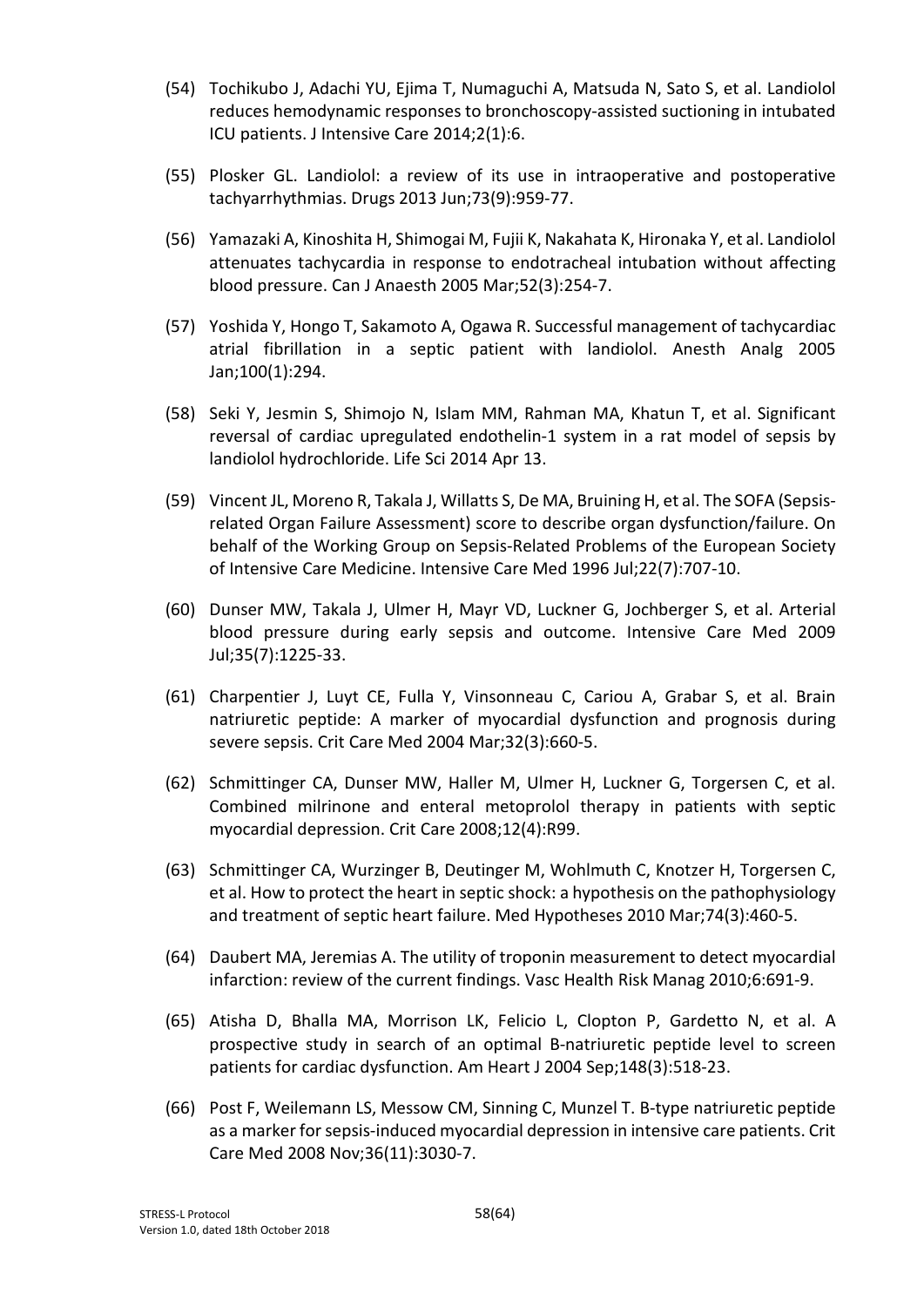- (67) Nordenstrom J, Carpentier YA, Askanazi J, Robin AP, Elwyn DH, Hensle TW, et al. Free fatty acid mobilization and oxidation during total parenteral nutrition in trauma and infection. Ann Surg 1983 Dec;198(6):725-35.
- (68) Gallin JI, Kaye D, O'Leary WM. Serum lipids in infection. N Engl J Med 1969 Nov 13;281(20):1081-6.
- (69) Nogueira AC, Kawabata V, Biselli P, Lins MH, Valeri C, Seckler M, et al. Changes in plasma free fatty acid levels in septic patients are associated with cardiac damage and reduction in heart rate variability. Shock 2008 Mar;29(3):342-8.
- (70) Levy B, Sadoune LO, Gelot AM, Bollaert PE, Nabet P, Larcan A. Evolution of lactate/pyruvate and arterial ketone body ratios in the early course of catecholamine-treated septic shock. Crit Care Med 2000 Jan;28(1):114-9.
- (71) Landmann R. Beta-adrenergic receptors in human leukocyte subpopulations. Eur J Clin Invest 1992 Oct;22 Suppl 1:30-6.
- (72) Pemberton P, Veenith T, Snelson C, Whitehouse T. Is It Time to Beta Block the Septic Patient? Biomed Res Int 2015;2015:424308.
- (73) Nakada TA, Russell JA, Boyd JH, Aguirre-Hernandez R, Thain KR, Thair SA, et al. beta2-Adrenergic receptor gene polymorphism is associated with mortality in septic shock. Am J Respir Crit Care Med 2010 Jan 15;181(2):143-9.
- (74) Thain KR, Nakada TA, Boyd JH, Walley KR. A Low Density Lipoprotein (LDL) Receptor Modulator, PCSK9, Is Associated With Increased Mortality In Septic Shock. Am.J Respir.Crit Care Med. 2012. 16-3-2016.
- (75) Walley KR, Thain KR, Russell JA, Reilly MP, Meyer NJ, Ferguson JF, et al. PCSK9 is a critical regulator of the innate immune response and septic shock outcome. Sci Transl Med 2014 Oct 15;6(258):258ra143.
- (76) Schulz KF, Altman DG, Moher D. CONSORT 2010 statement: updated guidelines for reporting parallel group randomised trials. BMJ 2010 Mar 23;340:c332.
- (77) Fujiwara H, Sakurai M, Namai A, Kawamura T. Effect of low-dose landiolol, an ultrashort-acting beta-blocker, on postoperative atrial fibrillation after CABG surgery. Gen Thorac Cardiovasc Surg 2009 Mar;57(3):132-7.
- (78) Sasao J, Tarver SD, Kindscher JD, Taneyama C, Benson KT, Goto H. In rabbits, landiolol, a new ultra-short-acting beta-blocker, exerts a more potent negative chronotropic effect and less effect on blood pressure than esmolol. Can J Anaesth 2001 Nov;48(10):985-9.
- (79) Mio Y. [New ultra-short-acting beta-blockers: landiolol and esmolol--the effects on cardiovascular system]. Masui 2006 Jul;55(7):841-8.
- (80) Taenaka N, Kikawa S. The effectiveness and safety of landiolol hydrochloride, an ultra-short-acting beta1-blocker, in postoperative patients with supraventricular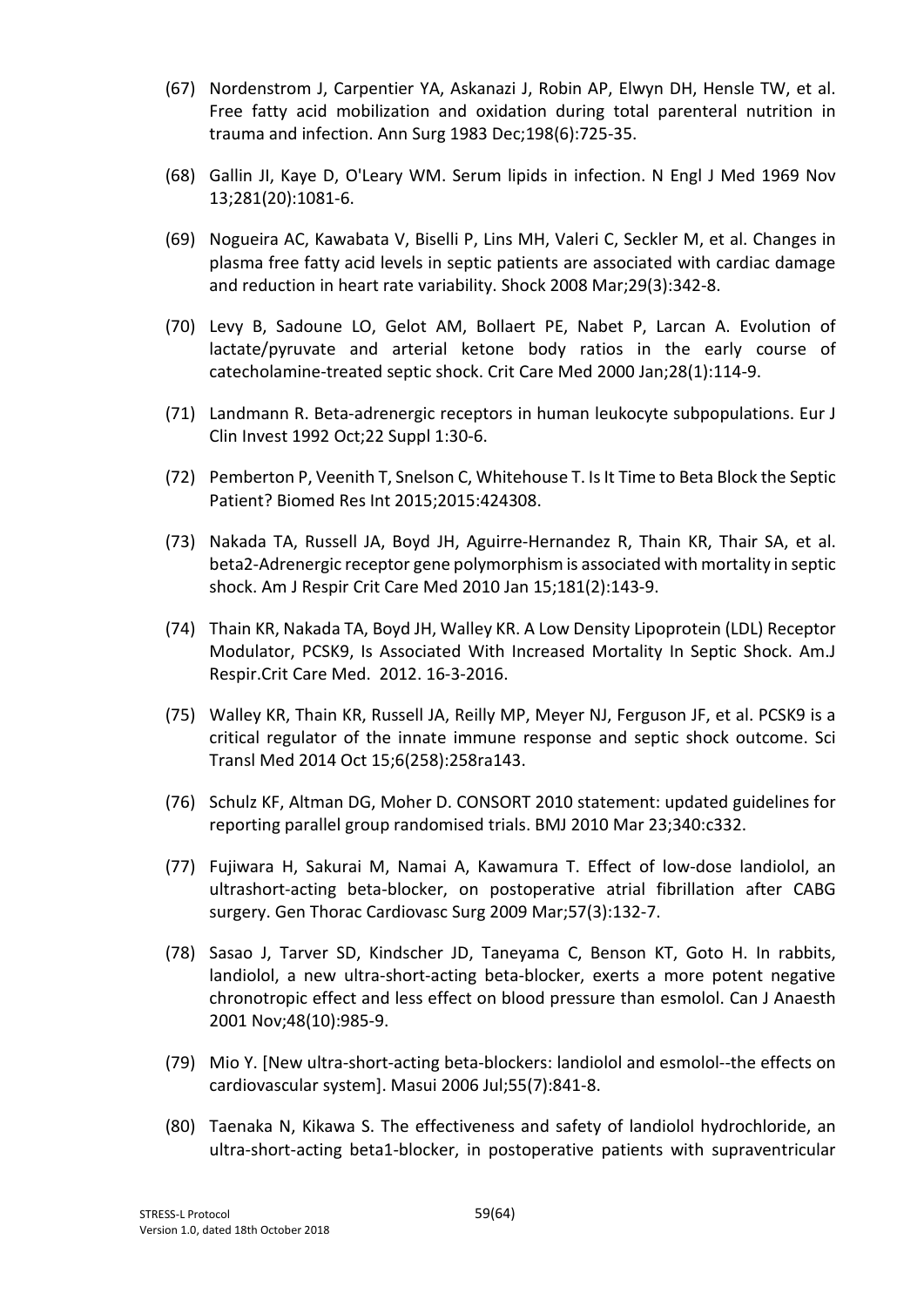tachyarrhythmias: a multicenter, randomized, double-blind, placebo-controlled study. Am J Cardiovasc Drugs 2013 Oct;13(5):353-64.

- (81) Gordon AC, Perkins GD, Singer M, McAuley DF, Orme RM, Santhakumaran S, et al. Levosimendan for the Prevention of Acute Organ Dysfunction in Sepsis. N Engl J Med 2016 Oct 27;375(17):1638-48.
- (82) Myburgh JA, Finfer S, Bellomo R, Billot L, Cass A, Gattas D, et al. Hydroxyethyl starch or saline for fluid resuscitation in intensive care. N Engl J Med 2012 Nov 15;367(20):1901-11.
- (83) Perner A, Haase N, Guttormsen AB, Tenhunen J, Klemenzson G, Aneman A, et al. Hydroxyethyl starch 130/0.42 versus Ringer's acetate in severe sepsis. N Engl J Med 2012 Jul 12;367(2):124-34.
- (84) Begg C, Cho M, Eastwood S, Horton R, Moher D, Olkin I, et al. Improving the quality of reporting of randomized controlled trials. The CONSORT statement. JAMA 1996 Aug 28;276(8):637-9.
- (85) Pocock SJ, Ariti CA, Collier TJ, Wang D. The win ratio: a new approach to the analysis of composite endpoints in clinical trials based on clinical priorities. Eur Heart J 2012 Jan;33(2):176-82.
- (86) Felker GM, Maisel AS. A global rank end point for clinical trials in acute heart failure. Circ Heart Fail 2010 Sep;3(5):643-6.
- (87) Armstrong PW, Westerhout CM, Van de Werf F, Califf RM, Welsh RC, Wilcox RG, et al. Refining clinical trial composite outcomes: an application to the Assessment of the Safety and Efficacy of a New Thrombolytic-3 (ASSENT-3) trial. Am Heart J 2011 May;161(5):848-54.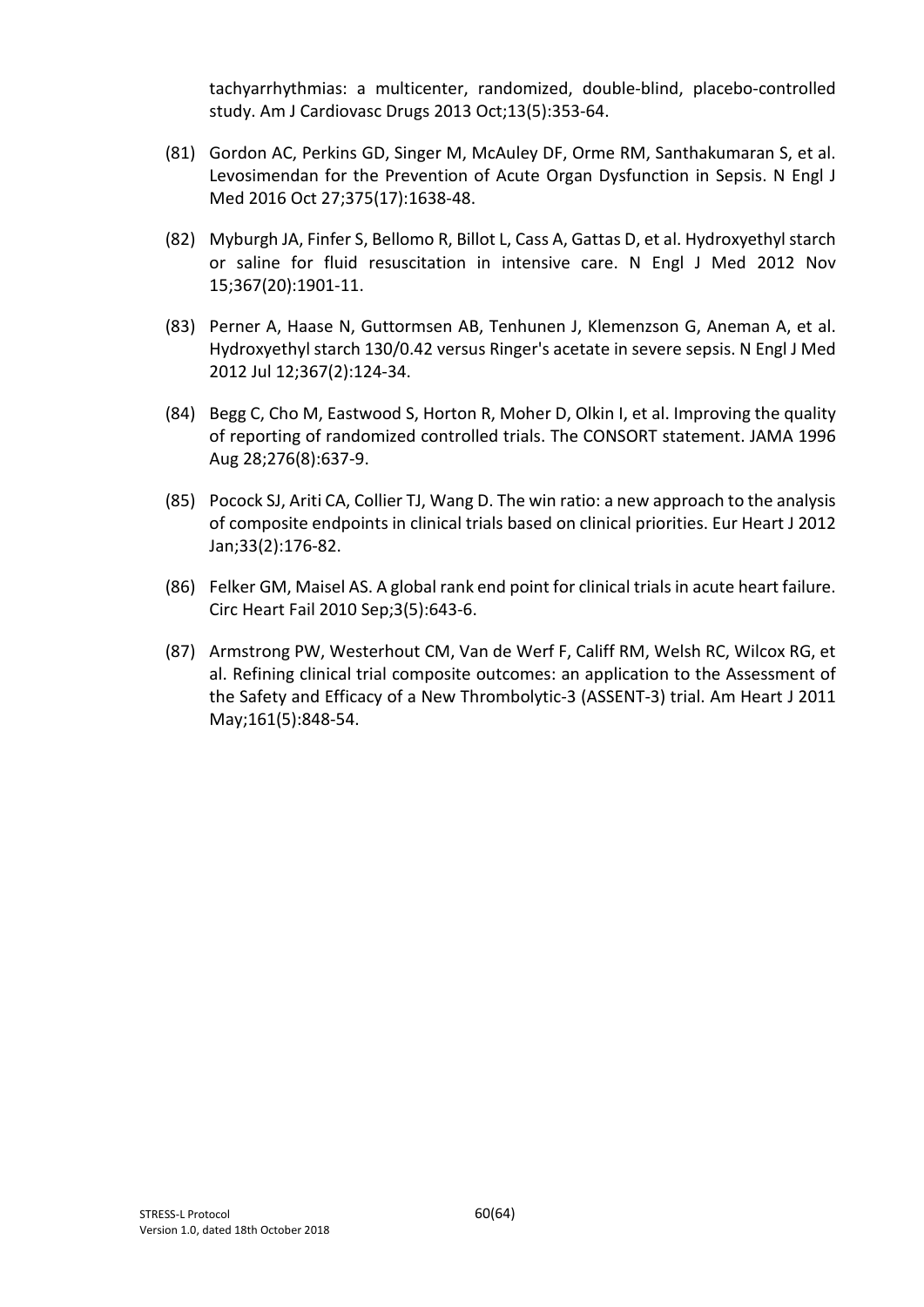#### **13. APPENDICES**

## **APPENDIX A: SOFA SCORE CALCULATION**

|                           | Score              |                 |                      |                            |                            |
|---------------------------|--------------------|-----------------|----------------------|----------------------------|----------------------------|
| System                    | 0                  |                 | $\overline{2}$       | 3                          | 4                          |
| Respiration               |                    |                 |                      |                            |                            |
| PaO2 / FiO2 Ratio (kPa)   | $\geq 53.3$        | < 53.3          | <40                  | $<$ 26.7 with              | $<$ 13.3 with              |
|                           |                    |                 |                      | <b>Respiratory Support</b> | <b>Respiratory Support</b> |
| Coagulation               |                    |                 |                      |                            |                            |
| Platelets (x 109/L)       | $\geq$ 150         | $<$ 150         | $<$ 100              | < 50                       | $20$                       |
| Liver                     |                    |                 |                      |                            |                            |
| Bilirubin (µmol/L)        | $20$               | $20 - 32$       | 33-101               | 102-204                    | >204                       |
| Cardiovascular            |                    |                 |                      |                            |                            |
| BP or Highest Inotrope    | $MAP \geq 70$ mmHg | $MAP < 70$ mmHg | Dopamine $\leq$ 5 or | Dopamine 5.1-15 OR         | Dopamine > 15 OR           |
| $(\mu g/kg/min)$          |                    |                 | Dobutamine (any      | Adrenaline $\leq 0.1$ OR   | Adrenaline > 0.1 OR        |
|                           |                    |                 | dose)                | Noradrenaline $\leq 0.1$   | Noradrenaline > 0.1        |
| Renal                     |                    |                 |                      |                            |                            |
| Creatinine (µmol/L)       | < 110              | 110-170         | 171-299              | 300-440                    | >440                       |
| Urine Output (ml/day)     |                    |                 |                      | < 500                      | $200$                      |
| Neurological              |                    |                 |                      |                            |                            |
| <b>Glasgow Coma Scale</b> | 15                 | $13 - 14$       | $10 - 12$            | $6-9$                      | $6$                        |

Adapted from Vincent et al (59). Neurological will not be recorded in STRESS-L – it is here for the sake of completeness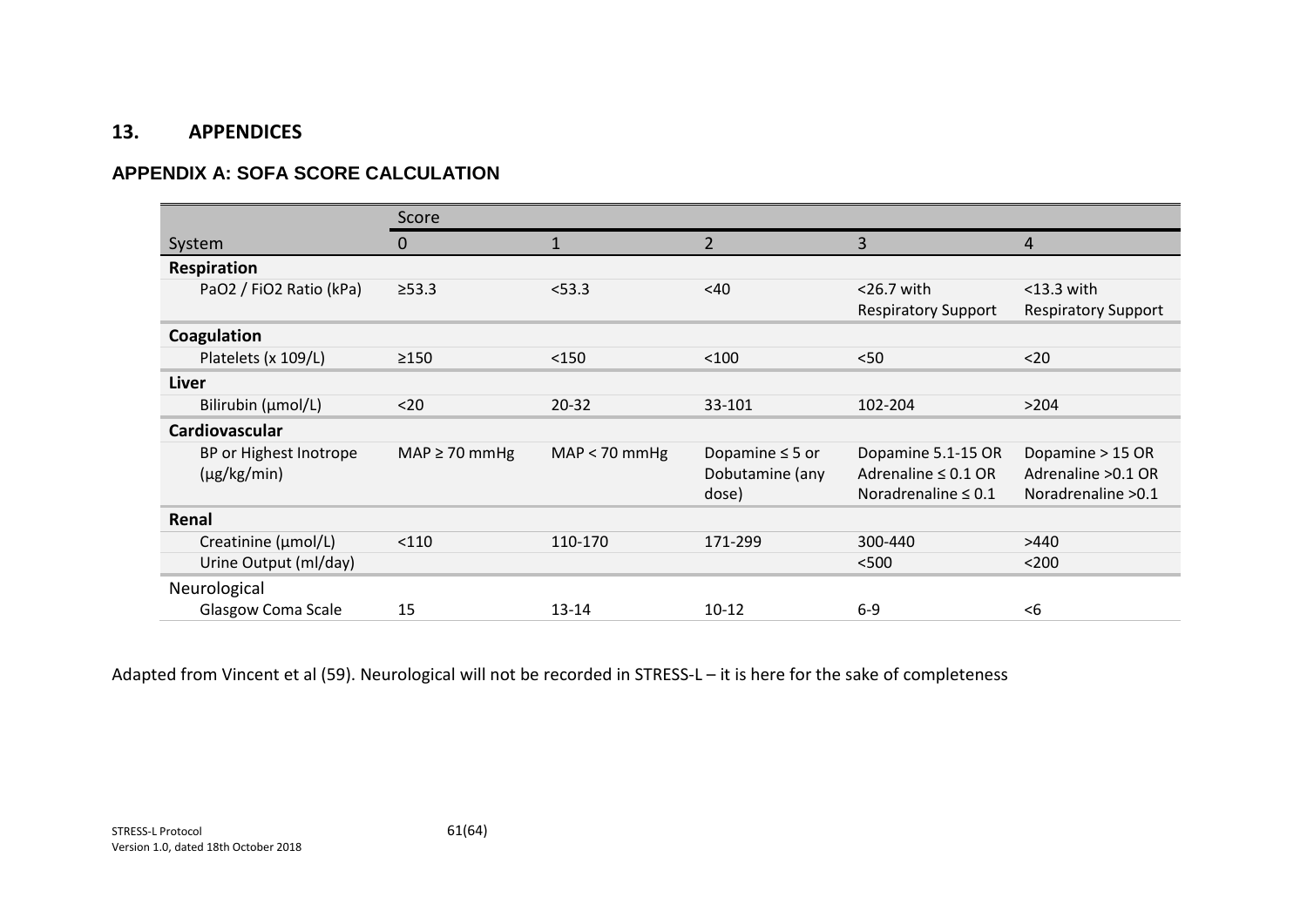## **APPENDIX B: STRESS-L Study Drug Infusion Protocol**

Landiolol is an ultra-short antagonist of the beta 1 adrenergic receptor



If there are any doubts, please contact your local research team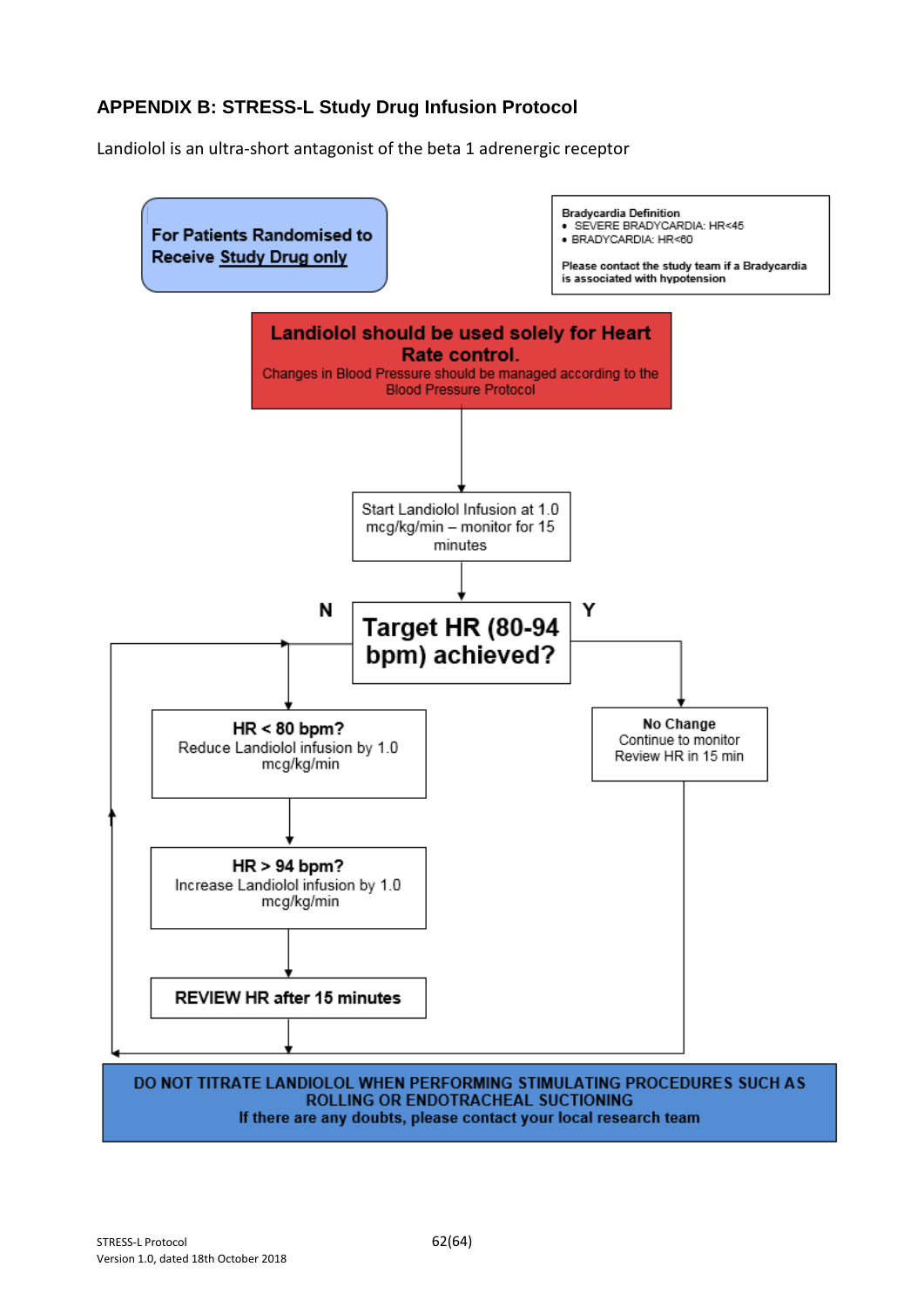## **APPENDIX C: STRESS-L Vasopressor Infusion Protocol**

STRESS-L is an Open-Labelled Trial and at risk of bias; the rate at which vasopressors should be weaned is protocolised